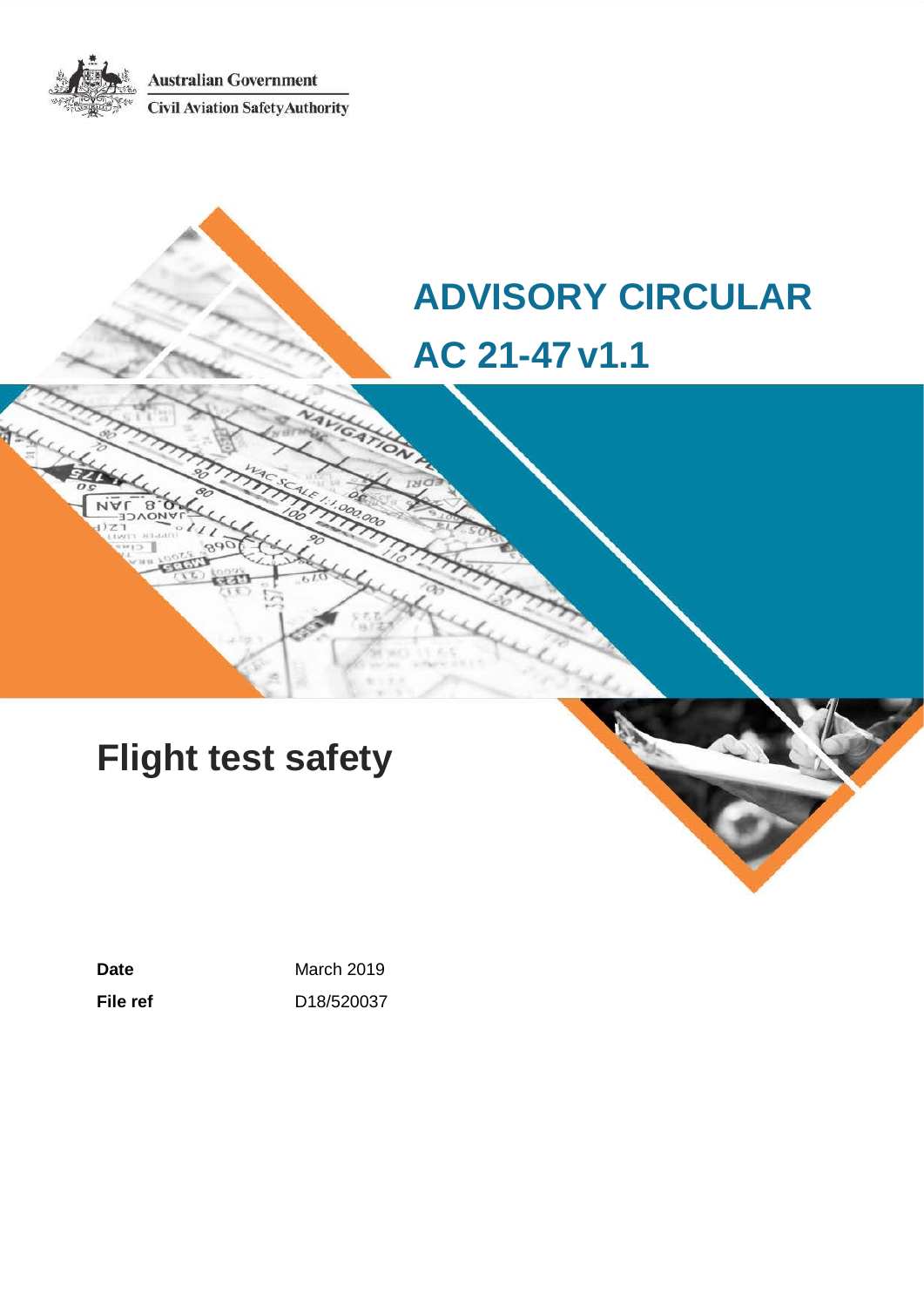Advisory Circulars are intended to provide advice and guidance to illustrate a means, but not necessarily the only means, of complying with the Regulations, or to explain certain regulatory requirements by providing informative, interpretative and explanatory material.

**Advisory Circulars should always be read in conjunction with the relevant regulations.**

# Audience

This advisory circular (AC) applies to:

- people responsible for, or participating in, the flight testing of aircraft certificated or manufactured under Part 21 of CASR 1998
- applicants for, or authorised persons and CASA officers issuing, Experimental Certificates under Regulation 21.191 of CASR 1998
- amateur aircraft builders and their flight test pilots.

## Purpose

This Advisory Circular (AC) provides general safety information for those Civil Aviation Safety Authority (CASA) staff, aircraft industry participants and amateur aircraft builders involved with any of the flight testing requirements of Part 21 of the *Civil Aviation Safety Regulations 1998 (CASR*).

## For further information

For further information, contact CASA's Airworthiness & Engineering Branch (telephone 131 757).

## **Status**

This version of the AC is approved by the Manager, Airworthiness & Engineering Branch.

**Note:** Changes made in the current version are not annotated. The document should be read in full.

| Version | <b>Date</b> | <b>Details</b>                                                                                                                           |
|---------|-------------|------------------------------------------------------------------------------------------------------------------------------------------|
| V1.1    | March 2019  | Risk management advice reviewed and updated in accordance with<br>information now included in AC 21-10 v4.2.<br>Minor editorial changes. |
| (0)     | March 2012  | This is the first AC to be issued on this subject.                                                                                       |

Unless specified otherwise, all subregulations, regulations, divisions, subparts and parts referenced in this AC are references to the *Civil Aviation Safety Regulations 1998 (CASR)*.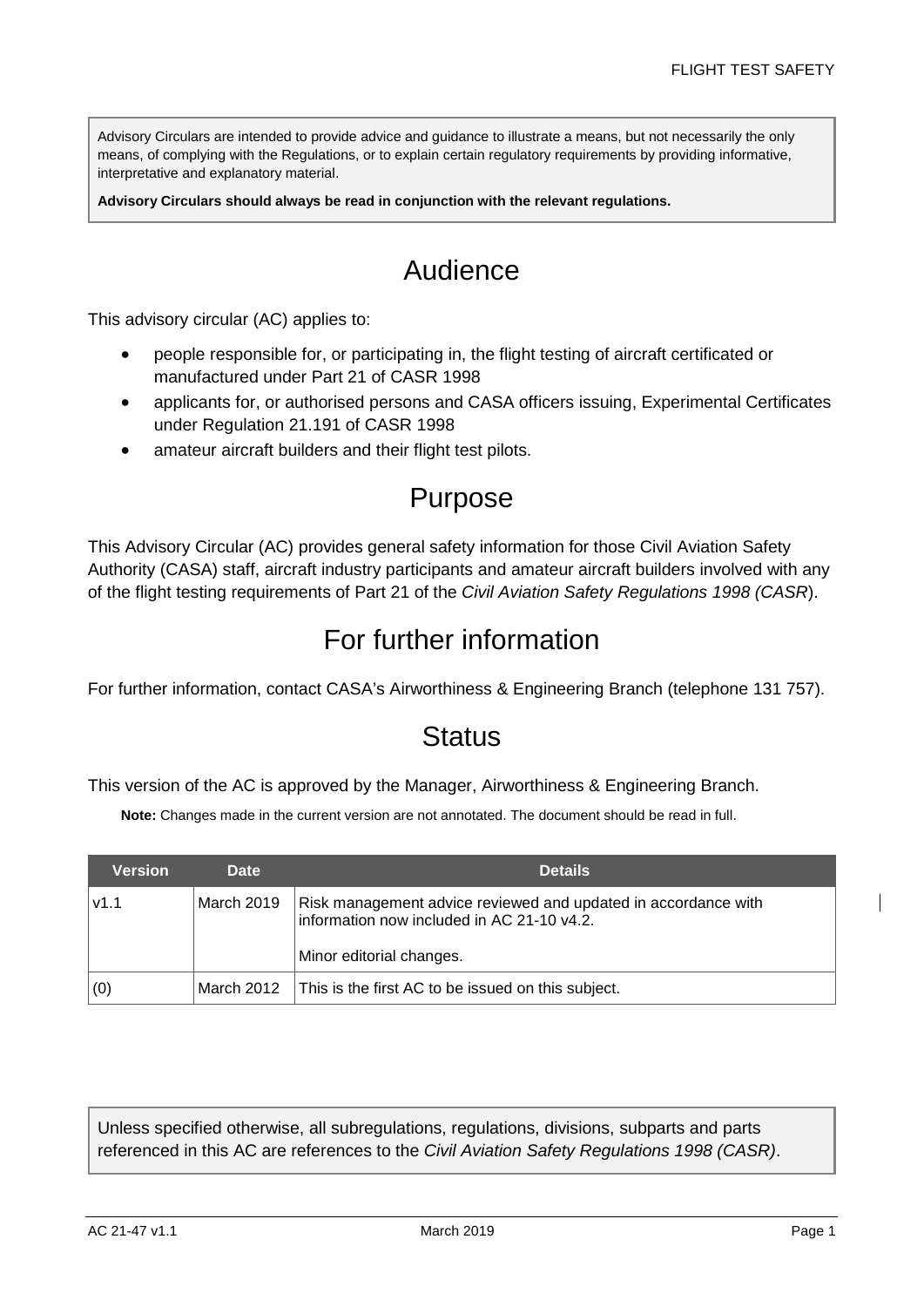# **Contents**

| 1            |                   | <b>Reference material</b>                                      | 4              |
|--------------|-------------------|----------------------------------------------------------------|----------------|
|              | 1.1               | Acronyms                                                       | 4              |
|              | 1.2               | <b>Definitions</b>                                             | 5              |
|              | 1.3               | References                                                     | 6              |
| $\mathbf{2}$ |                   | <b>Introduction</b>                                            | 7              |
|              | 2.1               | Background                                                     | $\overline{7}$ |
| 3            |                   | <b>Resources</b>                                               | 8              |
|              | 3.1               | Procedures manual                                              | 8              |
|              | 3.2               | Flight test personnel                                          | 8              |
|              | 3.3               | Qualifications, experience, currency and training              | 10             |
|              | 3.4               | Instrumentation                                                | 11             |
|              | 3.5               | <b>Safety Equipment</b>                                        | 11             |
|              | 3.6               | Facilities and ground support                                  | 12             |
| 4            |                   | Flight test planning and preparation                           | 14             |
|              | 4.2               | Test from inside out                                           | 14             |
|              | 4.3               | Test plan contents                                             | 14             |
|              | 4.4               | Preparation                                                    | 14             |
| 5            |                   | Hazard analysis/risk management                                | 16             |
|              | 5.2               | General flight test hazard analysis/risk management references | 16             |
|              | 5.3               | Flight test hazard analysis/risk management procedures         | 16             |
|              | 5.4               | Experimental certificates - risk assessment                    | 16             |
| 6            |                   | <b>Flight test operations</b>                                  | 18             |
|              | 6.2               | Weight and balance                                             | 18             |
|              | 6.3               | <b>Briefings</b>                                               | 18             |
|              | 6.4               | Plan the test, fly the plan                                    | 18             |
|              | 6.5               | Crew resource management                                       | 19             |
|              | 6.6               | Altitude                                                       | 20             |
|              | 6.7               | Basic airmanship                                               | 20             |
|              | 6.8               | Perceived pressures                                            | 20             |
| 7            |                   | <b>Summary</b>                                                 | 22             |
|              | <b>Appendix A</b> | Spin recovery parachutes for light aeroplanes                  | 23             |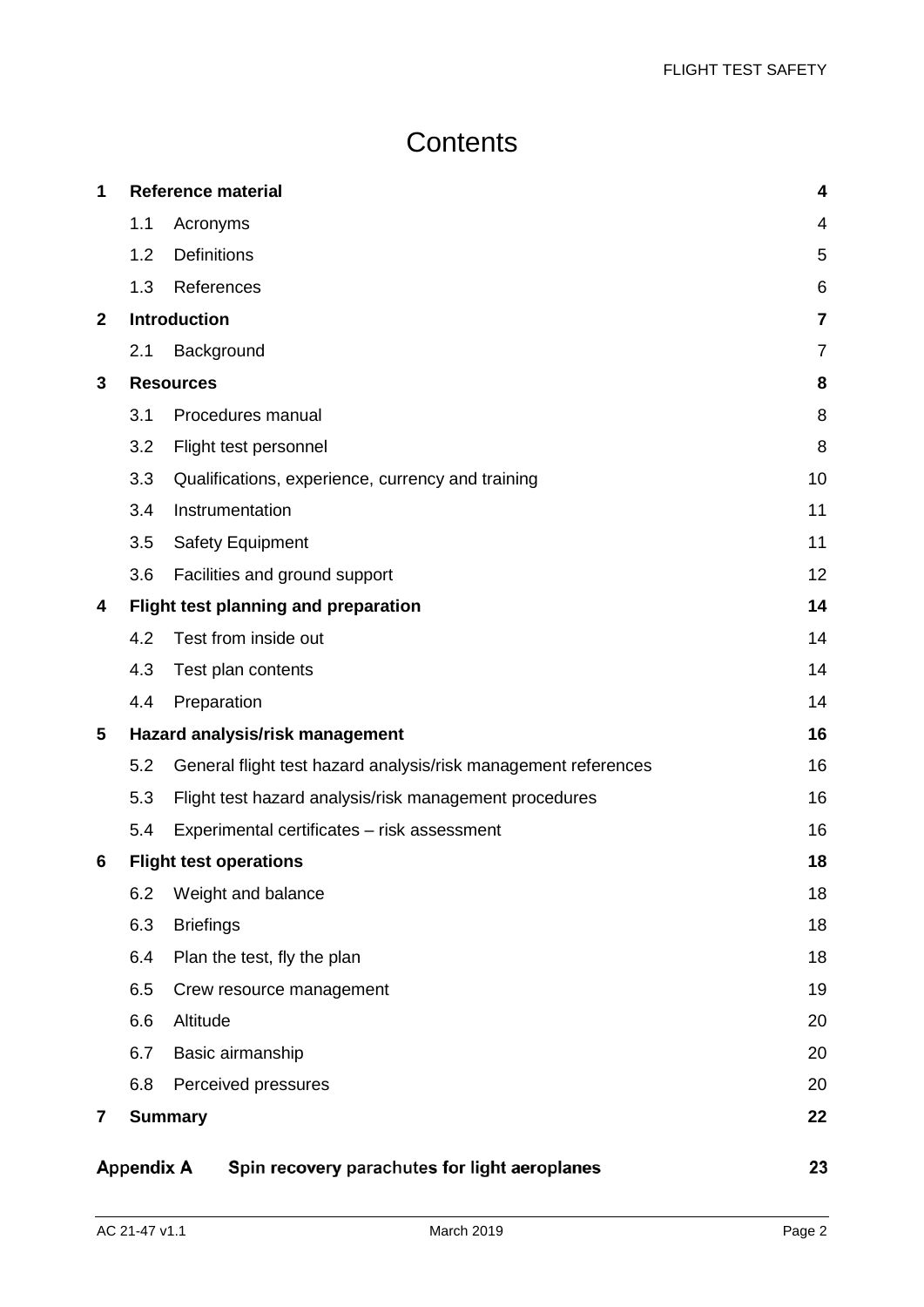| Appendix B | Generic flight test plan contents                        |    |
|------------|----------------------------------------------------------|----|
| Appendix C | Flight test hazard analysis/risk management              | 32 |
| Appendix D | Experimental certificate - flight test - risk assessment | 46 |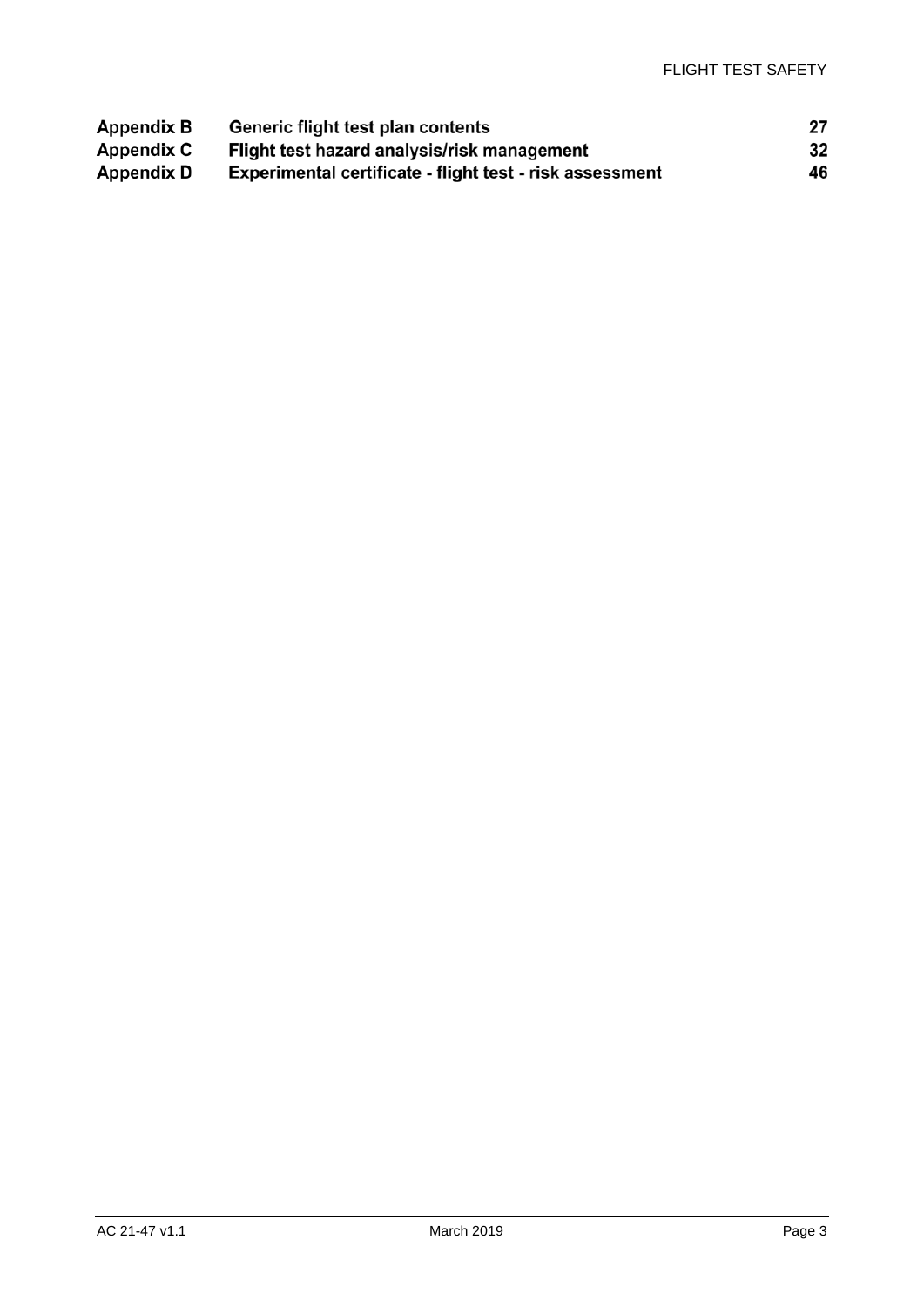# <span id="page-4-0"></span>**1 Reference material**

## <span id="page-4-1"></span>**1.1 Acronyms**

The acronyms and abbreviations used in this AC are listed in the table below.

| Acronym      | <b>Description</b>                              |
|--------------|-------------------------------------------------|
| AC           | <b>Advisory Circular</b>                        |
| <b>AFM</b>   | Aircraft Flight Manual                          |
| <b>AO</b>    | <b>Above Obstacles</b>                          |
| α            | Angle of Attack                                 |
| β            | Angle of Sideslip                               |
| CAAP         | Civil Aviation Advisory Publication             |
| CAO          | <b>Civil Aviation Order</b>                     |
| CAR          | <b>Civil Aviation Regulations 1988</b>          |
| <b>CASA</b>  | <b>Civil Aviation Safety Authority</b>          |
| <b>CASR</b>  | Civil Aviation Safety Regulations 1998          |
| CG           | Centre of Gravity                               |
| CoA          | <b>Certificate of Airworthiness</b>             |
| <b>CRM</b>   | <b>Crew Resource Management</b>                 |
| <b>EGPWS</b> | <b>Enhanced Ground Proximity Warning System</b> |
| EMI          | Electromagnetic Interference                    |
| FAA          | Federal Aviation Administration (of the USA)    |
| <b>FADEC</b> | Full Authority Digital Engine Control           |
| <b>FAR</b>   | Federal Aviation Regulations (of the USA)       |
| <b>FTCM</b>  | <b>Flight Type Compliance Matrix</b>            |
| FT&E         | <b>Flight Test and Evaluation</b>               |
| <b>FTE</b>   | <b>Flight Test Engineer</b>                     |
| <b>FTP</b>   | Flight Test Plan                                |
| <b>FTSA</b>  | Flight Test Society of Australia                |
| <b>FTT</b>   | <b>Flight Test Technique</b>                    |
| <b>GPS</b>   | <b>Global Positioning System</b>                |
| <b>GPWS</b>  | <b>Ground Proximity Warning System</b>          |
| H/V          | Height / Velocity                               |
| KIO          | Knock-It-Off                                    |
| LAME         | Licensed Aircraft Maintenance Engineer          |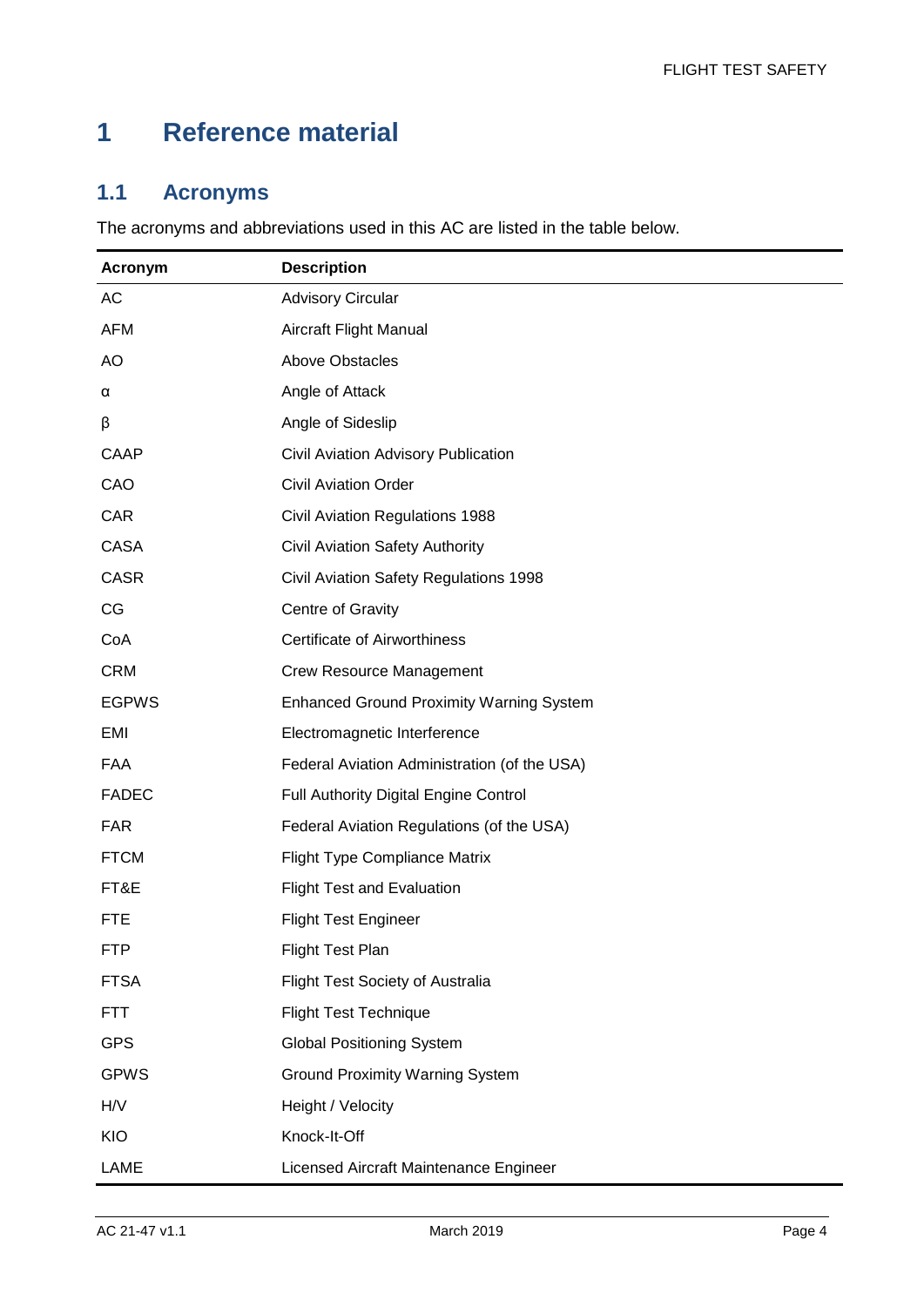| Acronym        | <b>Description</b>                         |
|----------------|--------------------------------------------|
| <b>LOC</b>     | Loss of Control                            |
| <b>MMO</b>     | Maximum Operating Limit Mach Number        |
| <b>MTOW</b>    | Maximum Take-off Weight                    |
| <b>PEC</b>     | <b>Pressure Error Correction</b>           |
| <b>PFL</b>     | Practice (or Precautionary) Forced Landing |
| <b>PIO</b>     | <b>Pilot Induced Oscillations</b>          |
| <b>PPL</b>     | Private Pilot Licence                      |
| <b>RFF</b>     | Rescue and Firefighting                    |
| <b>RTO</b>     | Rejected Take-Off                          |
| <b>SA</b>      | <b>Situational Awareness</b>               |
| <b>SAAA</b>    | Sport Aircraft Association of Australia    |
| <b>SES</b>     | <b>State Emergency Service</b>             |
| <b>SHSS</b>    | <b>Steady Heading Sideslip</b>             |
| <b>TAWS</b>    | Terrain Awareness and Warning System       |
| TP             | <b>Test Pilot</b>                          |
| V <sub>1</sub> | <b>Take-Off Decision Speed</b>             |
| VA             | Design Manoeuvring Speed                   |
| VD             | Design Diving Speed                        |
| <b>VFE</b>     | Maximum Flap Extended Speed                |
| <b>VMCA</b>    | Maximum Control Speed                      |
| <b>VMCG</b>    | Maximum Control Speed on the Ground        |
| <b>VMO</b>     | Maximum Operating Limit Speed              |
| <b>VMU</b>     | Minimum Unstick Speed                      |
| <b>VNE</b>     | Never Exceed Speed                         |
| <b>VS</b>      | <b>Stalling Speed</b>                      |
| <b>WAT</b>     | Weight Altitude Temperature                |

## <span id="page-5-0"></span>**1.2 Definitions**

Terms that have specific meaning within this AC are defined in the table below.

| Term                                     | <b>Definition</b>                                                                                                                                                             |
|------------------------------------------|-------------------------------------------------------------------------------------------------------------------------------------------------------------------------------|
| <b>Crew Resource</b><br>Management (CRM) | A team training and operational philosophy with the objective of ensuring<br>the effective use of all available resources to achieve safe and efficient<br>flight operations. |
| <b>Certification Flight Testing</b>      | Those flight tests conducted for the purpose of demonstrating, or verifying,                                                                                                  |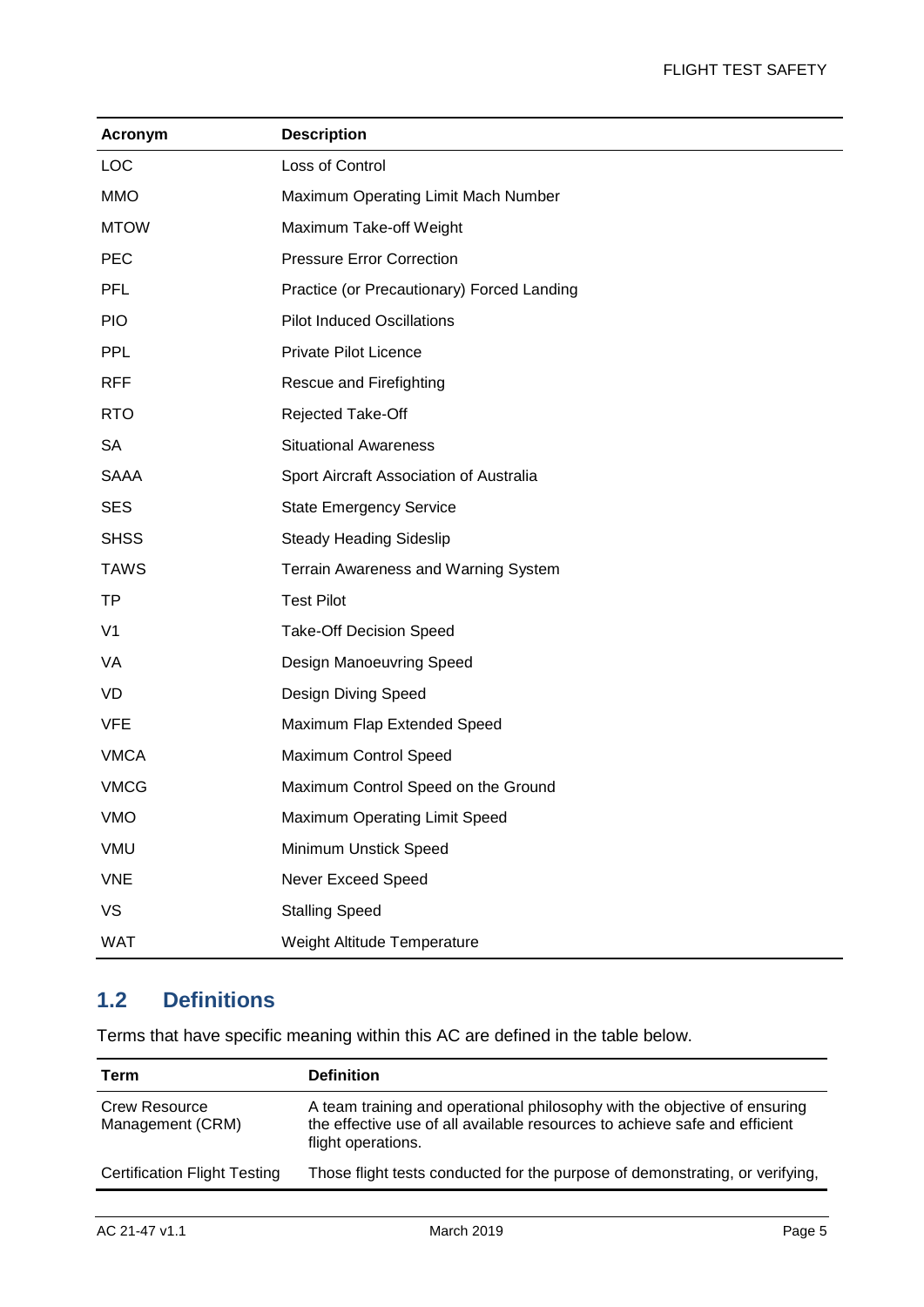| Term                             | <b>Definition</b>                                                                                                                                                                                                                                                                                                                                                          |
|----------------------------------|----------------------------------------------------------------------------------------------------------------------------------------------------------------------------------------------------------------------------------------------------------------------------------------------------------------------------------------------------------------------------|
|                                  | compliance with the applicable airworthiness standard.                                                                                                                                                                                                                                                                                                                     |
| <b>Flight Testing</b>            | Experimental/Developmental Those flight tests conducted for the purpose of defining or expanding an<br>aircraft's flight envelope.                                                                                                                                                                                                                                         |
| <b>Flight Test</b>               | The process of developing and gathering data during operation and flight<br>of an aircraft and then analysing that data to evaluate the flight<br>characteristics of the aircraft (Subregulation 21.35 of CASR 1998 refers).<br>In this AC flight test does not mean a practical test of a person's<br>knowledge and practical flying skill (as per Part 61 of CASR 1998). |
| <b>Production Flight Testing</b> | Those flight tests conducted for the purpose of ensuring each individual<br>aircraft conforms with its Type Design and is in a condition for safe<br>operation.                                                                                                                                                                                                            |

### <span id="page-6-0"></span>**1.3 References**

#### **Regulations**

Regulations are available on the Federal Register of Legislation website<https://www.legislation.gov.au/>

| <b>Document</b>                                                                       | Title                                                                |
|---------------------------------------------------------------------------------------|----------------------------------------------------------------------|
| Part 21 of CASR 1998                                                                  | Certification and Airworthiness Requirements for Aircraft and Parts. |
| <b>CASA Type Certification</b><br>Procedures Manual,<br>Version 1.1, November<br>2001 |                                                                      |

#### **Advisory material**

CASA's advisory circulars are available at [http://www.casa.gov.au/AC](http://www.casa.gov.au/ACs)

CASA's Civil Aviation Advisory Publications are available at [http://www.casa.gov.au/CAAP](http://www.casa.gov.au/CAAPs)

| <b>Document</b>                                                   | Title                                                                                                               |
|-------------------------------------------------------------------|---------------------------------------------------------------------------------------------------------------------|
| AC 21-10                                                          | <b>Experimental certificates</b>                                                                                    |
| AC 21-13                                                          | Australian designed aircraft - type certification                                                                   |
| CAAP SMS-1                                                        | Safety Management Systems for Regular Public Transport Operations                                                   |
| <b>CAAP SMS-2</b>                                                 | Integration of Human Factors (HF) into Safety Management Systems (SMS)                                              |
| CAAP SMS-3                                                        | Non-Technical Skills Training and Assessment for Regular Public Transport<br>Operations                             |
| <b>Emergency Bailout</b><br>Procedures'                           | By Allen Silver; published in 'Soaring' and 'Sport Aerobatics' magazines,<br>June to August 1992, revised May 2003. |
| <b>Federal Aviation</b><br>Administration (FAA)<br>Order 4040.26B | Aircraft certification service flight safety program                                                                |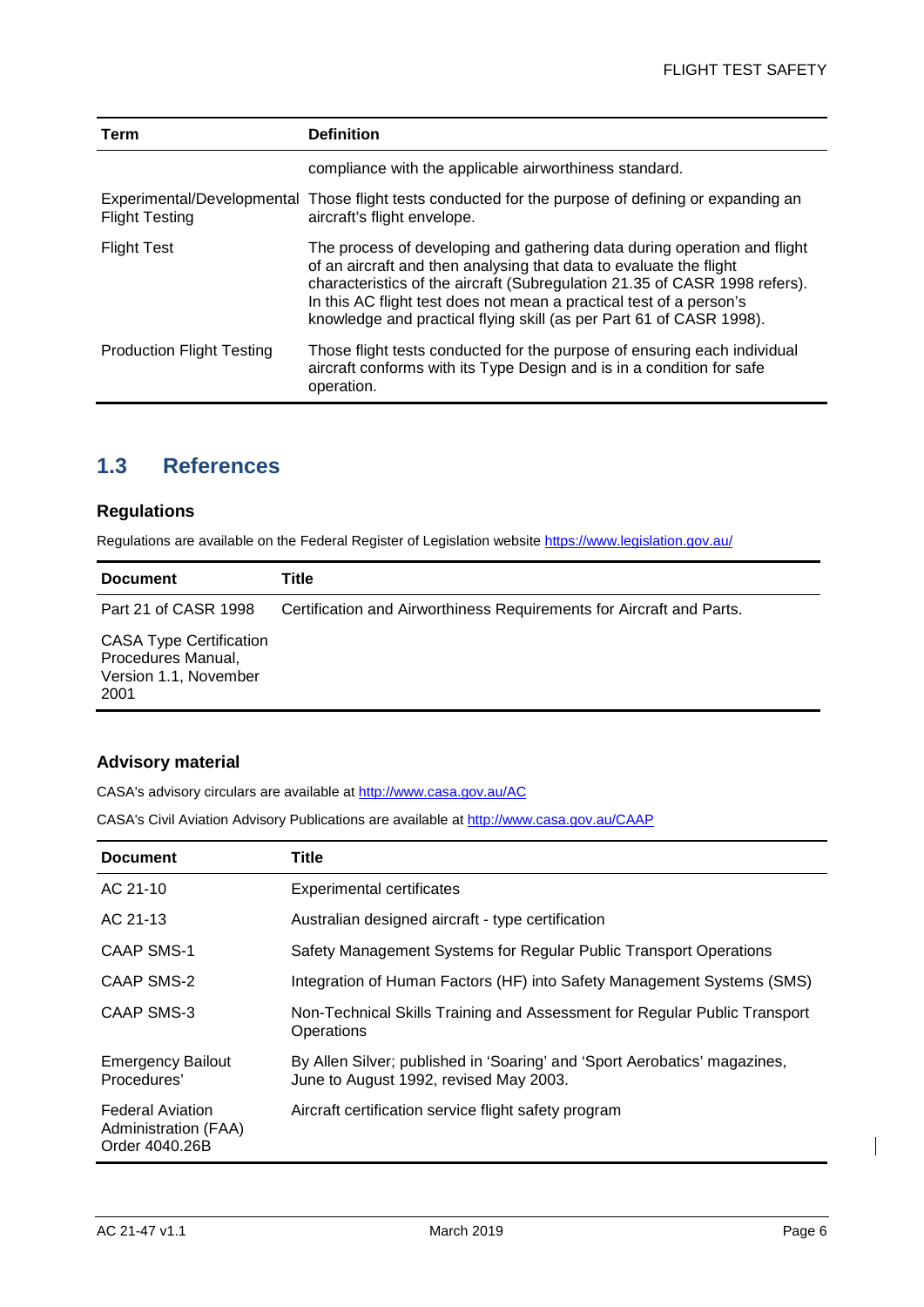# <span id="page-7-0"></span>**2 Introduction**

### <span id="page-7-1"></span>**2.1 Background**

- 2.1.1 A variety of flight test operations are conducted by sectors of the aviation industry in Australia. These range from the experimental, developmental and certification flight testing of new aircraft types, or of any modification to older types, to the post-production testing of newly manufactured aircraft. Regular flight test activity is also being undertaken by members of Australian amateur aircraft-building associations. Flight testing can involve varying levels of risk. While, in many cases risk levels will be low, and possibly no more than encountered during the normal operations of certificated aircraft, in other instances significant hazards may be present.
- 2.1.2 Also some phases of many test programs, like evaluating stall handling, spinning or flutter characteristics, should always be approached with an extra measure of caution. Since the majority of Australian civilian flight test operations are performed under the auspices of one or more of the subparts to CASR Part 21 CASA has an obligation to provide advice regarding reducing the risks involved. This AC offers some such advice.
- 2.1.3 The AC will cover, in general, the provision of resources for an efficient but safetyconscious flight test and evaluation (FT&E) organisation, test planning principles, hazard analysis and risk management procedures and some ideas that may be applicable during actual flight test operations. It also provides references to other relevant publications and websites.
- 2.1.4 While the information in this AC may be applicable to the flight testing of all aircraft types it is focussed more toward the test operations of those at the lighter-weight and lower-speed ends of the scale, principally those in the primary, normal, utility, acrobatic or amateur-built categories.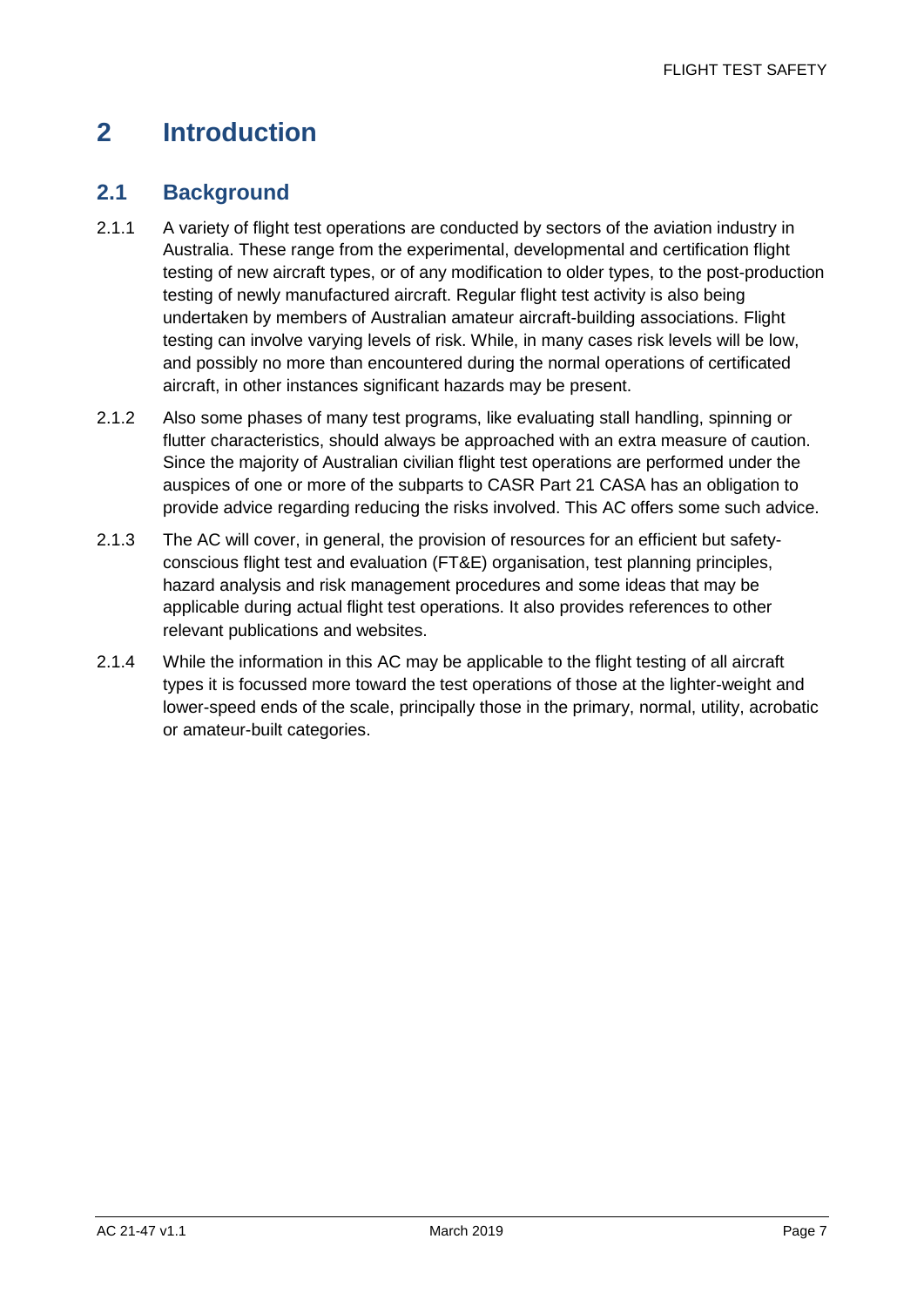## <span id="page-8-0"></span>**3 Resources**

Engineering or operational organisations involved with flight testing, be they multinational corporations or individual consultancies, should be properly resourced. Access to qualified personnel, functional equipment and appropriate services facilitates safe operations and allows for efficiency in project progression. Resourcing considerations are best set out in an organisational procedures manual as outlined at paragraph 3.1 of this AC. Selected aspects are discussed in more detail at paragraphs 3.2 to 3.6.

### <span id="page-8-1"></span>**3.1 Procedures manual**

- 3.1.1 Describing and documenting the procedures used by an organisation is always a sound idea and is also required, in some circumstances, by the regulations (for example, companies manufacturing aircraft under Subpart 21.G of CASR 1998 are expected to do so in accordance with a quality system procedures manual). Flight test resourcing, procedural and safety aspects can be integrated within an organisation's wider procedures manual however they are more suited to inclusion in a sub-manual, or volume, on their own as such an arrangement affords ready and easy reference to all information that may be needed in preparation for or during operations. A flight test procedures manual would probably include sections detailing:
	- − an overview of the types of flight test operation to be conducted
	- − organisational structure
	- − management responsibilities and authorities
	- − personnel qualification, experience, currency and training requirements
	- − operational policies and limitations
	- test planning procedures and reporting formats
	- flight test technique and reference publications
	- − aircraft modification procedures and restrictions
	- − test instrumentation
	- − ground support facilities
	- − use of safety and photographic chase aircraft
	- − airspace, test area and range definitions
	- safety equipment
	- − emergency services
	- hazard analysis and risk management policies and procedures.

#### <span id="page-8-2"></span>**3.2 Flight test personnel**

3.2.1 While many, maybe all, of an organisation's personnel roster could have some role to play during flight test operations the primary responsibilities rest with management, engineering and aircrew staff.

#### **Management**

3.2.2 Management may have varying levels of working involvement in actual flight test activity. Whether immediately engaged or not managers must realise that they hold direct responsibility for the safety aspects of flight test operations. In all cases a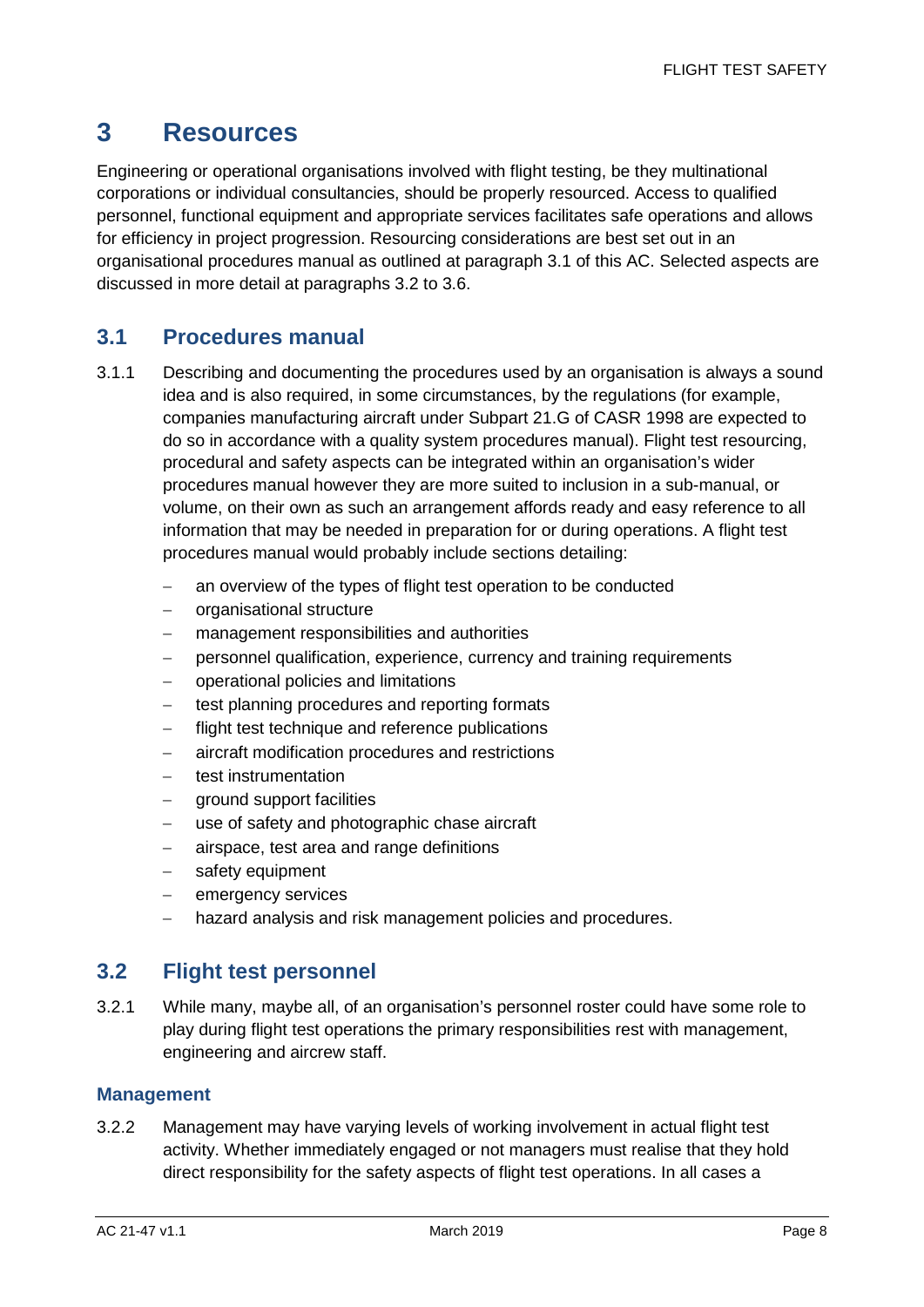supervisory position that provides higher level project guidance, does not become meddlesome and that is focussed on basic risk management will be the most beneficial input from a senior manager. An understanding of the ways in which project progression often puts pressure on the flight test phase, and an intention to alleviate such pressure, is also essential (see paragraph 6.8 of this AC). Managers serious about operational safety will also find relevant information in CASA's series of Civil Aviation Advisory Publications (CAAPs) on Safety Management Systems (SMS) – see the References list. While these CAAPs focus on operations under an Air Operators Certificate (AOC) many of the principles could be easily applied to an FT&E organisation.

#### **Engineers**

3.2.3 Engineering specialists will be engaged in aircraft development or modification projects from beginning to end. The flight testing phase will most likely include the design engineers and will benefit greatly from the participation of a qualified Flight Test Engineer (FTE)<sup>[1](#page-9-0)\*</sup>. For projects where the test flying is being conducted by other than a professional Test Pilot (TP)<sup>\*</sup> the involvement of an FTE will add significantly to the efficiency and safety of the program. The FTE will take control of the test planning process and then, during flight operations, be able to assist aircrew inexperienced in the test flying environment through acting in the test director role and managing the data gathering duties.

#### **Test Pilots**

- 3.2.4 Test flying will inevitably involve aircrew additional to the FTE. Since flight test operations do not fall under any of the commercial purposes defined at Regulation 206 of the Civil Aviation Regulations 1988 (CAR 1988) the minimum qualification a pilot in Australia must hold in order to carry out test flying in an experimental aircraft is a Private Pilot Licence (PPL) with the endorsements appropriate to the type or class of aircraft being flown. CASR 61.140 also allows CASA, in certain cases, to issue a permission in writing for a flight crew licence holder to fly an aircraft for the purpose of '(i) testing the aeroplane; or (ii) carrying out an experiment in relation to the aeroplane' without those endorsements. While the regulations do not force a requirement for the pilot acting as TP to hold any specific test flying qualifications or knowledge the engagement of a person so qualified will normally enhance the efficiency, progression and safety elements of the program. Additionally it would be most unwise for the initial flight tests of a prototype aircraft, or for an aircraft of an established type which has been substantially modified, to be carried out by other than a pilot with such flight test knowledge and experience. Stability and control problems might only become apparent after first flight lift-off, and appropriate technical understanding and skill may be essential to avert a catastrophic event. Advice regarding professional flight test aircrew can be obtained from:
	- − CASA Test Pilot, Airworthiness Engineering Branch, GPO Box 2005, ACT, 2601, Telephone 131 757; and/or

-

<span id="page-9-1"></span><span id="page-9-0"></span><sup>♣</sup> Professional flight test crew normally gain their qualifications through completing a 12 month course of formal training at a recognised Test Pilot School. Shorter courses followed by focussed 'on-the-job' experience in an active flight test organisation may also be used.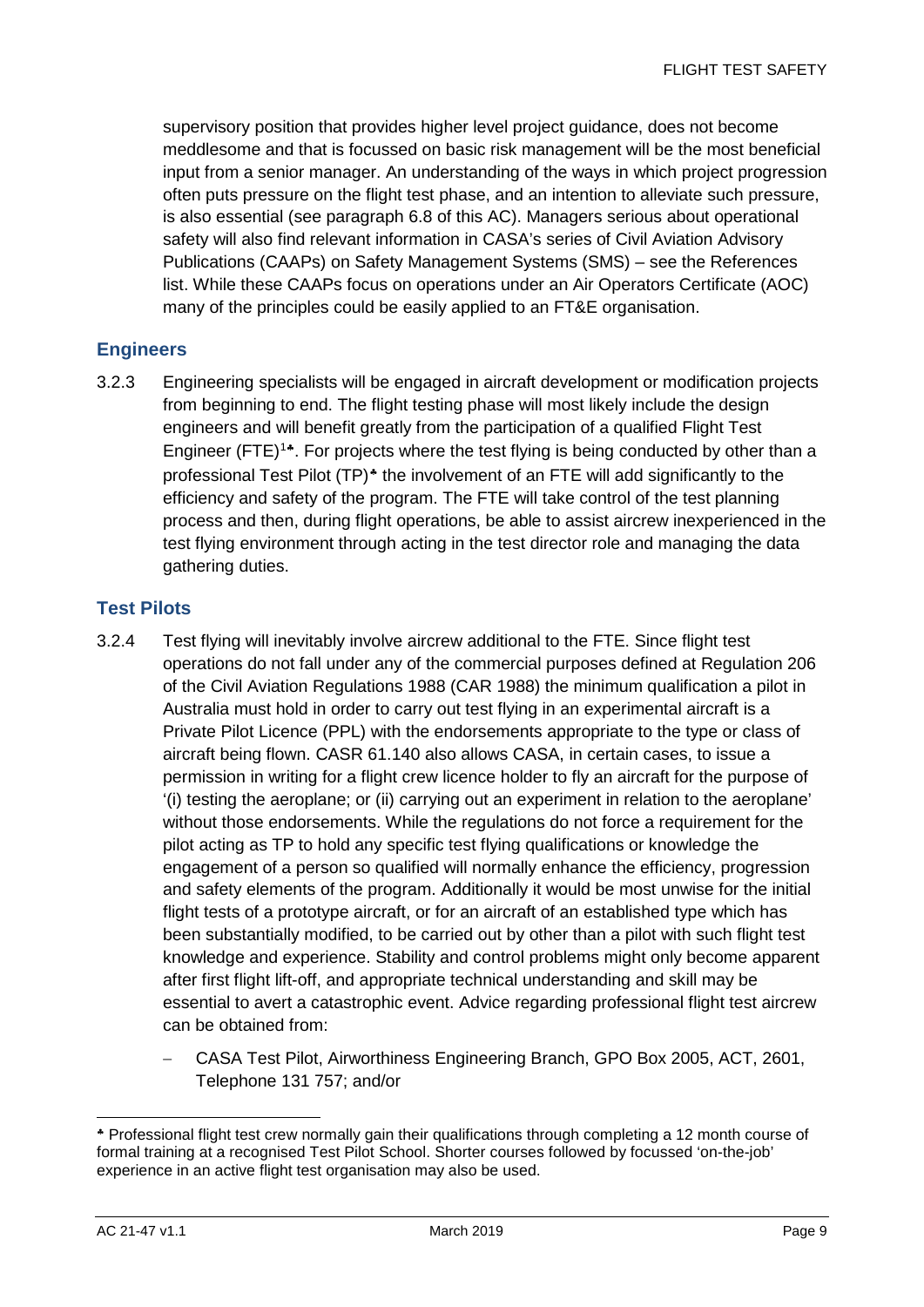− Flight Test Society of Australia (FTSA) <http:/[/www.ftsa.org.au.](http://www.ftsa.org.au/)

### <span id="page-10-0"></span>**3.3 Qualifications, experience, currency and training**

- 3.3.1 All personnel involved in flight test operations should be appropriately qualified, experienced and current. The nature and scope of the project will dictate what qualifications the flight test aircrew will most suitably possess. A formal experimental test flying certificate does not, in itself, necessarily mean that the holder is the best person to employ for a specific flight test project. For example, a qualified TP, who graduated from Test Pilot School over thirty years ago and who has only operated military fast jets or transport category airliners since that date, may not be the ideal pilot to choose for the developmental test flying of a Light Sport Aircraft (LSA) with a tailwheel landing gear configuration. If, however, they had also regularly spent weekends at the local aero club flying similar machines they would probably be well suited. The point is that, when selecting a suitable TP for a specific project, relevant experience and currency in the aircraft type, or in types similar to that being tested, is just as important as any formal qualification. In all cases general refresher and focussed work-up training is advisable prior to embarking on actual project test flying. Additional considerations with respect to suitable TPs for various scenarios are as follows:
	- **Experimental/Developmental Flight Testing:** The initial and developmental test flying for newly designed or substantially modified aircraft will be most safely conducted under the comman[d\\*](#page-10-1) of a qualified professional TP. A sufficiently and appropriately experienced pilot who does not hold formal TP qualifications may be suitable for some simple projects, or for the mundane aspects of more complicated ones after the initial envelope expansion has been conducted, but would best be employed with the assistance of an experienced FTE.
	- − **Certification Flight Testing:** Certification flight testing will also be best conducted by a professional TP, preferably one with specific certification experience, or with guidance from an experienced certification engineering team. Under the supervision of such a team a sufficiently and appropriately experienced pilot who does not hold formal TP qualifications may be a suitable alternative, however, if the aircraft under test exhibits any handling or operational characteristics that could be considered only marginally compliant with the applicable airworthiness standard then a certification TP should still be consulted.
	- **Production Flight Testing:** In the production case the advisability of the TP having experimental test flying qualifications and experience is not as strong as for the developmental or certification cases, although it could still be appropriate. Either way the best production TP is going to be someone with a solid background in operating the general type of aircraft being produced and preferably extensive experience on the actual model - i.e. someone who knows the aircraft well and who can easily detect any anomalies with its performance, handling or systems that would constitute non-compliances with the production test schedule.

<span id="page-10-1"></span> <sup>\*</sup> In the case of the modification of some large multi-crew aircraft the TP may not necessarily be the command pilot but should occupy an appropriate control seat and be the flying pilot for the test sequences.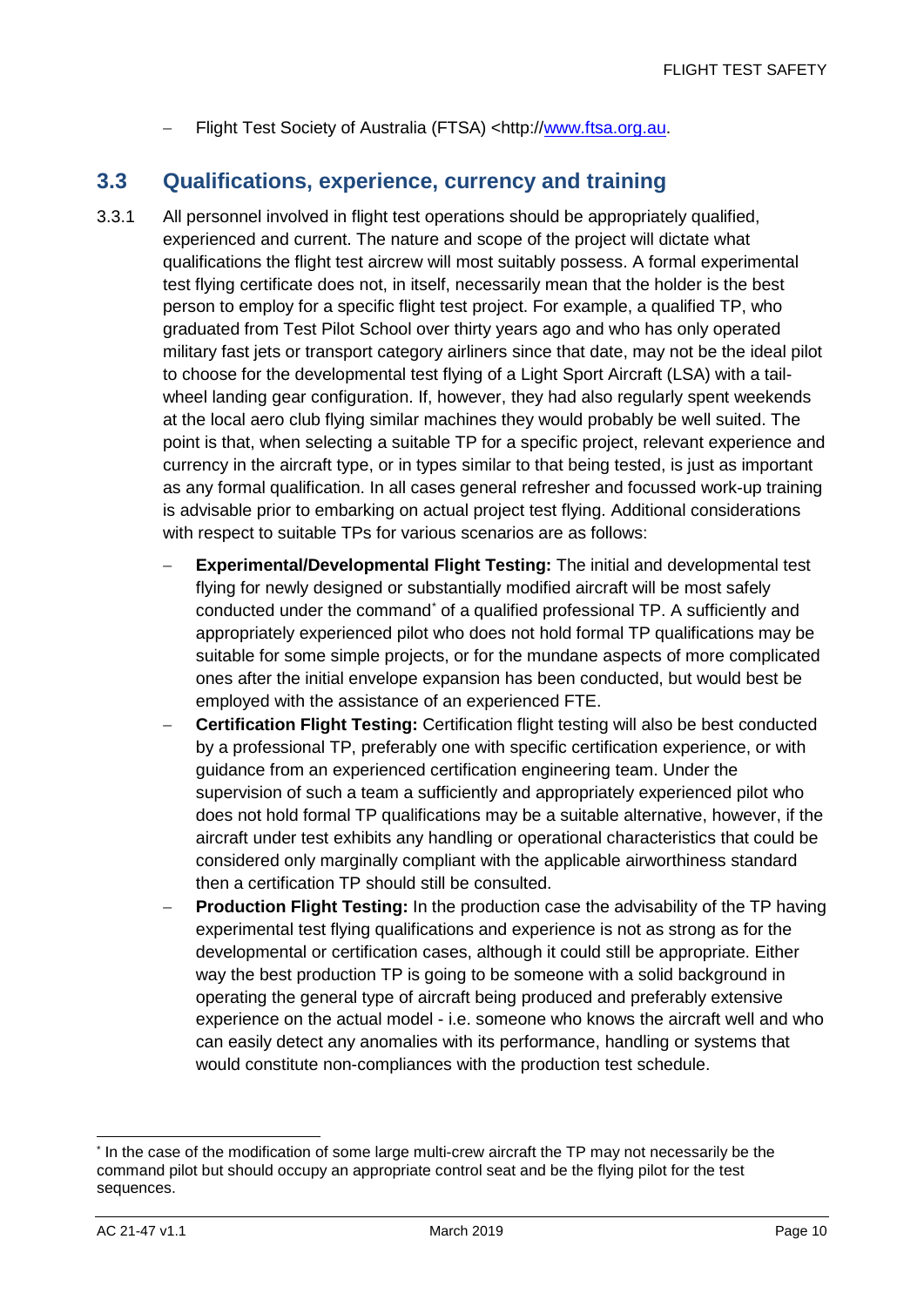### <span id="page-11-0"></span>**3.4 Instrumentation**

3.4.1 Flight test instrumentation can range from the use of simple tools like hand-held force gauges, flight control position measuring tapes and the aircraft's installed flight and engine instruments, to sophisticated suites built in to the systems onboard prototype aircraft and monitoring multiple measurands. The design, installation and use of such instrumentation is a multifaceted topic in its own right and beyond the scope of this AC. Many authoritative references are available. Nevertheless, the provision of test instrumentation tools or systems that are simple and easy to use will improve flight test efficiency and thereby enhance flight safety. The less time the test aircrew have to spend setting up and manipulating instrumentation or directly recording data while airborne the more time they have for accurately flying the test points, monitoring results and maintaining operational situational awareness (SA).

### <span id="page-11-1"></span>**3.5 Safety Equipment**

- 3.5.1 Some flight test operations, for instance those in support of an innocuous modification of an established aircraft type, may be safely conducted in the shirtsleeve environment of an everyday cockpit. However, any test program or sortie that entails elevated levels of risk will justify the use of safety equipment additional to that normally used in or fitted to an aircraft under a standard Certificate of Airworthiness (CoA). Some considerations are as follows:
	- **Flying Clothing:** Various items of specialised flying clothing are recommended. Flying suits and jackets, particularly those made from Nomex or any similar flameretardant material provide sensible covering of exposed skin areas. Suitable flying gloves and sturdy boots afford additional protection. For the early flights of an experimental or major developmental program, and for any flight in which there is a chance that the aircraft may be subject to a loss of control near or on the ground, or may have to be abandoned while airborne, a protective helmet should also be worn.
	- **Escape Assistance:** Subregulation 21.35 (4) of CASR 1998 gives the following requirement in relation to certification flight testing: 'Each applicant must show CASA for each flight test…that adequate provision is made for the flight test crew for emergency egress and the use of parachutes.' A number of modifications or additions can be made to an experimental aircraft that will facilitate the ability of the aircrew to escape from it should they need to. For emergency exit from an aircraft while it is still on, or has returned to, the ground standard exit provisions can be supplemented by supplying the crew with crash-axes or canopy breakers. Large aircraft should be provided with escape ropes at all exits. Abandoning an aircraft while airborne entails additional exit considerations especially since, in an emergency situation, there will probably not be much time available and the aircraft may be gyrating out of control. Doors and canopies should be modified to allow for quick, easy opening and jettison (for example, in small aeroplanes, hinges can be removed and replaced with temporary fastenings that enable the door to be simply pushed or kicked open and clear of the airframe). More than one way out should be available and cleared. In larger aircraft, knotted escape ropes, ladders or nets set up along the walls of each compartment, which enable the crew to reach the exit(s)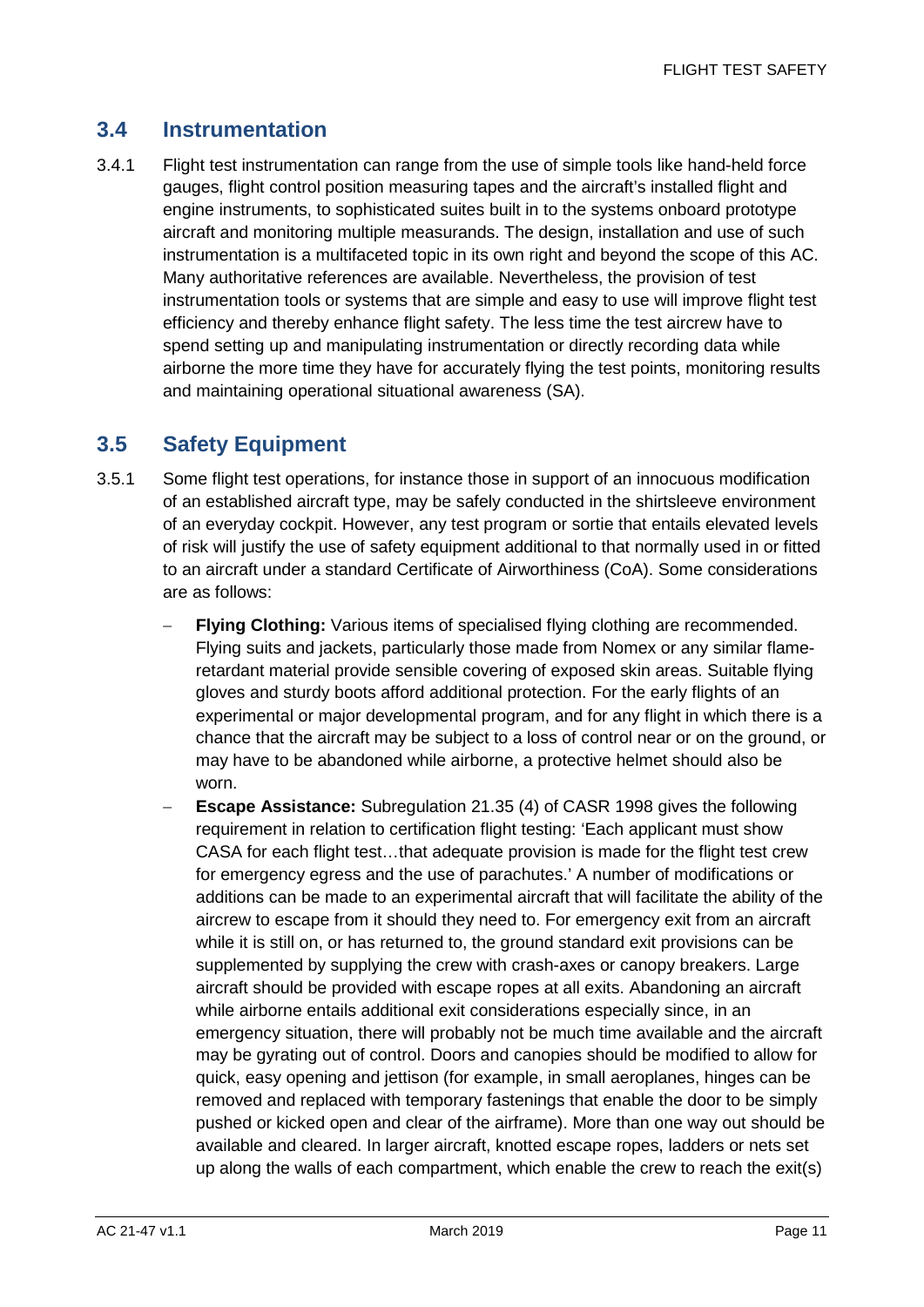in a dark, tumbling cabin, are simple and inexpensive additions. Harnesses should be easily releasable as should any other attachments between the crew and the aircraft (e.g. intercom leads). Consideration to providing a 'weak-link' to such attachments may be worthwhile. Aircrew, when kitted out in boots, helmet, personal parachute and any other survival equipment, should ensure that they are still able to fit easily through all emergency exits.

- **Personal Parachutes:** The type of personal parachute pack, harness and canopy – most suitable for flight test projects will depend on the size and configuration of the aircraft under test and the size and weight of the individual crewmembers. The TP, when wearing the parachute and strapped in to his/her seat, must retain full freedom of movement and access to all controls. The slimpack chute designs favoured by glider pilots are often also the most suitable for use during flight test operations. Regardless, any parachute must be personally fitted and adjusted to its wearer and must be serviceable (inspected and repacked within the previous six months by a qualified rigger). Additionally, flight test personnel will be wearing and, maybe, using personal parachutes as emergency equipment. As such, they will probably not be experienced or trained parachutists and advice from a professional parachuting organisation or authority should be sought. The Australian Parachute Federation <http:/[/www.apf.asn.au>](http://www.apf.asn.au/) may be able to provide information directly or supply contact details for the nearest qualified specialist. See also the References at paragraph 1.3 of this AC.
- − **Ancillary Equipment:** Depending on the normal equipment fit-out of the test aircraft, and the area over which the test operations are to be conducted, the provision of additional safety equipment may be warranted. Items to consider are fire extinguishers, emergency oxygen systems and smoke hoods, survival packs, emergency beacons and radios, knives, immersion-suits, lifejackets and dinghies.
- **Spin Recovery Systems:** Prudent program managers will have a prototype or certification aircraft subject to spin testing, or to any testing at high angles of attack where there is a danger of departure from controlled flight, fitted with a system that can assist with recovery from a spin should normal flight control inputs prove ineffective. Various spin recovery systems have been developed or tried over the years. By far the most successful, especially in relation to the flight testing of small aeroplanes, is the tail mounted, anti-spin parachute. Information that may assist in developing such parachute systems is provided at Appendix A of this AC. Alternative methods, generally more complex, expensive and less reliable, include rockets, wing and nose mounted parachutes, and moveable or jettisonable ballast systems. As per Section 6.8 of the Type Certification Procedures Manual, CASA personnel will not conduct any spin testing required during an aircraft type certification program unless a spin recovery system, preferably an anti-spin parachute, has been fitted to the test aircraft.

### <span id="page-12-0"></span>**3.6 Facilities and ground support**

3.6.1 Flight test support can range from complex to simple. However, whether the facilities provided to the flight test organisation include engineering flight simulators and advanced flight following telemetry systems or are restricted to a corner in the hangar, some basic requirements remain the same. Safety considerations include: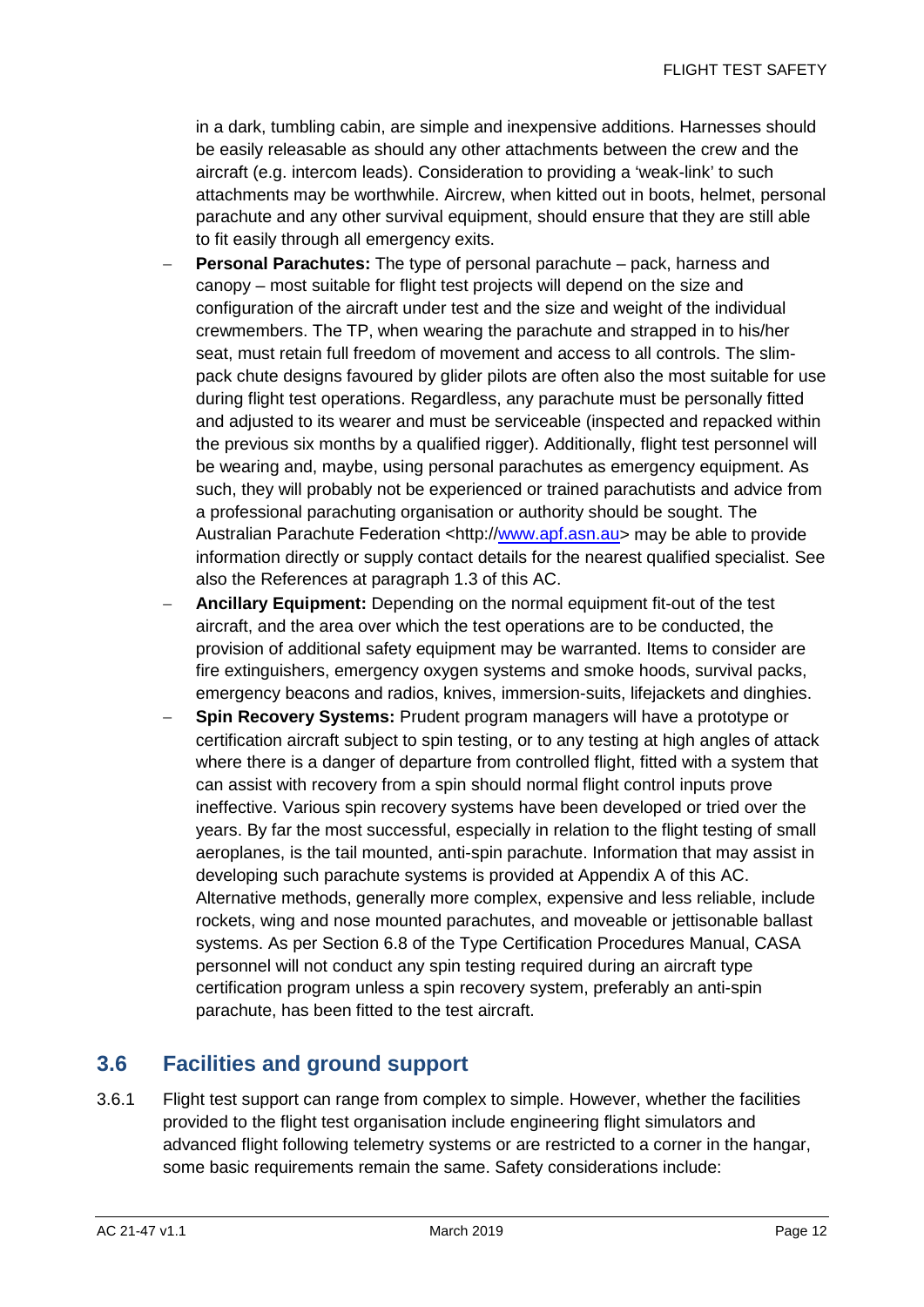- **Flight Following:** It is a good idea to have someone on the ground monitoring the progress of a test aircraft while it is operating. Certain sorties will also warrant the provision of a safety chase aircraft (see paragraph 6.5.2 of this AC). A sophisticated test operations centre will enable the engineering crew to follow the entire flight, observe the progression of the test sequences, monitor data trends and maybe intervene if any dangerous bias is noticed. While such specialist facilities may not always be available, having an engineering or operational team member follow the test flight using a radio capable of monitoring discrete frequencies and a pair of binoculars can be as valuable.
- − **Airfield and Airspace:** Factors affecting the choice of airfield from which flight test operations are to be conducted can vary with the type of testing being undertaken. Generally, the ideal airfield will be one equipped with long, wide, sealed runways bordered by unobstructed and level surrounds. The availability of suitable forced landing areas off the airfield itself is also important. Flight testing is best conducted away from urban or populated areas and such will be a restriction placed on the applicable experimental certificate when issued by CASA or an authorised person (see paragraph 5.4 of this AC). These considerations usually mean that major city airfields are unsuitable, especially if the test program involves a new or substantially modified aircraft. Similar factors are applicable when considering the airspace in which the test exercises will be conducted. Preference should be to operate away from busy air-traffic centres or air-routes, although in some circumstance, for example systems testing in transport category aircraft, the protection afforded through using controlled airspace and the positive separation or traffic advice provided therein may be appropriate.
- **Emergency Services:** Ideally, the airfield from which test operations are conducted will be supported by certified rescue and fire-fighting (RFF) services, although these are normally only provided for major airports with a significantly large number of daily aircraft movements. For test flights out of smaller or regional airfields, especially for any first or high risk flights, the local fire station and ambulance service should be advised of the details of the times and areas of operation. In some cases, local members of the State Emergency Service (SES), or similar organisations, may be able to make themselves available to act as dedicated rescue crew. Whether emergency service personnel are assigned or casual they should be provided with relevant information such as the location of airfield entry gates and the layout of the surrounding road network. A map or satellite photo of the local area, overlaid with crash locater gridlines, will be a worthwhile supplementary aid. Emergency crews should also be specifically briefed regarding the test aircraft – for example, manipulation of normal and emergency exits or access points, fuel, engine and electrical controls and how to operate them, the location of any hazardous stores, cargo, systems or fixtures.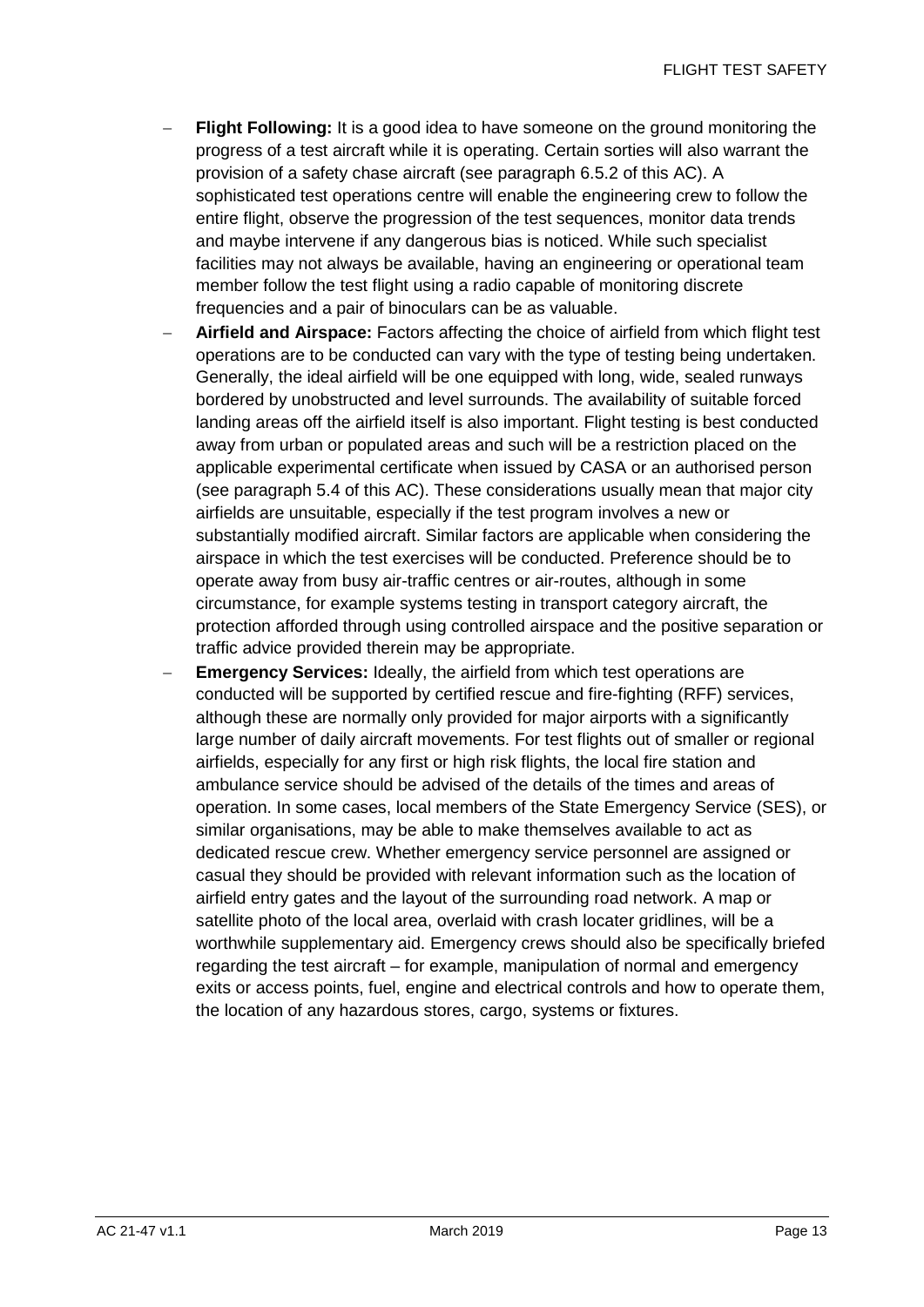# <span id="page-14-0"></span>**4 Flight test planning and preparation**

4.1.1 The more thoroughly a test program, or an individual flight test sortie, is planned the less likely it will be that things will go wrong, or, if they do go wrong, the more likely it will be that the test team will be prepared and able to deal safely with the problem. Some factors relating to flight test planning are outlined in the following paragraphs. Hazard analysis/risk management is discussed in more detail in section 5 of this AC.

## <span id="page-14-1"></span>**4.2 Test from inside out**

- 4.2.1 The basic premise used in planning any flight test exercise should be that of going from the centre of an envelope toward its edges – going from test conditions of low or known risk levels toward those of the increased or unknown. The principle holds up no matter what parameter or envelope is being expanded (e.g. Airspeed/Altitude; Weight/Centre of Gravity (CG)). For example, when testing a new or modified aircraft it would be sensible to evaluate stability and handling characteristics initially with the CG in a more forward position and then to carefully move it aft. Additionally, the stall speed should be measured with the CG in a forward position and then, providing stall handling is acceptable in the forward CG case, stalling characteristics should be further evaluated as the CG is moved aft.
- 4.2.2 Associated sub-principles are, firstly, that test point increments should be small, especially as the edges of an envelope predicted by the design engineer are approached, and secondly, testing should be discontinued if, as these small increments are applied, unpredicted or unsafe trends are encountered. Any unexpected or marginal behaviours encountered during this process of stepping toward the design limit should cause a halt until the unforeseen phenomena are properly analysed. Unsatisfactory characteristics may warrant engineering modifications or the application of operational limits (i.e. the edge(s) of the envelope forecast at the design stage are truncated prior to the aircraft being cleared for operational service).

## <span id="page-14-2"></span>**4.3 Test plan contents**

4.3.1 There are valid and different ways a flight test plan (FTP), or 'schedule', can be compiled. One suggested outline/list of contents for a certification flight test plan is at Appendix B of this AC. In the case of type certification projects, there is no regulatory requirement for CASA to approve, or even review, an applicant's certification flight test plan. However, such review is available as part of the aircraft type certification process and, as well as enabling CASA to check that all required areas of the airworthiness standard are to be covered, it will also allow for an objective authority to consider and perhaps provide suggestions regarding the safety aspects of the plan.

## <span id="page-14-3"></span>**4.4 Preparation**

4.4.1 Besides compilation of the test plan there are other preparatory issues that will require consideration, for example engineering, resource and budgetary matters will vary with the size of individual projects. In regard to flight test safety, there are additional preliminary aspects that can be addressed: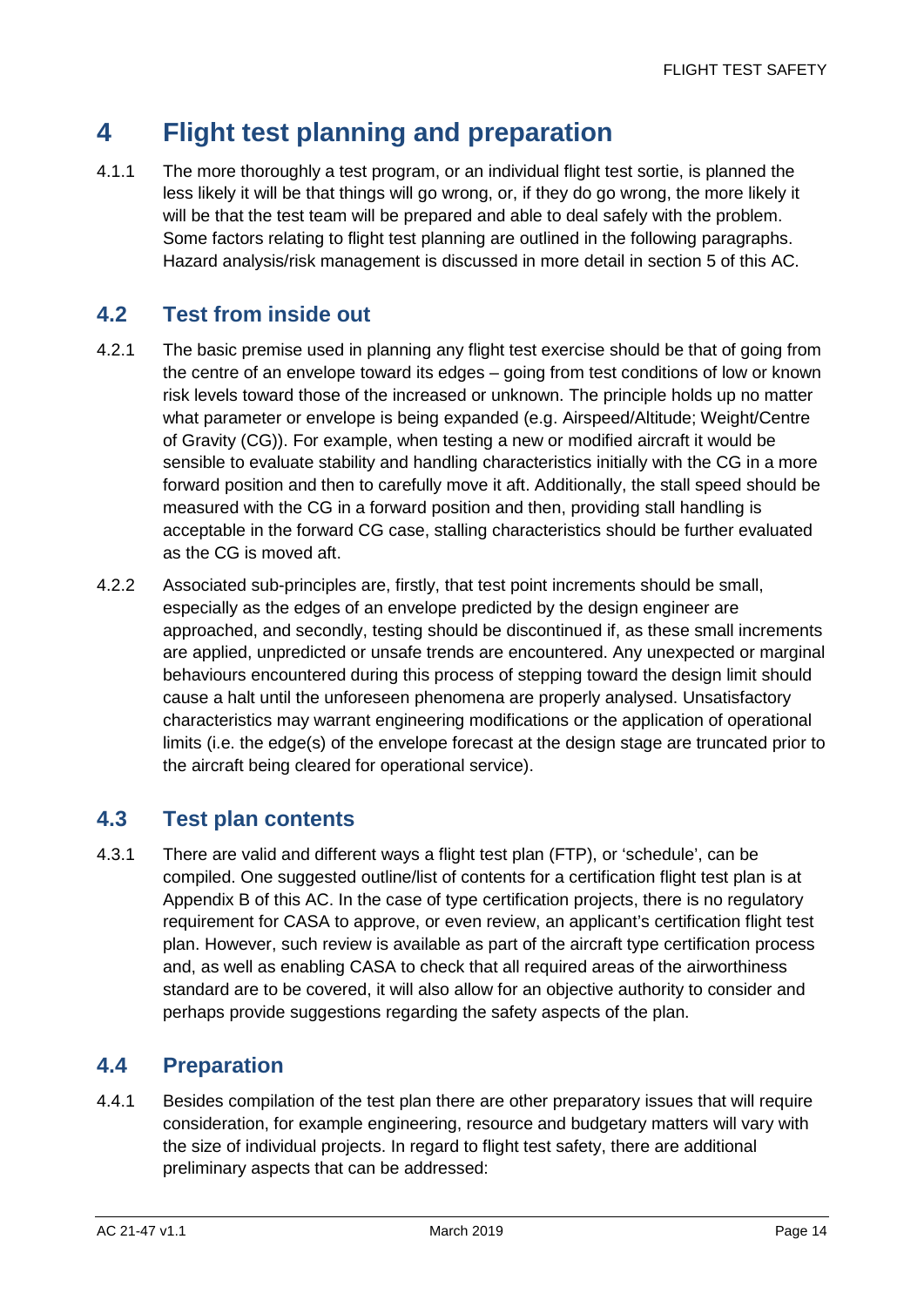- 4.4.2 **General and Safety Training:** The overall competency status of personnel who will be involved in the flight test program can be enhanced through general safety training. Many course options such as first aid, Occupational Health and Safety (OHS) and accident investigation are available and can be of benefit. Survival training is advisable, especially where test operations will be conducted over water or in remote locations. Specific training, depending on the nature of the flight test program, may also be required. For example; teams involved in flutter testing should have a good knowledge of the principles of aeroelasticity, while upset recovery training is highly recommended for all high-speed test participants. Helicopter underwater escape training (HUET) is well worth consideration and could be treated as a prerequisite for any crew involved in testing rotary-wing aircraft over water (shipboard landings, oil rig platform operations, etc.).
- 4.4.3 **Work-Up Training:** Focussed work-up training is advisable prior to embarking on actual project test flying. This would also entail aircraft or type related crew familiarisation, endorsement or refresher training. The test specific work-up program, which may best be flown in either an engineering flight simulator, an example of the test aircraft or a similarly configured type, should cover practice in the individual flight test techniques to be used. This is particularly relevant to any testing that involves elevated risk profiles. Familiarity with, and practice at, loss of control (LOC) procedures is especially recommended. Rehearsal of test sortie profiles, during which the most efficient and safest sequence for flying the test points is developed, may also be of benefit. Planning and risk management practices should be applied to work-up training programs in the same manner as they are applied to the actual testing.
- 4.4.4 **Safety Review and Authorisation:** A process whereby test plans and preparations are reviewed prior to implementation is well worthwhile. Reviews within test and project teams are part of normal procedure but value is often added by having independent specialists carry out an appraisal as well. A final review and formal authorisation process on the part of the appropriate manager or chief test pilot provides another layer of protection. Also, as per paragraph 4.3 of this AC, CASA review of certification flight test plans is available.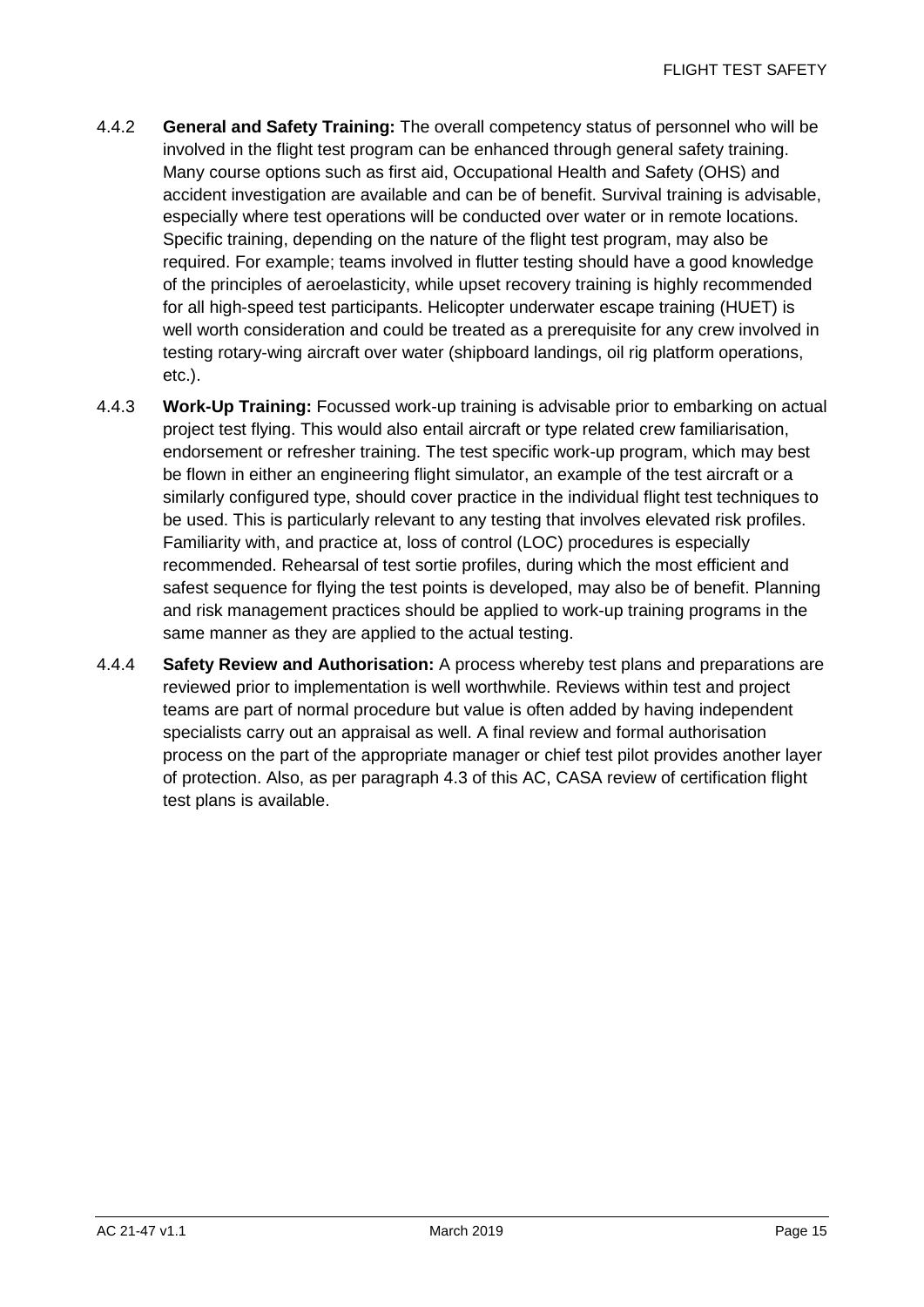## <span id="page-16-0"></span>**5 Hazard analysis/risk management**

- 5.1.1 Project managers are strongly urged to conduct a detailed hazard analysis/risk management exercise as part of the test planning and the ongoing flight testing processes. Risk management is known by many acronyms and can be simple or detailed. Principally, it involves the application of common sense to the flight test program and to aircraft operations in general. Formally it is a process by which:
	- − hazards are identified;
	- − an assessment is made of the risks involved;
	- − mitigating procedures are established to reduce or eliminate the risks; and
	- a conscious decision is made, at the appropriate level of authority, to accept residual risk.

### <span id="page-16-1"></span>**5.2 General flight test hazard analysis/risk management references**

- 5.2.1 Advice regarding flight test safety and hazard analysis/risk management procedures can be obtained from the following:
	- − The CASA Test Pilot or Flight Test Engineer (Airworthiness Engineering Branch, CASA, GPO Box 2005, Canberra ACT 2601, Telephone 131 757)
	- − FAA Order 4040.26B, available through the FAA website <http:/[/www.faa.gov>](http://www.faa.gov/)
	- − The National Aeronautics and Space Administration (NASA) Flight Test Safety Database
	- − The National Test Pilot School website <http:/[/www.ntps.edu>](http://www.ntps.edu/index.php)
	- Pilot's Handbook for Critical and Exploratory Flight Testing available through the Society of Experimental Test Pilots.
- 5.2.2 Fundamental risk management information is provided at Australian/New Zealand Standard – Risk Management – Principles and Guidelines (AS/NZS ISO 31000:2009). A good reference for general flying risk management information is the FAA's 'Risk Management Handbook' also available through the FAA website.

### <span id="page-16-2"></span>**5.3 Flight test hazard analysis/risk management procedures**

5.3.1 Risk management is normally conducted through a safety review process in which a flight test plan is examined by project and non-project personnel in order to draw out potential hazards and recommend mitigating (or minimising) procedures. It should consider the risks to other airspace users and persons on the ground and water as well as to the aircraft under test. Risk management can be carried out informally, however, most benefit will be gained through formalising the process and writing down the outcomes in a risk management plan. More information and some suggested procedures are available at Appendix C of this AC.

### <span id="page-16-3"></span>**5.4 Experimental certificates – risk assessment**

5.4.1 The operation of experimental aircraft, especially those flown during the test phases of developmental or modification projects, can, by its very nature, involve elevated levels of risk. So there are no regulations attempting to limit the risks involved, or stipulating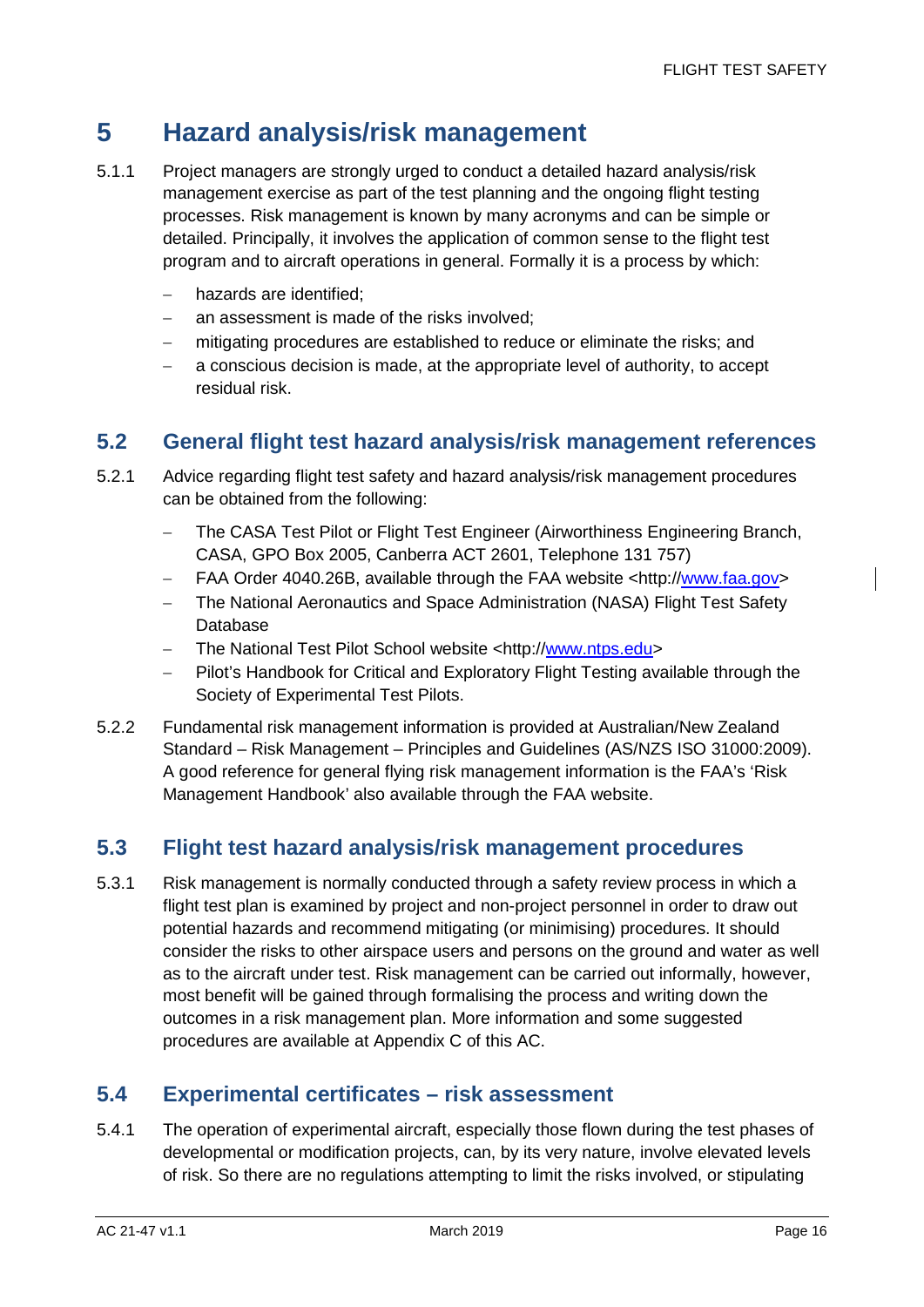that an operator of such experimental aircraft carry out the formal risk management procedures, with respect to the aircraft itself or the occupants thereof, as recommended in the preceding paragraphs. Nevertheless paragraph 21.193 (c) of CASR 1998 requires that an applicant for an experimental certificate provide CASA or the authorised person with any information reasonably needed to enable the imposition of conditions or limitations necessary in the interests of the safety of other airspace users and persons on the ground or water. This implies that at least a fundamental risk management process considering the safety of other persons must be conducted. CASA AC 21-10 – Experimental Certificates, provides information and guidance to those CASA officers or authorised persons who, in the course of contemplating an application for an experimental certificate, need to assess whether information sufficient to satisfy the requirements of paragraph 21.193 (c) of CASR 1998 has been submitted. This guidance is reprinted at Appendix D of this AC. Authorised persons and amateur builders are also referred to the valuable risk management advice available through the Sport Aircraft Association of Australia (SAAA).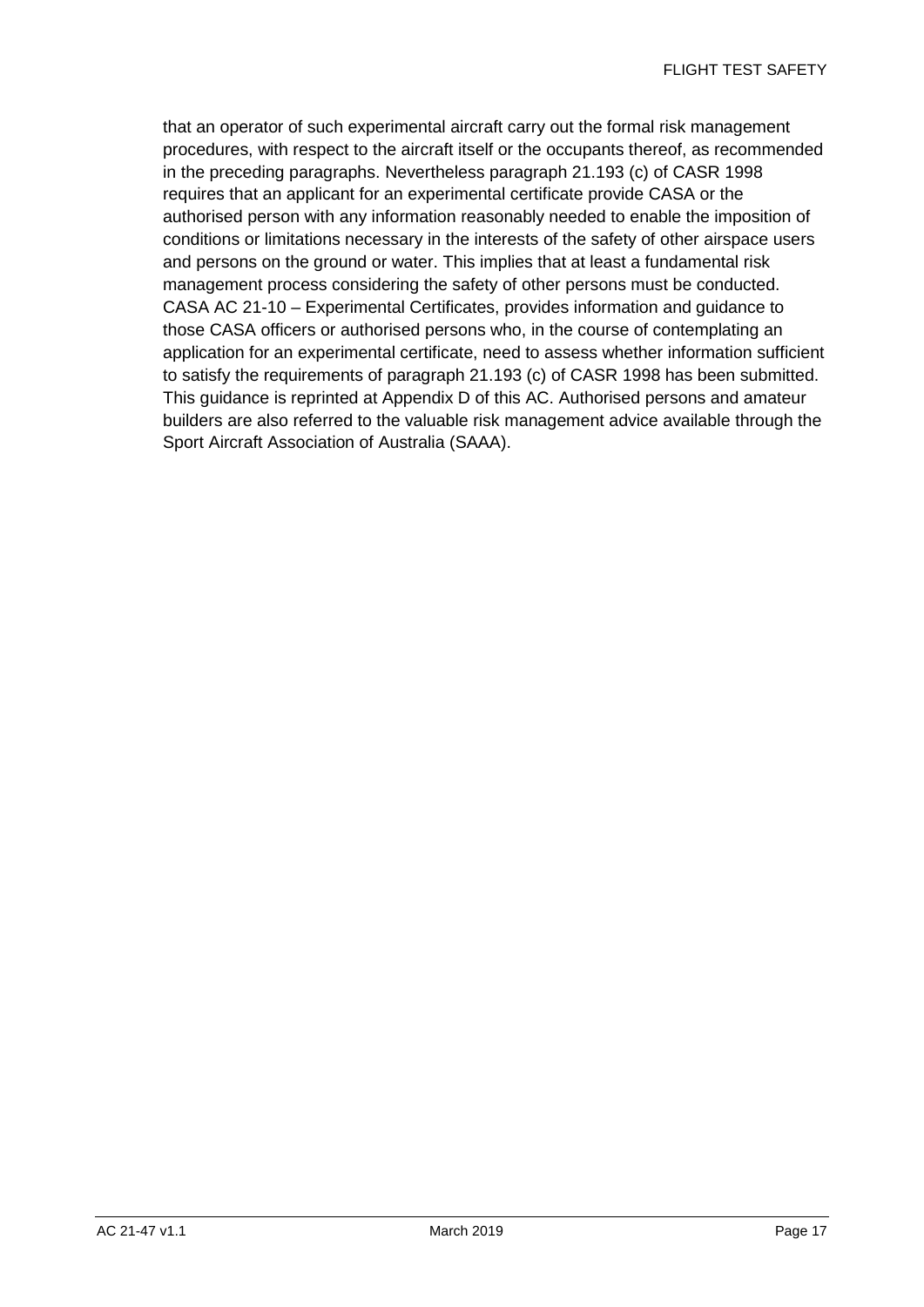## <span id="page-18-0"></span>**6 Flight test operations**

6.1.1 Once suitable resources have been put into place, a comprehensive FTP has been compiled, a common-sense hazard analysis/risk management exercise has been conducted and appropriate preparatory training is completed the flight testing itself will probably proceed in as safe a manner as any other typical flying operation. While normal operational factors continue to apply there are some additional considerations particularly relevant to flight test operations.

### <span id="page-18-1"></span>**6.2 Weight and balance**

6.2.1 The importance of weight and balance, and in particular knowing the exact location of the CG, cannot be overemphasised. Dangerous flight characteristics are usually associated with an aircraft's CG being beyond established limits. When intentionally approaching those limits, especially for the first time, disciplined procedures for determining the position of the CG are essential. Weighing the test aircraft in its precisely loaded pre-take-off condition is the recommended method for achieving this. If this is not practical, in the case of large aircraft for instance, accurate weight and balance data, based on a recent weighing, an inventory of configuration changes and a validated loading system, may be acceptable. The after landing condition is determined similarly. The precise weight and balance of the aircraft at specific test points can then be derived by considering fuel burn and elapsed time from engine start.

### <span id="page-18-2"></span>**6.3 Briefings**

6.3.1 Pre-briefings, during which team members are made aware of details for the planned operation, should be conducted prior to the various overall flight test phases and then prior to each individual flight. All participants, or at least the principal representatives from support functionaries, should attend pre-flight briefings as should the relevant manager or authorising officer. Post-flight briefings, whereby the success or otherwise of the mission and any safety lessons are drawn out while still fresh in the group's memory are also worthwhile. A good 'Flight Test Briefing Guide' is available in FAA Order 4040.26B.

### <span id="page-18-3"></span>**6.4 Plan the test, fly the plan**

6.4.1 The FTP will cover the overall objectives of and methods to be used during the testing. The requirements for each individual flight will be distilled from the FTP and will normally be produced in the form of test cards, which can be clipped to the pilot's kneeboard or carried in the FTE's flight folder. The test cards, copies of which should also have been distributed to all test participants at the pre-flight brief, provide a ready reference to the flight sequence and test point parameters while also presenting prepared tables for manual data recording. Memory joggers for test limitations and the initial actions in the case of emergencies can also be included. Once each individual test flight is underway the safest general principle is to follow the plan as presented in the test cards. If unexpected or otherwise interesting results are observed the temptation to investigate or to pursue impromptu deviations from the plan should be resisted. After landing, the cause of any surprising development can be safely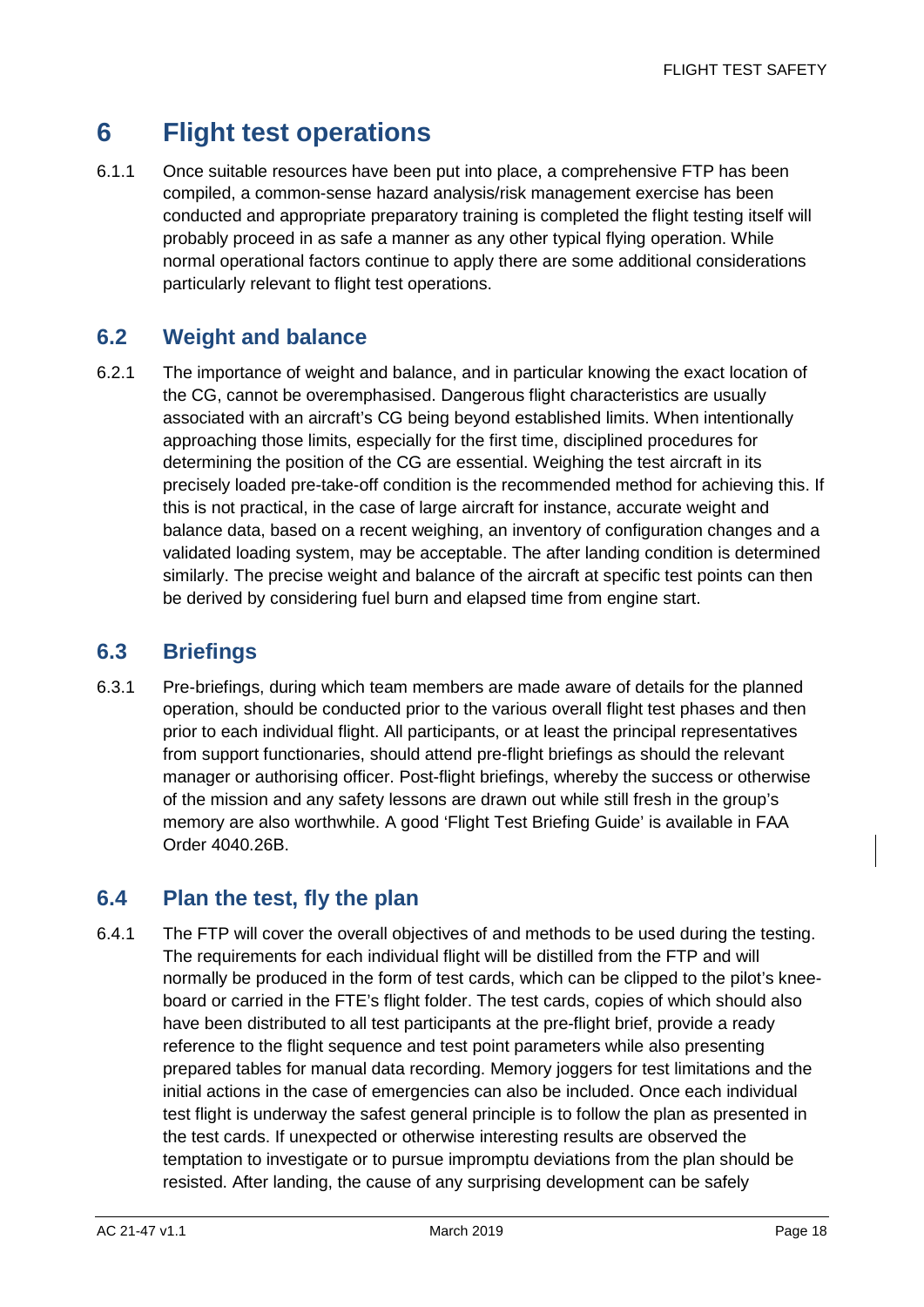considered and any amendments to the FTP devised. This is not to say some alternate or reserve test points cannot be carried into each test flight to cater for various contingencies such as, for example, unsuitable weather or unacceptable turbulence at the planned test altitude. However, the alternate plan should also have been covered during the pre-flight brief and all test participants should be familiar with any change in sequence.

#### <span id="page-19-0"></span>**6.5 Crew resource management**

- 6.5.1 The constructive concepts espoused under the theories and practice of CRM can also be applied to the flight test environment. Whether the flight test task relates to a large multi-crew airliner or a small single pilot machine there will usually be a team of people involved in the program. The general principles of CRM, as applicable to the normal operational environment, can be easily extended to take in the additional support teams that will be involved in flight testing[\\*](#page-19-1) . For example:
	- **Knock-It-Off:** The 'knock-it-off' (time-out) (KIO) principle can be usefully applied to flight test operations. A KIO call instigates an immediate halt to test proceedings and establishes the aircraft in a benign, straight and level, or climbing, state while situational awareness is recovered or the source of a problem is investigated. A positive decision regarding recommencement or termination of the sortie is then made. Pre-established company rules should normally be in place regarding who can make a KIO call and when one should be made although the best method is usually the most conservative – i.e. any team member should be encouraged to make the call when they note any limit exceedance, or dangerous trend toward such.
	- **Fatigue:** Fatigue management is relatively well understood with respect to wider aircraft and airline operations. CASA has published the Civil Aviation Order (CAO) Part 48 series regarding Flight Time Limitations. Although flight testing is normally classified as a private operation, so CAO 48 is not strictly applicable, it does offer some good guidelines. The physical effects are not discriminatory and, as flight testing often involves long periods of operation beginning or ending at odd hours, fatigue can become an issue. Note that the ideal flight test conditions are mostly found very early in the morning or after sunset.

#### **6.5.2 Chase aircraft**

6.5.3 As well as the use of ground-based flight following support services particularly helpful input can be gained through having the test aircraft accompanied by a dedicated safety/photographic chase aircraft. This is especially relevant to any sortie involving elevated risk or high intensity testing. Chase aircraft can provide wide-ranging contributions to the testing through external and direct observation of the test aircraft during and after each test (including assessment of damage should that occur), assisting or directing operations, monitoring and clearance of surrounding airspace, taking charge of air-traffic communications, controlling emergency or rescue operations (if required) and generally watching and verifying the progress of the testing.

<span id="page-19-1"></span> <sup>\*</sup> Most Test Pilot Schools offer short courses relating to CRM in the flight test environment and any of these are recommended.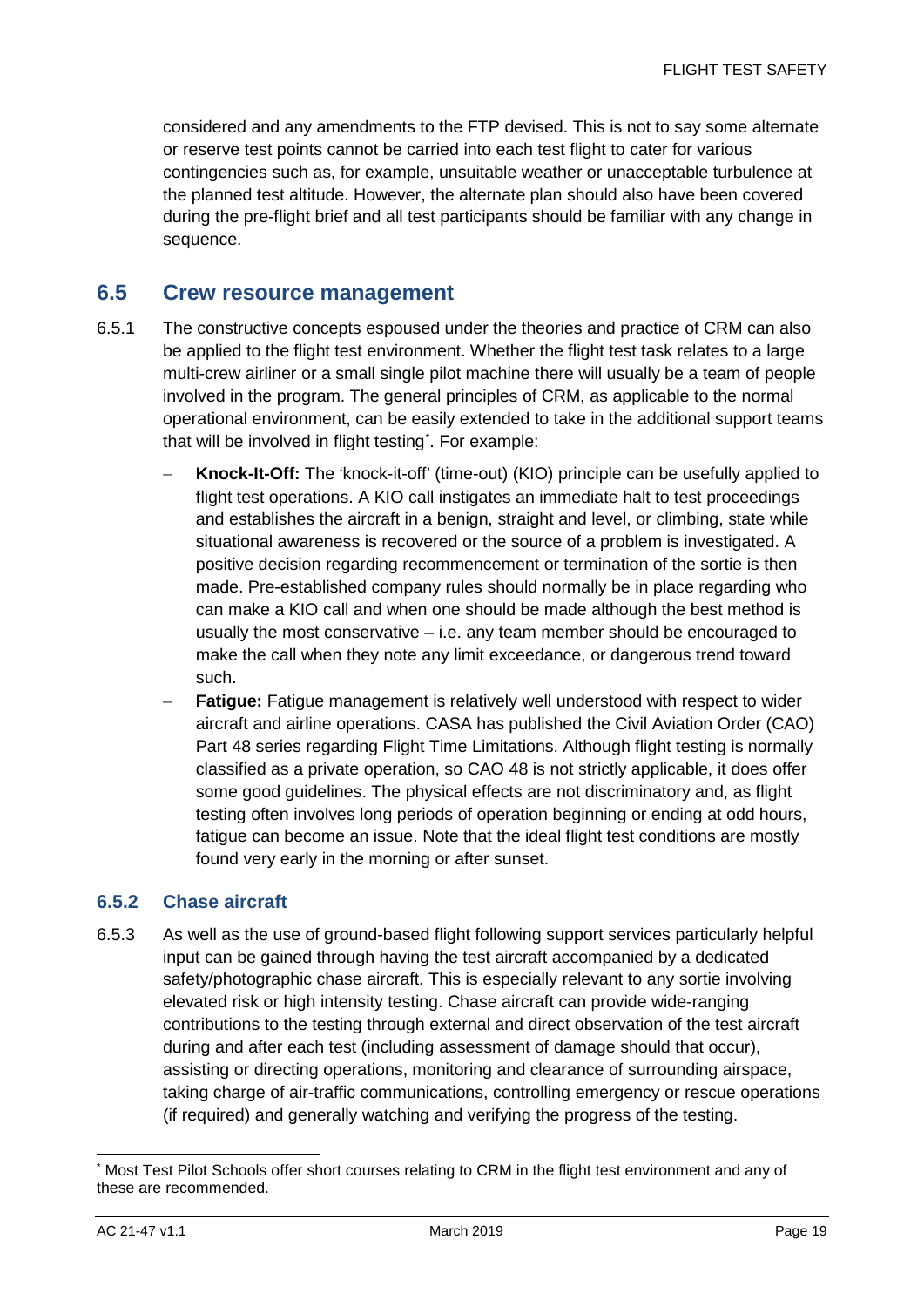Nevertheless, there is potential for the chase aircraft to become a hindrance or a hazard in itself. Chase flying is a particular skill involving not just basic close and loose formation techniques but the ability to position the chase aircraft appropriately during dynamic test events. It should only be conducted by trained, experienced and operationally mature crews.

#### <span id="page-20-0"></span>**6.6 Altitude**

- 6.6.1 The adage, 'altitude above you is like runway behind you useless', is well worthy of consideration when conducting test point sequences. Flight testing with plenty of space between the aircraft and the ground is normally the safest option. A couple of related concepts are as follows:
	- − While certain tests will require operations at low level (e.g. handling tests, like VMCA, that depend on engines developing maximum power, or systems tests, like enhanced ground proximity warning system (EGPWS), where proximity to the ground is a prerequisite) a cautious tester will fly the profiles at a safe altitude in the first instance. Then, when the tests are re-flown at the lower levels an understanding of the expected performance and handling characteristics of the aircraft will have already been acquired.
	- For dynamic or rapid-manoeuvre testing the definition of a 'hard-deck' minimum altitude is sensible.
	- The hard-deck principle can be further refined through delineation of a series of critical altitudes. For example, during spin testing of a small, single engine aeroplane the critical altitudes may be something like – minimum entry altitude - 8000 ft (AO) – anti-spin chute deployment altitude - 6000 ft – abandonment altitude - 4000 ft.

### <span id="page-20-1"></span>**6.7 Basic airmanship**

6.7.1 Flight testing is usually an interesting and challenging exercise and there is an occasional tendency to become so engrossed in the detail of the tests that the overarching concepts of airmanship fade into the background. Lookout, listen-out, airspace awareness, basic aircraft limitations, fuel consciousness, etc. are all just as important during a flight test sortie as they are during other forms of flying. In addition, especially if a tense test profile is to be flown, there can be an inclination to relax after the actual test points have been achieved – remember, the sortie is not over until the engines have stopped and the pins are in.

### <span id="page-20-2"></span>**6.8 Perceived pressures**

6.8.1 The flight test stage normally comes toward the end of an aircraft development or certification project. More often than not, by the time this phase begins, most of the contingency scheduling and funding that was added when the initial project planning took place has already been used up. Progress slows, milestones slide to the right and the increasing, undue, financial and program pressure is placed right where, safetywise, it should not be i.e. the flight test phase is squashed up against an 'immovable' end-date. Project and senior managers must be aware of this tendency and realise that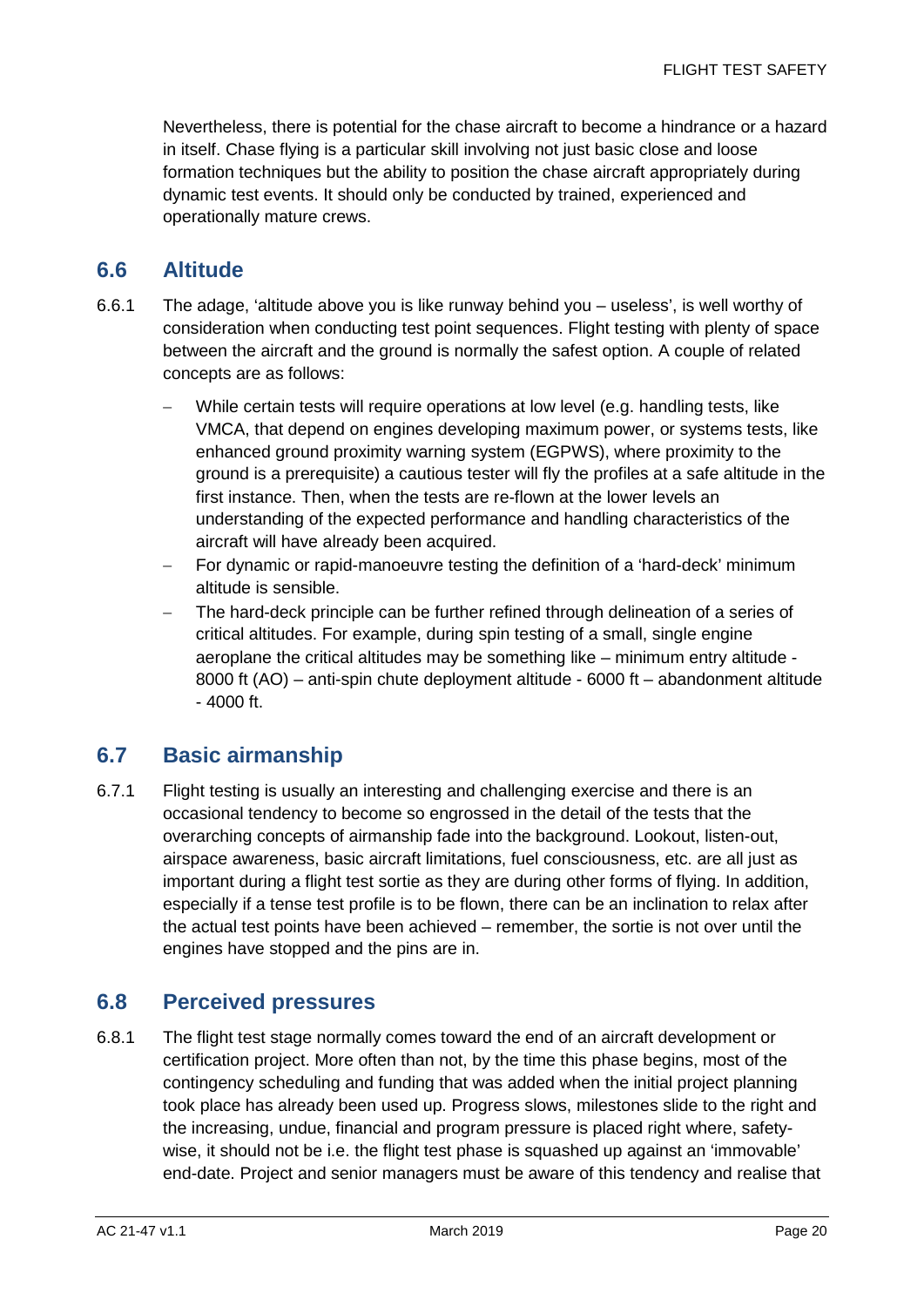any such pressure is, in reality, perceived pressure. The job needs to be completed, but not at the expense of the aircraft. Often the safest option of a few more days or weeks is, on balance, also the cheapest and best choice. Notwithstanding, flight test crews should also understand that the ultimate decision regarding whether it is safe to fly or not rests with them.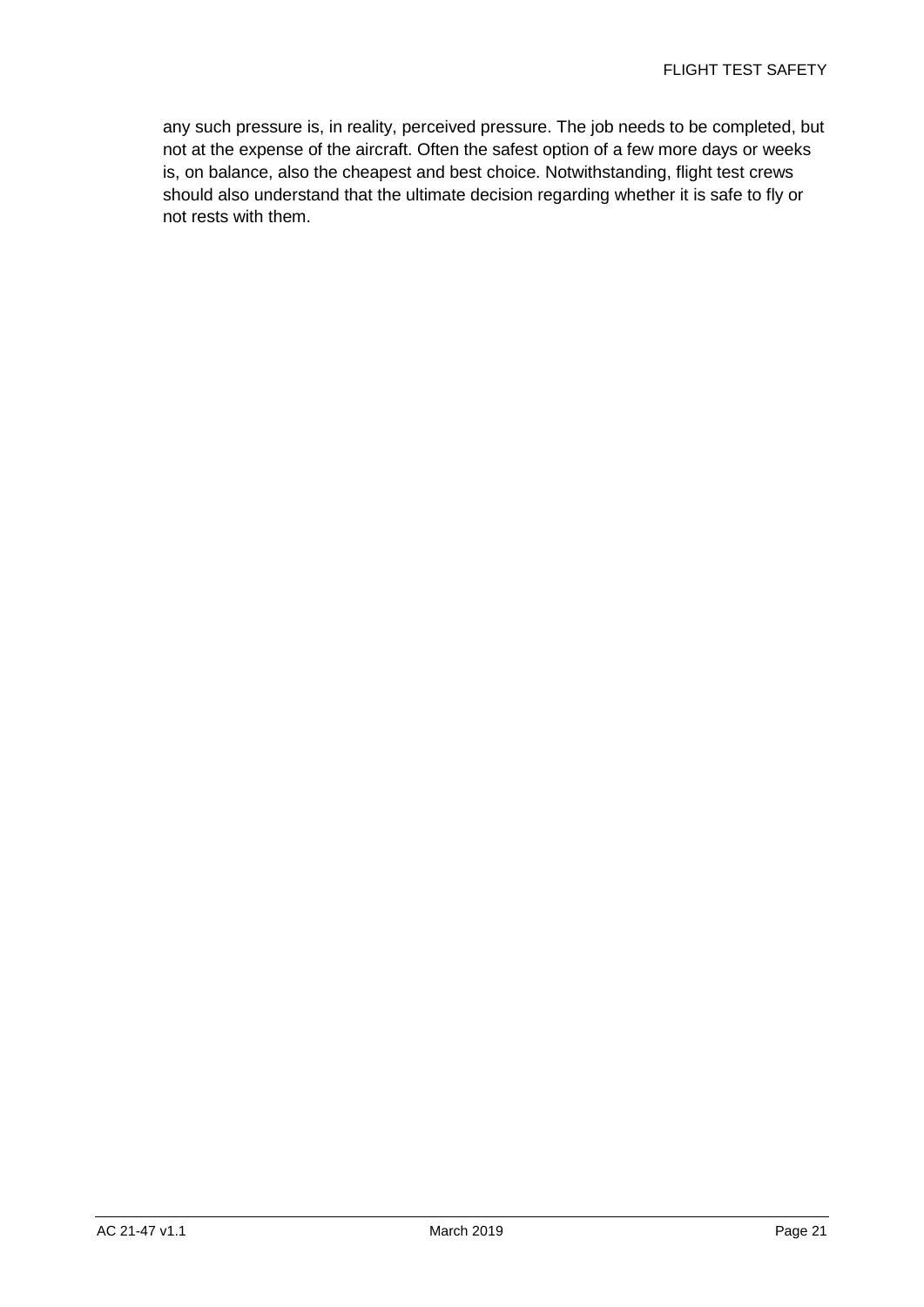## <span id="page-22-0"></span>**7 Summary**

7.1.1 Flight testing can, by its very nature, involve varying levels of risk. To try and pass specific safety advice relating to the multitude of potential flight test scenarios is not practicable; however, this AC is presented in an attempt to provide some background flight test safety information. As such it may, or may not, be relevant to a particular project. Additionally though, the concept of safety itself cannot always be isolated from common operational principles and some of what has been presented relates to the broader aspects of running a proficient flight test organisation. The AC covers, in general, the provision of resources for a safety-conscious flight test and evaluation office, test planning principles, hazard analysis and risk management procedures, and some ideas that may be pertinent during the conduct of flight test operations. Not all relevant information is necessarily presented and the recommendation is that the References and other authoritative publications should also be consulted for a fuller understanding of the topic.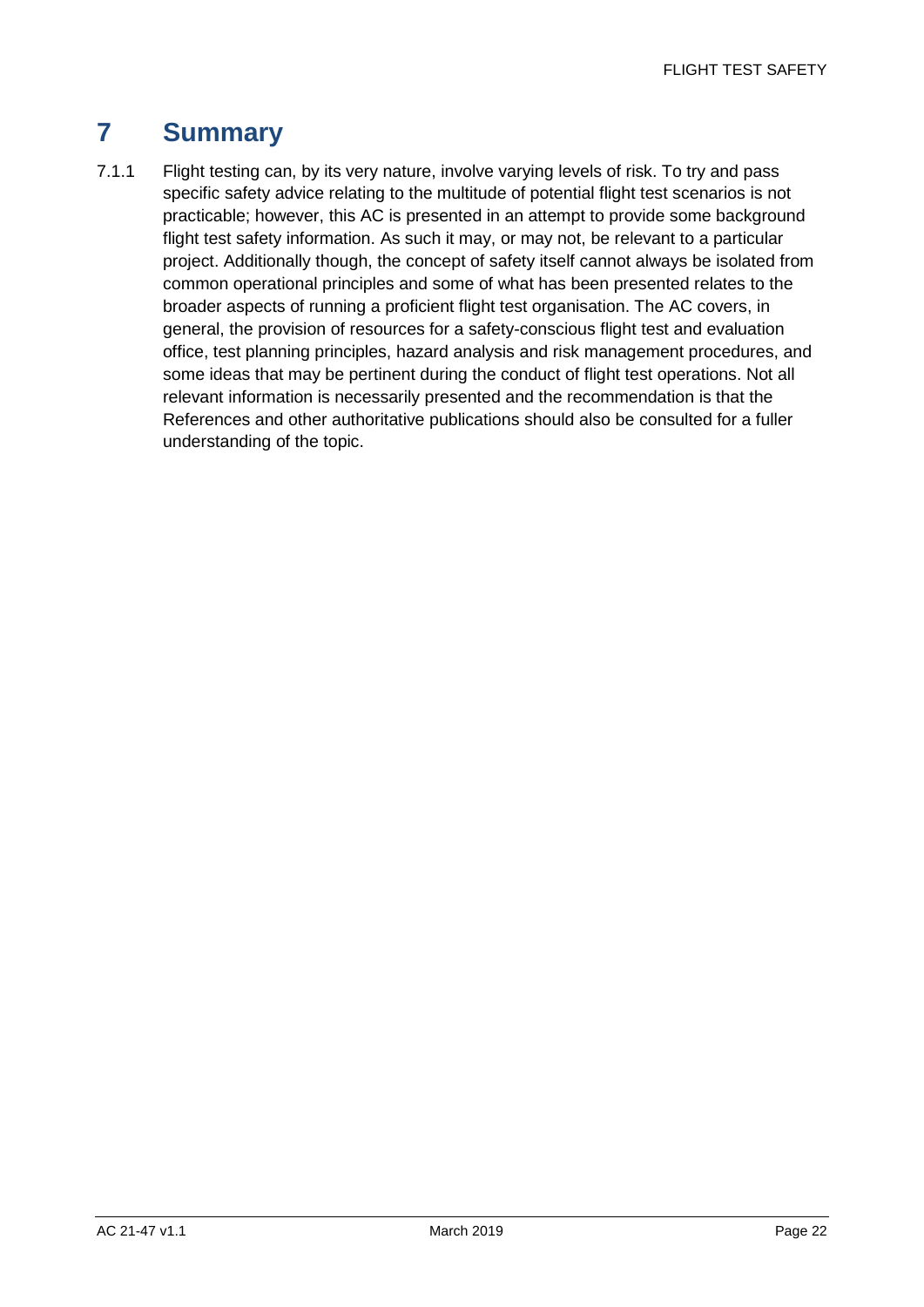# **Appendix A**

# **Spin recovery parachutes for light aeroplanes**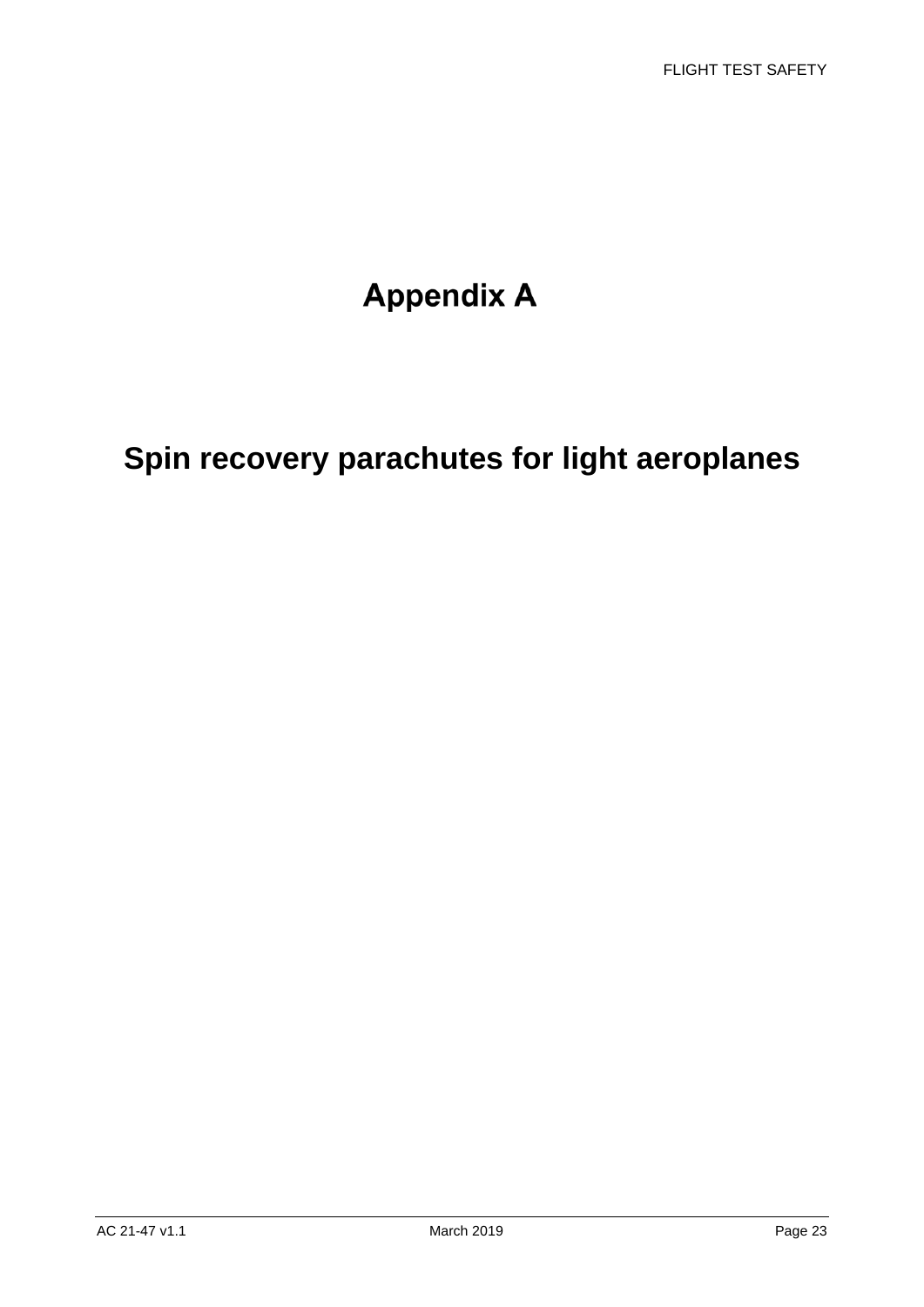- A.1.1 Most, if not all, modern airworthiness standards require that single engine aeroplanes demonstrate the ability to recover from a 'spin' of at least one turn (or an innate resistance to enter a spin). Moreover, the occasionally unpredictable nature of the spin characteristics displayed by some aircraft means that flight testing in this regime involves elevated levels of risk. Prototype or certification aircraft subject to spin testing, or to any testing at high angles of attack where there is a danger of departure from controlled flight, should be fitted with a system that can assist with recovery from a spin should normal flight control inputs prove ineffective. The most successful system, especially in relation to the flight testing of small aeroplanes, is the tail mounted, antispin parachute. The detailed principles involved in developing, fitting and using anti-spin parachute systems are available in the literature so the aim of this Appendix is to provide a brief summary of some of the more important aspects and to point the reader to the sources and documents where this information is expounded.
- A.1.2 An anti-spin system should be capable of providing sufficient counter forces to a spinning aircraft such that, following activation of the device, the aircraft recovers to controllable flight, ideally within two further turns of the spin. A properly designed tail mounted parachute should deliver anti-spin yawing and pitching moments regardless of the direction, orientation or mode of the spin. An anti-spin parachute system will normally consist of the following components:
	- the main parachute canopy, risers and lanyards
	- − the parachute carriage container, mounting and support structure
	- − a means of deploying the main canopy clear of the spinning aircraft's wake
	- − jettison mechanism;
	- − activation and jettison controls and instrumentation.

#### **A.2 Design Information**

- A.2.1 Since there are so many factors involved in the configurations, dimensions, weights, aerodynamic characteristics and consequent spinning behaviours of different aircraft there are going to be as many more intricacies associated with designing a suitable spin recovery parachute system for each of those different aircraft. Consequently there will not be a one-size-fits-all solution and specialist design advice should be sought. Some established authoritative information is available in the References given at the end of this Appendix. In Australia a small number of individuals and companies have specific experience with the design and installation of anti-spin parachute systems and contact information for these experts can be obtained from the CASA Test Pilot, Airworthiness & Engineering Branch, CASA, GPO Box 2005, Canberra ACT 2601, telephone 131 757.
- A.2.2 Critical design considerations with respect to the actual anti-spin effectiveness of the parachute include:
	- − the dimensions and planform of the canopy
	- − the porosity of the canopy material
	- the stability of the trailing canopy and its distance behind the spinning aircraft
	- − the efficiency with which the canopy deploys.
- A.2.3 General advice, derived from the References, indicates that the best anti-spin parachute systems will incorporate the following characteristics: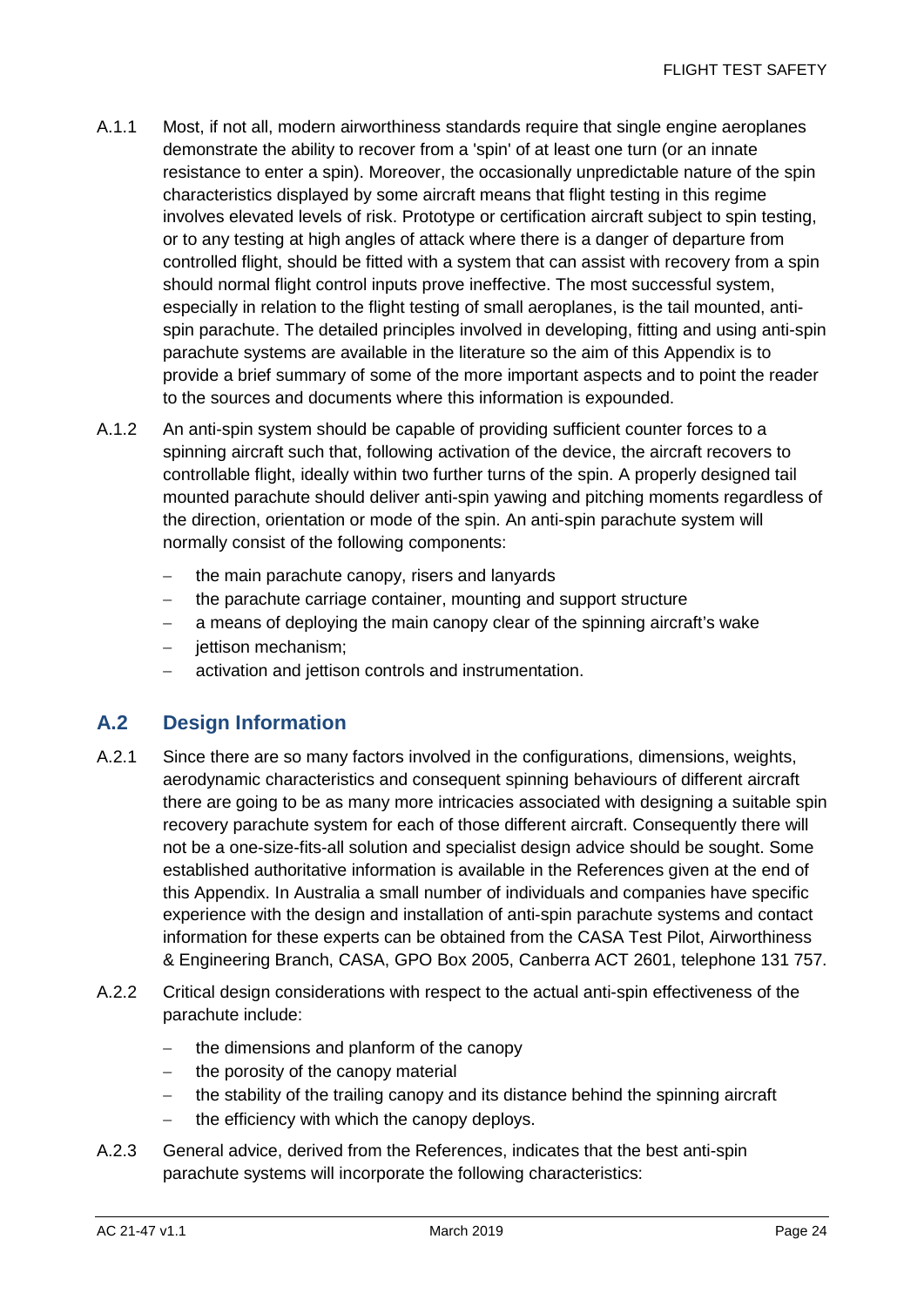- **Reliability:** Confidence that the parachute will deploy clear of the aircraft and its wake and provide positive spin recovery action, and that such will be a consistent outcome if the device has to be used on more than one occasion. Confidence that the chute will not deploy inadvertently during other critical phases of flight and that if it does it will break free from the aircraft of its own accord.
- **Simplicity:** Such that installation complexity, hardware costs and special maintenance procedures are minimised. Deployment and jettison controls are obviously identifiable, easily reached and are simple and unambiguous in their modes of operation.
- − **Redundancy:** Consideration should be given to providing backup to both the deployment and jettison functions. Visual indication that the system is armed or safe, locked or unlatched should be provided and, preferably, these indications should be available both in the cockpit for the pilot and for support crew external to the test aircraft.
- **Safety:** A number of additional safety features can be incorporated. The ability to arm the device only for the specific testing environment is worthwhile. The danger of accidental functioning would then be reduced. Additionally, the system should be designed such that if the parachute accidentally deploys it will break free from the aircraft – i.e. the attaching mechanism could be secured by breakaway devices or weak links so that only during the test period would the chute be locked to the aircraft. A further safety feature can be designed into the control system by ensuring that, when the system is armed, jettison cannot be initiated prior to deployment. The safety of ground crew, especially if the system includes any pyrotechnic devices, must be considered.
- − **Unobtrusiveness:** The parachute system, its container and mounting structure should have minimal effect on the moments of inertia and aerodynamics, and consequently the spin characteristics, of the aeroplane under test.

#### **A.3 Operational considerations**

- A.3.1 A few aspects of operating an aircraft fitted with an anti-spin parachute system should be considered, for example:
	- **System Set Up:** The test pilot should be consulted, during the design of the system, with respect to operational requirements, especially regarding the preferred location of cockpit controls. Ideally the primary controls, for deployment and subsequent jettison of the chute, will have differently coloured handles and be located, while both within easy reach of the pilot, in positions far enough apart to minimise the possibility that the jettison handle will be activated prior to that for deployment – i.e. the deployment control should be the more prominently placed such that it can be located instinctively during the heat of the moment in an unresponsive spin.
	- **Functional Testing:** Before declaring the equipment suitable for use during the extended spin test program it ought to be subject to its own clearance testing. This functional checking itself has the potential to be dangerous and should be approached with proper caution. Airborne testing would normally be preceded by a series of ground tests where the deployment and jettison mechanisms are checked. This could occur, in the first instance, from the back of a vehicle but should also be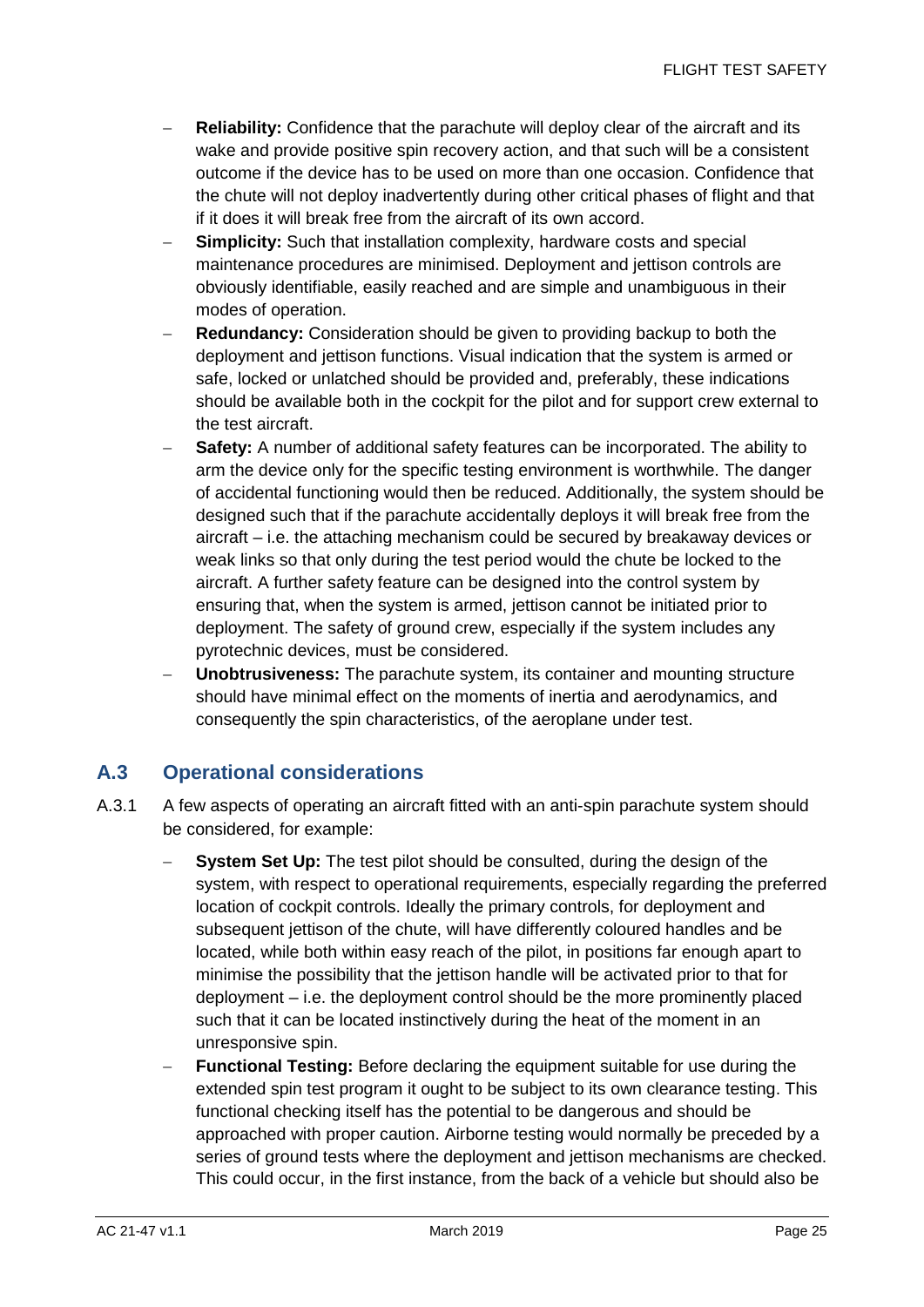undertaken during high speed taxi tests with the system rigged in the aircraft itself. Any airborne testing of parachute deployment and release should be conducted at a safe height and in a build-up sequence.

The first deployments would best be from the aircraft under controlled low speed flight. If warranted, deployments when the aircraft is stalled and then, maybe, after a one or two turn spin could follow. The use of a photo and safety chase aircraft is recommended, and this chase aircraft can then be used to track the jettisoned parachute to ensure its subsequent recovery.

**Procedures, Preparation and Practice:** Spin-chute testing as well as the spin program proper or any other testing that warrants fitting of the anti-spin system should be subject to separate and rigorous hazard analysis/risk management exercises. Plans can be drawn up for scenarios such as the chute failing to deploy correctly or unsuccessful jettison. The test pilot is advised to familiarise herself thoroughly with the system, and practise using it, prior to any sortie wherein its service may be required.

#### **A.4 References**

NASA Technical Note D-6866, 'Summary of Design Considerations for Airplane Spin-Recovery Parachute Systems' by Sanger M. Burk Jr., August 1972.

NASA Technical Paper 1076, 'Spin Tunnel Investigation of the Spinning Characteristics of Typical Single-Engine General Aviation Airplane Designs – Tail Parachute Diameter and Canopy Distance for Emergency Spin Recovery' by Sanger M. Burk Jr., James S. Bowman Jr., and William L. White, November 1977.

NASA Technical Memorandum 80237, 'A Spin-Recovery Parachute System for Light General-Aviation Airplanes' by Charles F. Bradshaw, dated April 1980.

AIAA-90-1317-CP, 'A Summary of Spin-Recovery Parachute Experience on Light Airplanes' by H. Paul Stough, III, dated 1990.

Flight Test Society of Australia, 'Spin Recovery Parachutes for GA Aircraft – The Australian Experience' by Dafydd Llewellyn and Keith Engelsman, March 2009.

Flight Test Society of Australia, 'Spin Recovery Parachute Installations for Small Aeroplanes' by Dafydd Llewellyn, dated 2009.

Flight Test Society of Australia, 'A Drogue Gun for Small Spin-Recovery Parachutes' by Dafydd Llewellyn, dated 2009.

FAA Action Notice – Implementation of Guidance on the Use of Spin Recovery Parachutes on Aircraft Requiring Spin Testing or Other High Angle of Attack Testing for Certification; Manager, Aircraft Engineering Division, AWS-100; dated February 12, 1989.

'Emergency Spin Recovery Devices' from 'The Pilot's Handbook for Critical and Exploratory Flight Testing', Society of Experimental Test Pilots, dated 1972.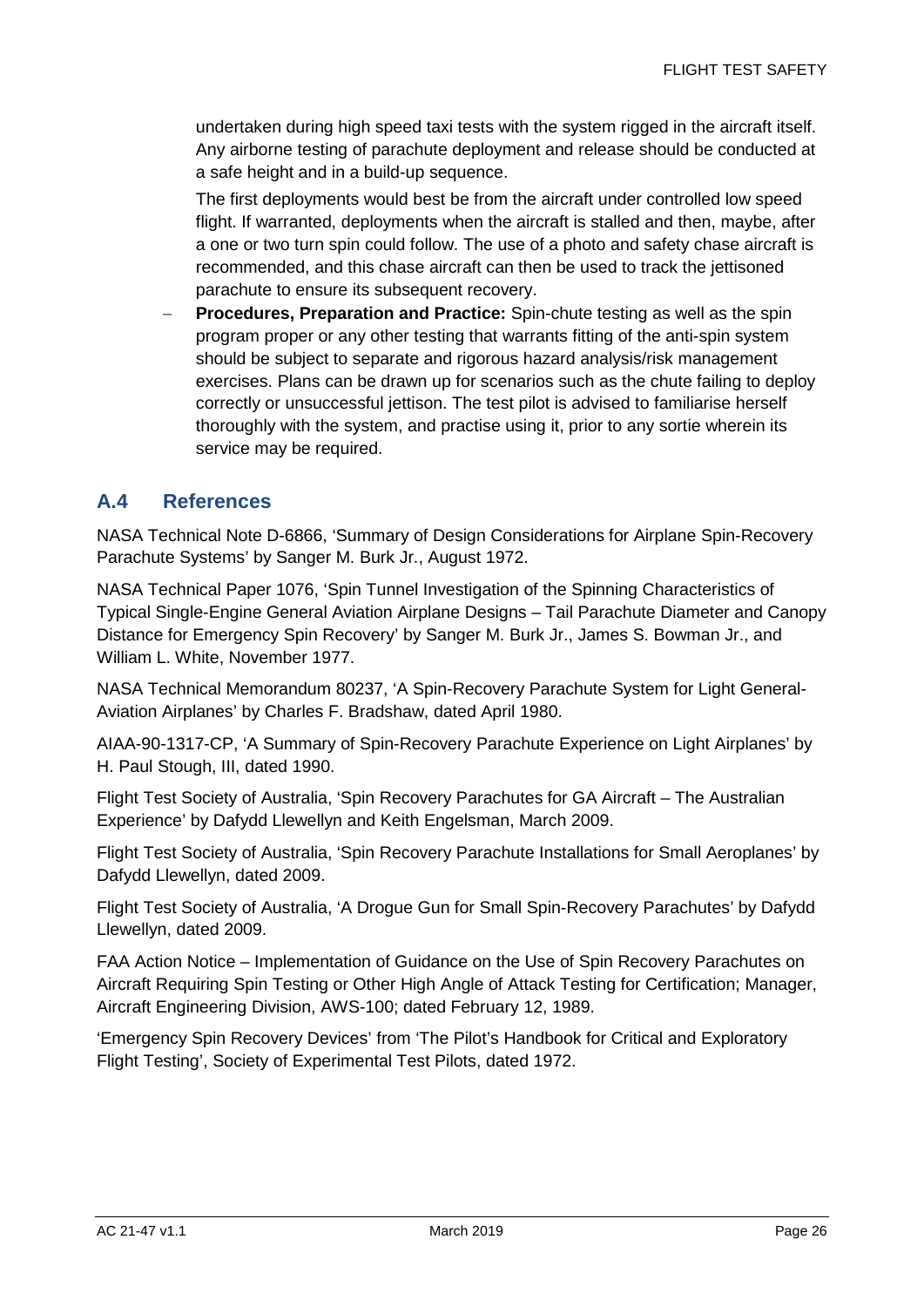# **Appendix B**

# **Generic flight test plan contents**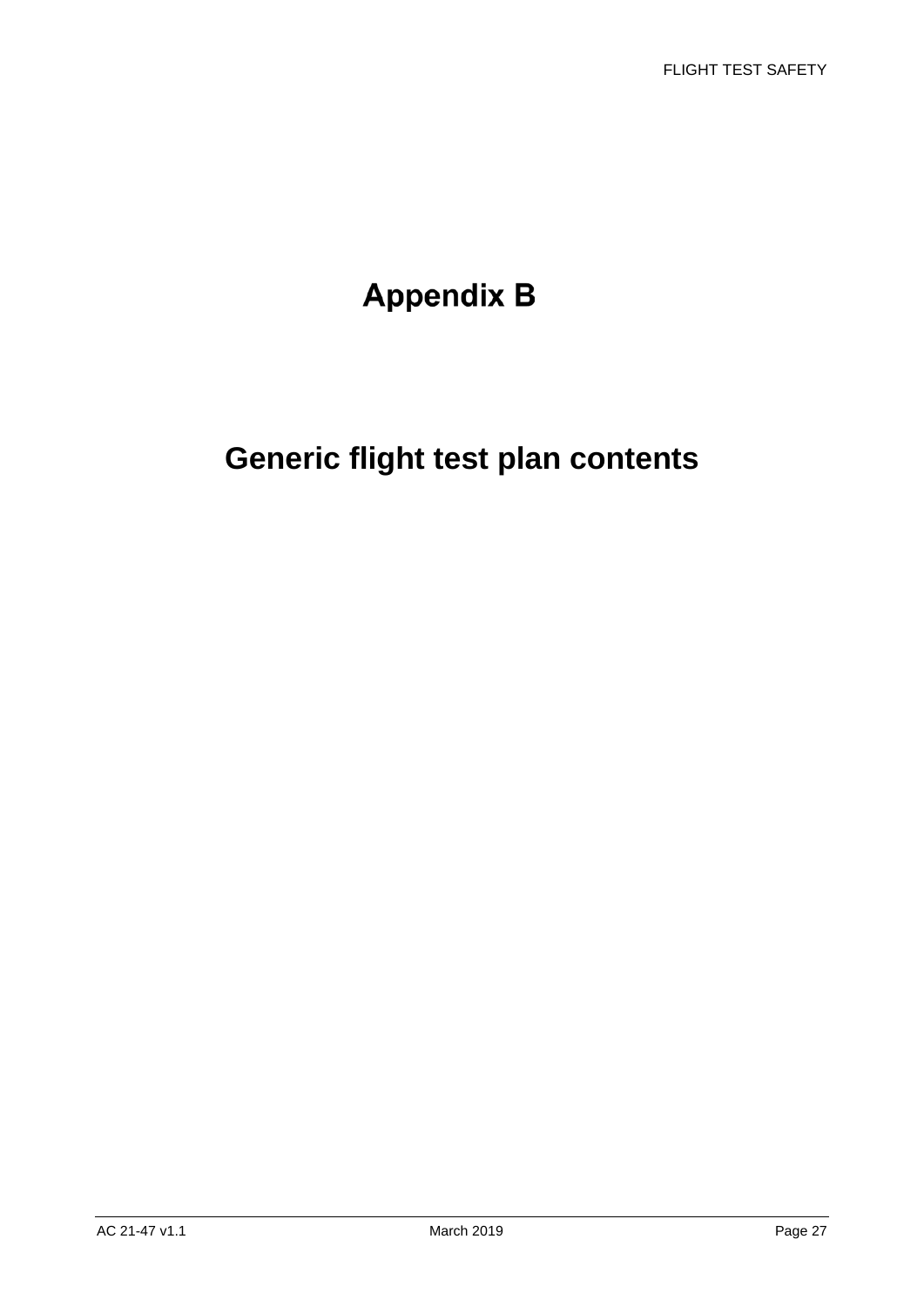While the format and details of any FTP can be flexible the contents will probably cover certain essential subject matter areas. Some suggestions for inclusion in a FTP, in this case a generic FTP for use during an aircraft type certification project, follow the outline in the table below.

| <b>Introduction</b>                 | An introduction section could comprise the following three<br>subsections:                                                                                                                                                                                                                                                                                                                                  |
|-------------------------------------|-------------------------------------------------------------------------------------------------------------------------------------------------------------------------------------------------------------------------------------------------------------------------------------------------------------------------------------------------------------------------------------------------------------|
| <b>Background</b>                   | A background subsection would outline the circumstances<br>that led to the task. There would normally be reference to<br>the regulations and category under which the aircraft or<br>system subject to the testing will operate and some<br>introduction to the broader aspects of the certification<br>project.                                                                                            |
| <b>Objectives</b>                   | The objectives subsection states exactly what the flight<br>testing is intended to achieve.                                                                                                                                                                                                                                                                                                                 |
| <b>Terms and Abbreviations</b>      | A reference to the list of acronyms and terms used<br>throughout the document.                                                                                                                                                                                                                                                                                                                              |
| <b>Relevant Conditions</b>          | The relevant conditions section details the conditions which<br>will influence the validity of the results of the test activity.<br>Depending on the nature of the task, some or all of the<br>following subsections could be included.                                                                                                                                                                     |
| <b>Description of Test Aircraft</b> | This subsection provides a general description of the<br>aircraft and systems with emphasis on those features<br>particularly relevant to the flight testing. A reference to the<br>flight manual, or supporting documentation, for a full<br>description of the aircraft should be made. Details of the<br>particular aircraft (tail-number(s)) to be flown during the test<br>program should be provided. |
| <b>Certification Basis</b>          | The details of the exact certification basis, including the<br>airworthiness standard at the applicable amendment status,<br>for the aircraft under test should be provided.                                                                                                                                                                                                                                |
| <b>Certificate of Airworthiness</b> | Reference to, and or a copy of, the applicable CofA, or<br>Experimental Certificate issued in accordance with CASR<br>21.191, should be included.                                                                                                                                                                                                                                                           |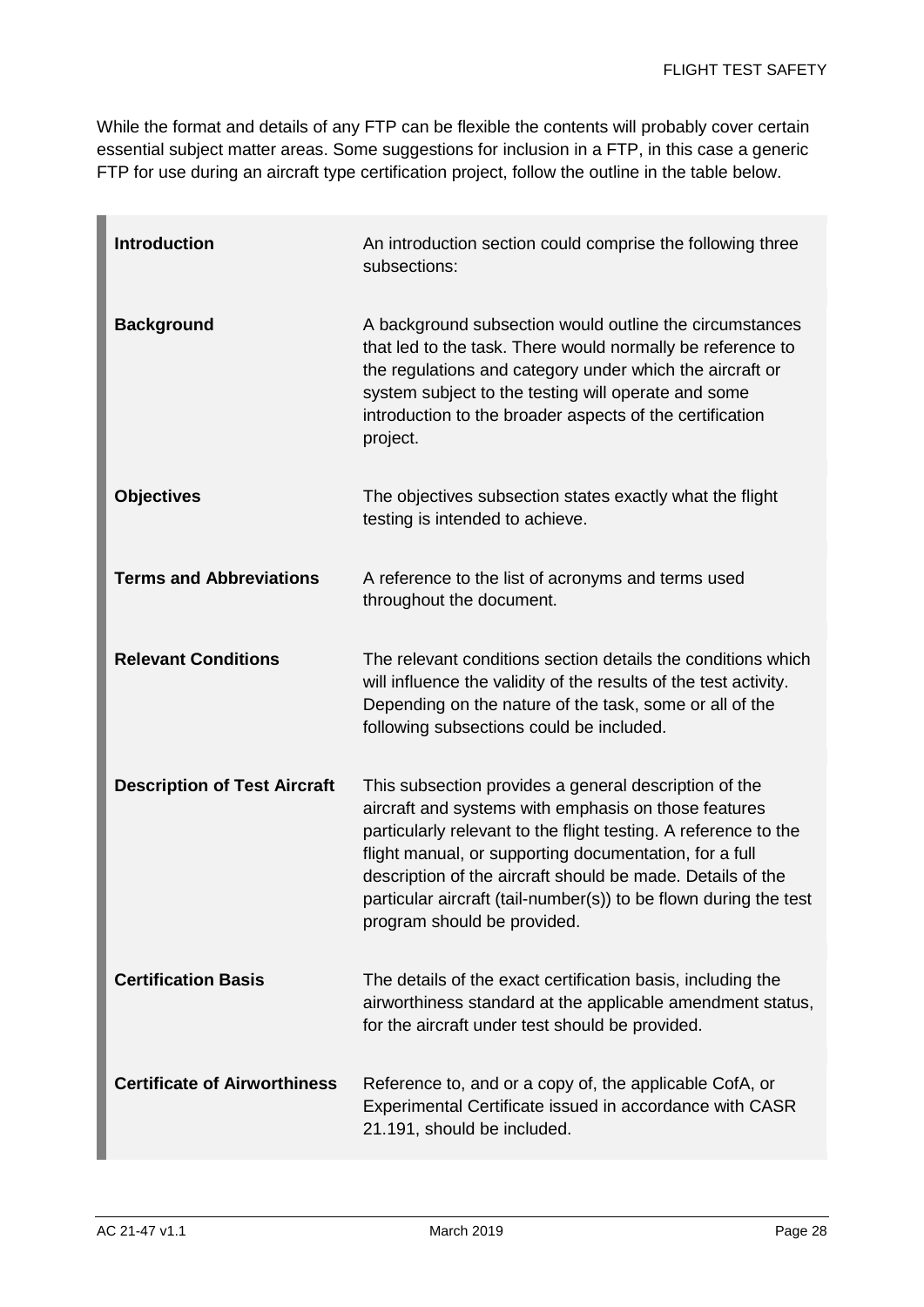| <b>Project Authorisation</b>                           | Reference to, and or a copy of, any formal (company)<br>written authorisation allowing the flight testing to proceed<br>should be included. Any applicable program limitations<br>should be highlighted.                                                                                                                                                                                        |
|--------------------------------------------------------|-------------------------------------------------------------------------------------------------------------------------------------------------------------------------------------------------------------------------------------------------------------------------------------------------------------------------------------------------------------------------------------------------|
| <b>Conformity and</b><br><b>Engineering Compliance</b> | Reference as to how engineering conformity will be<br>guaranteed, and who is responsible, should be provided.                                                                                                                                                                                                                                                                                   |
| <b>Flight Test and Project</b><br><b>Personnel</b>     | A list of personnel involved in the test program and their<br>responsibilities.                                                                                                                                                                                                                                                                                                                 |
| <b>Instrumentation and Test</b><br><b>Equipment</b>    | This subsection should describe all instrumentation and<br>other test equipment to be utilised. Calibration information<br>would form part of this description. Detailed listings of the<br>parameters to be measured, the measurement<br>characteristics, and their expected ranges may be included.                                                                                           |
| <b>Data Reduction</b>                                  | Data processing support requirements and/or the officer to<br>be responsible for processing and analysis can be<br>nominated. Any requirement for special application software<br>can be outlined.                                                                                                                                                                                              |
| <b>Scope of Tests</b>                                  | A scope of tests section can be used to outline the range of<br>tests to be conducted and general related limitations,<br>configurations, loadings and standards, etc, which will<br>influence the validity of the results of test activity.<br>Depending on the nature of the task, some or all of the<br>following subsections could be included.                                             |
| <b>Tests and Test Conditions</b>                       | A statement as to the nature of the testing.                                                                                                                                                                                                                                                                                                                                                    |
| <b>Flight Type Compliance</b><br><b>Matrix</b>         | A FTCM, which details all those clauses of the applicable<br>Certification Basis that are subject to flight test or to<br>assessment by the flight test team, can be generated and<br>referred to at this subsection. Normally, since this can be<br>quite a substantial document in itself, the FTCM should be<br>included as an annex or as a soft copy link to a related<br>electronic file. |
| <b>Sortie Plan and Test</b><br><b>Progression</b>      | A summary of the test program, stating the number of<br>phases, tests, flights (including each required take-off                                                                                                                                                                                                                                                                                |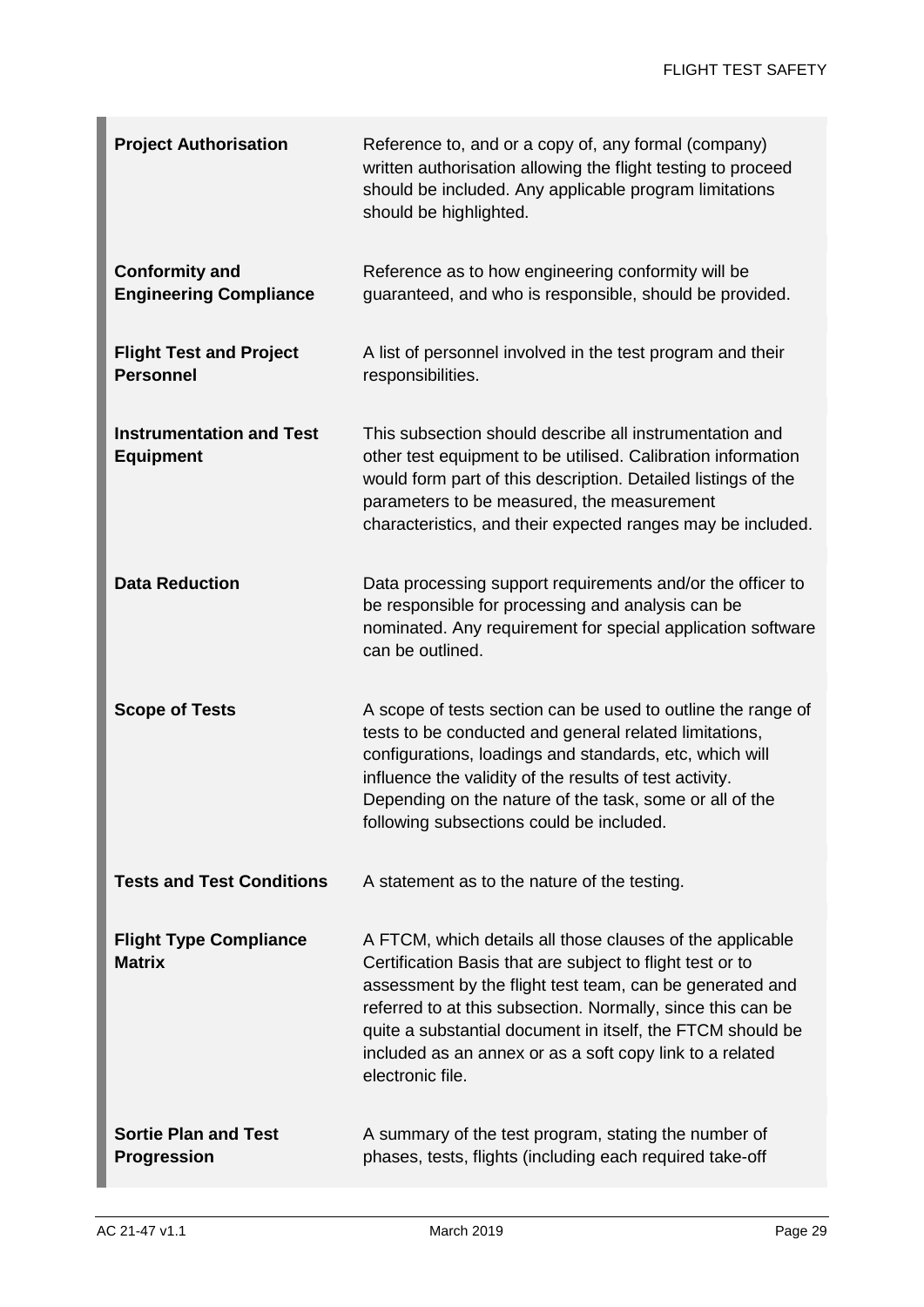|                                                          | weight and balance condition), flight hours and general<br>scheduling. Normally presented as an annex.                                                                                                                                                                                      |
|----------------------------------------------------------|---------------------------------------------------------------------------------------------------------------------------------------------------------------------------------------------------------------------------------------------------------------------------------------------|
| <b>Test Matrix</b>                                       | If not included as part of the annexure associated with the<br>preceding subsections, a matrix of the actual tests to be<br>conducted should be detailed.                                                                                                                                   |
| <b>Test Limitations</b>                                  | A summary of the test limitations, stating the test envelope<br>or test limits for the tests and their sources. Special<br>attention is normally paid to areas which expand or differ<br>from previously cleared limitations or restrictions.                                               |
| <b>Test Configurations</b>                               | Configurations in which the aircraft is to be tested can be<br>defined.                                                                                                                                                                                                                     |
| <b>Weight and Balance</b>                                | Reference to loading information and procedures. Variables<br>which may have a significant effect on the aircraft weight<br>and balance (e.g., crew, stores, fuel, ballast), and how<br>these variables will be controlled to meet each required<br>take-off condition, should be included. |
| <b>Method of Test</b>                                    | The method of test section should specify general<br>methodology and procedures relevant to the test program.                                                                                                                                                                               |
| <b>Test Standards and</b><br><b>Advisory Information</b> | Reference to the guidance information or publications that<br>will be used as a basis for the test program and subsequent<br>compliance determinations.                                                                                                                                     |
| <b>Test Techniques</b>                                   | Flight test techniques (FTTs) and methods should be<br>specified in this subsection. If standard techniques are to be<br>used then reference to the publications or documentation<br>where these FTTs are described should be provided.                                                     |
| <b>Reporting</b>                                         | A statement as to what type of report will be the outcome of<br>the test program and a target date for that report to be<br>finalised.                                                                                                                                                      |
| <b>Safety</b>                                            | A dedicated safety section is always warranted. Safety<br>aspects for the entire activity must be considered. Particular<br>attention should be paid when tests will be made outside                                                                                                        |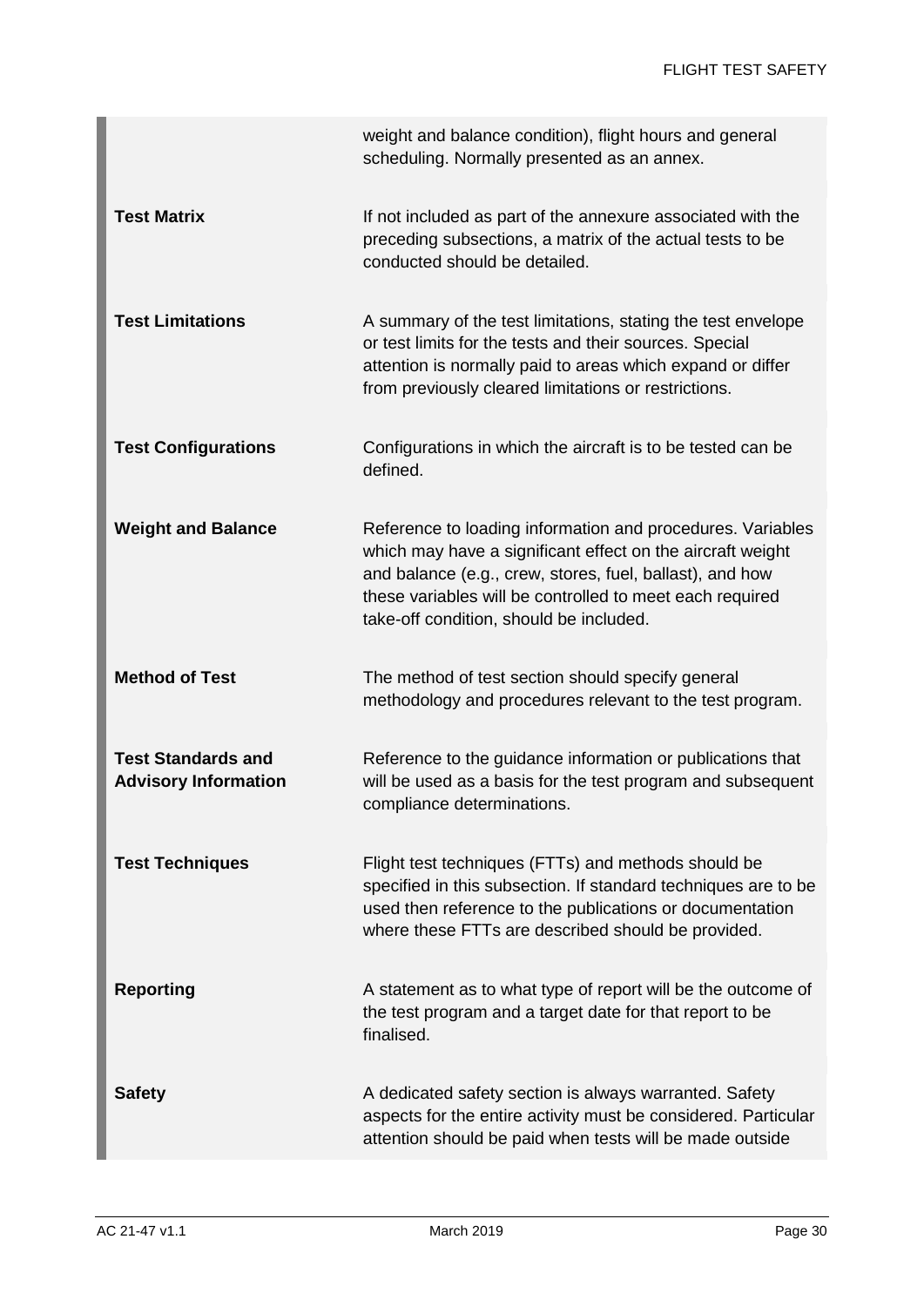|                                                             | the cleared flight envelope, or in uncleared configurations.<br>The following subsections should be included: |
|-------------------------------------------------------------|---------------------------------------------------------------------------------------------------------------|
| <b>Hazard Analysis and Risk</b><br><b>Management</b>        | A detailed hazard analysis / risk management plan should<br>be included, normally as an annex.                |
| <b>Preparation and Training</b>                             | Details of work-up and preparatory training requirements.                                                     |
| <b>Safety Equipment</b>                                     | Safety and special equipment requirements.                                                                    |
| <b>Briefings, Safety Review</b><br>and Flight Authorisation | Briefing and flight authorisation procedures should be<br>defined.                                            |
| <b>Administration</b>                                       | An administration section specifying resources,<br>administrative details and schedule can be included.       |
| <b>Test Location</b>                                        | Where will the test program be conducted?                                                                     |
| <b>Task Schedule</b>                                        | When will the test program be conducted?                                                                      |
| <b>Travel and Finance</b>                                   | How will personnel and assets get to where they need to<br>be? What other costs will be involved?             |
| <b>Resource Authorisation</b>                               | Who will authorise the program? Who will pay for it?                                                          |
| Annexes                                                     | Annexes are to be listed in this section.                                                                     |
| <b>References</b>                                           | Documents referenced in the FTP should be listed in this<br>section.                                          |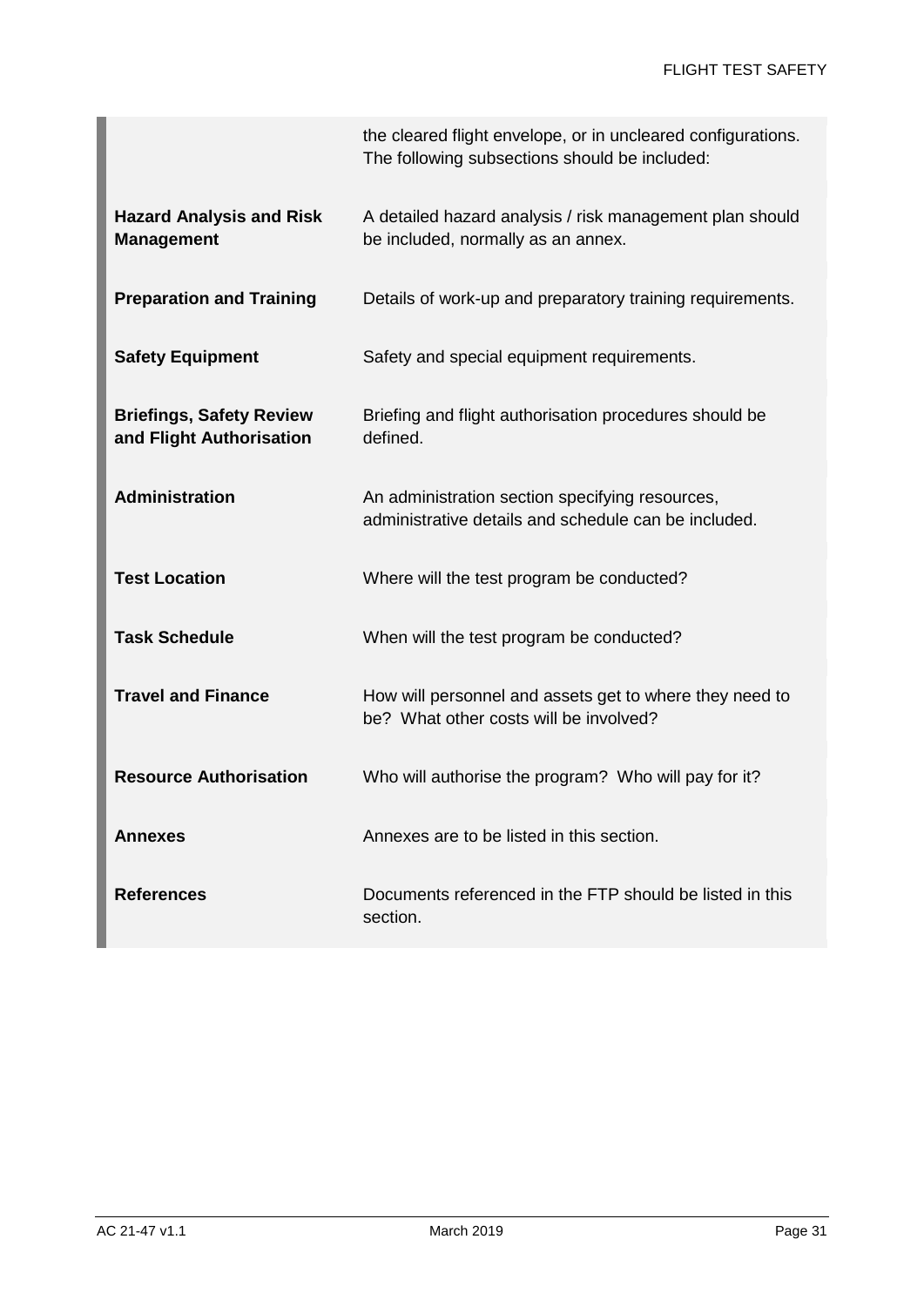# **Appendix C**

# **Flight test hazard analysis/risk management**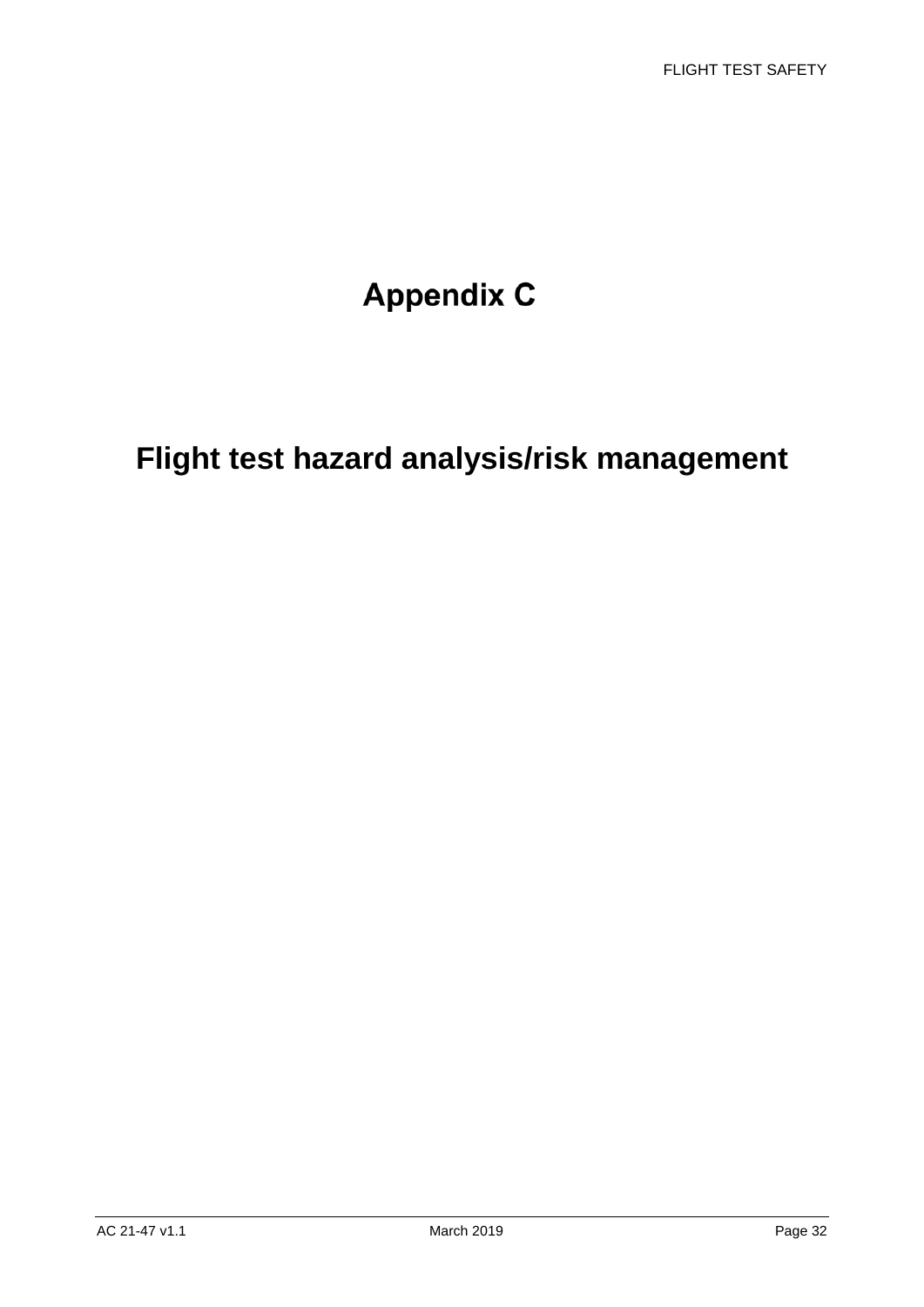C.1.1 There is a lot of information available in the literature regarding general hazard analysis and risk management and there are plenty of professional risk management consultancies. The following paragraphs provide some information with respect to flight test risk management, most of which has been derived from the references quoted at paragraph 5.2 of this AC. There is no absolute right or wrong way to conduct the process and the following is only intended to provide general guidance. Consultants are readily available if more detailed assistance is required.

#### **C.2 Concepts**

- C.2.1 Risk management is the process by which:
	- hazards are identified
	- − an assessment is made of the risks involved
	- − mitigating procedures are established to reduce or eliminate the risks
	- a conscious decision is made, at the appropriate level, to accept residual risks.
- C.2.2 In the flight test environment risk management is normally conducted through a safety review process in which a flight test plan, and its ongoing application, is examined by project and non-project personnel in order to draw out potential hazards and recommend mitigating (or minimising) procedures. Applicable conceptual definitions could be as follows:
	- − **Hazard** A condition, event, or circumstance which could lead to an unplanned or undesired event (injury to personnel, damage to equipment, loss of material, or loss of function).
	- − **Risk** Expression of the impact of an undesired event in terms of event severity and probability.
	- − **Hazard Analysis** The process of identifying hazards and systematically quantifying or qualifying the degree of risk they pose for exposed individuals or equipment.
	- − **Risk Management** The process of reducing vulnerability to the identified risks through eliminating, mitigating, minimising or controlling them and then making a conscious decision to accept the residual risk.
- C.2.3 A flight test organisation should define some underlying risk management principles to which it will operate. Some suggestions are outlined below:
	- − Unnecessary risks should not be accepted. An 'unnecessary risk' is any risk that, if taken, will not contribute meaningfully to task outcomes.
	- − Risks should be reduced to an acceptable level. Risk is part of flight test but by applying risk management principles flight testing can be accomplished in a safe and efficient manner.
	- − Hazard analysis/risk management occurs at the planning stage of the project and should then be ongoing, with regular reviews and updates taking place throughout any program.
	- − Risk decisions should be taken at the appropriate level. The higher the risk the higher the level of management that must be involved in task authorisation.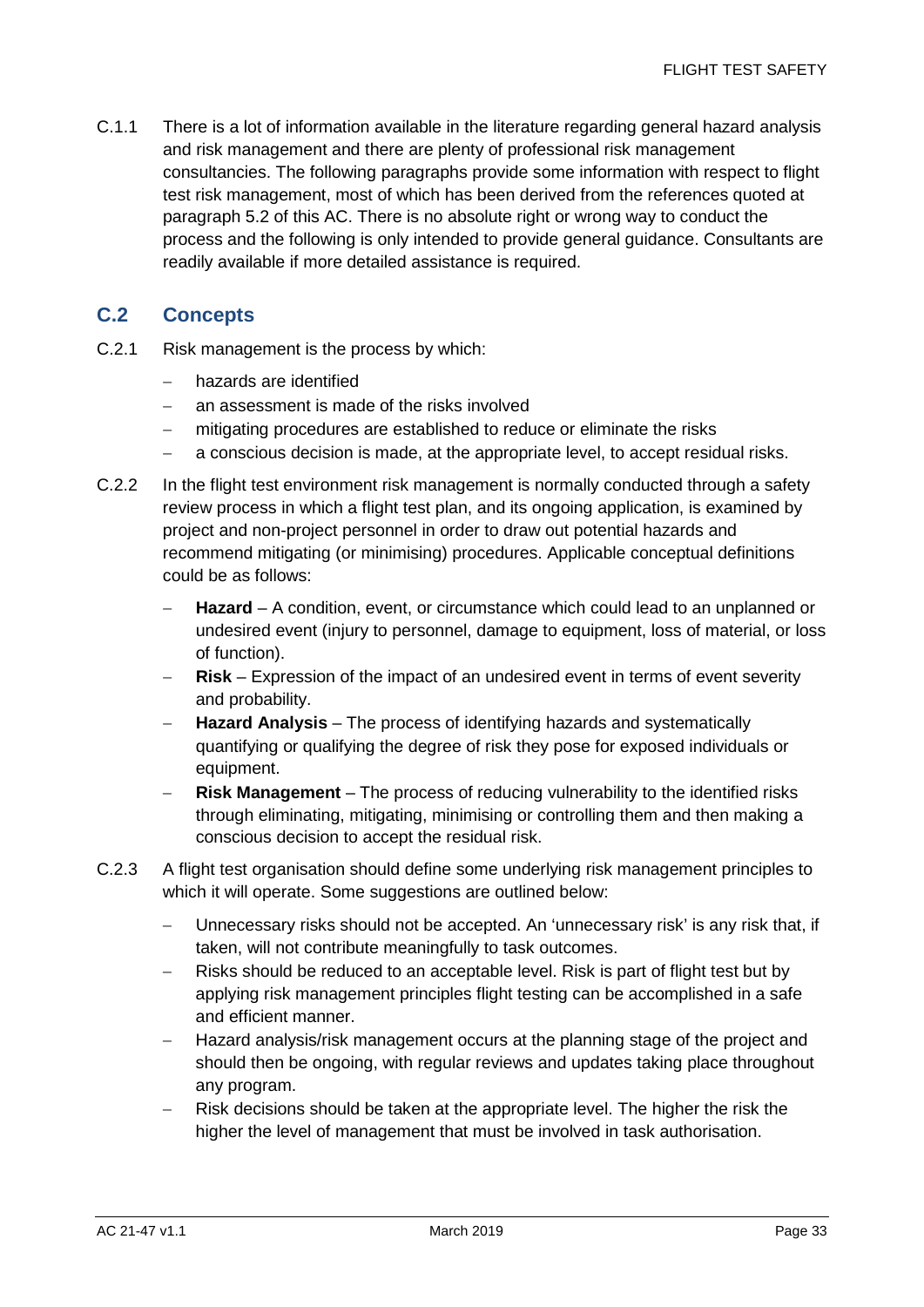#### **C.3 Procedures and considerations**

- C.3.1 This section outlines one method for formalising the hazard analysis risk management process. There are other formats or systems which may be more suited to individual needs or preferences and the reader is encouraged to seek them out. The featured method follows the steps outlined below:
	- − **Initial Hazard Identification and Risk Assignment:** Individual test events or flight test technique (FTTs) should be listed with any likely hazards identified. The probability of these hazards occurring and the associated outcome of such an occurrence then leads to an assignment of an initial risk level.
	- − **Risk Minimisation/Corrective Action:** Risk minimisation considerations are then listed, followed by any corrective actions required should the hazard still eventuate.
	- **Residual Risk:** Assessment of the effects of the minimisation factors and corrective action definitions should then allow an allocation of a residual risk level. Consideration of this residual risk should involve senior management in accepting any risk above 'medium' (or as designated in company policy documentation).
- C.3.2 A matrix is a convenient way of documenting the process and tabulating the results. An example of a matrix, with some indicative examples in relation to testing a small single engine aeroplane, is presented at the end of this Appendix.
- C.3.3 Risk is normally evaluated as a function of the probability of an undesirable event occurring and the consequences should such event occur. The following are further definitions addressing levels of risk, hazard categories and probabilities relative to the assessment of a specific test condition. These definitions are subjective in nature and can be used in the assignment of risk levels. They may be taken as applicable to flight test operations and not necessarily relevant in other scenarios:
	- − *Unacceptable Risk*. Tests or activities which present a significant risk to personnel, equipment or property and which will probably eventuate even after all precautionary measures have been taken. Acceptance of this level of risk should not be authorised.
	- − *High Risk*. Tests or activities which present a significant risk to personnel, equipment or property and may eventuate even after all precautionary measures have been taken. Acceptance of this level of risk would not normally be authorised. If any such activity was to go ahead then it should only do so in extenuating circumstances and then only with authorisation from the highest levels. (Regardless, flight test crews are advised to consider whose personal presence is being exposed to such risk and make their own decisions accordingly.)
	- *Medium Risk.* Tests or activities which present a risk to personnel, equipment or property that is greater than that expected during normal or routine flight operations.
	- Low Risk. Tests or activities which present no greater risk to personnel, equipment or property than that encountered during normal or routine flight operations.
	- − *Hazard Outcome – Catastrophic*. Loss of the aircraft and/or loss of life.
	- − *Hazard Outcome – Critical*. Major damage to the aircraft and / or injury to personnel.
	- − *Hazard Outcome* Marginal. Damage to the aircraft.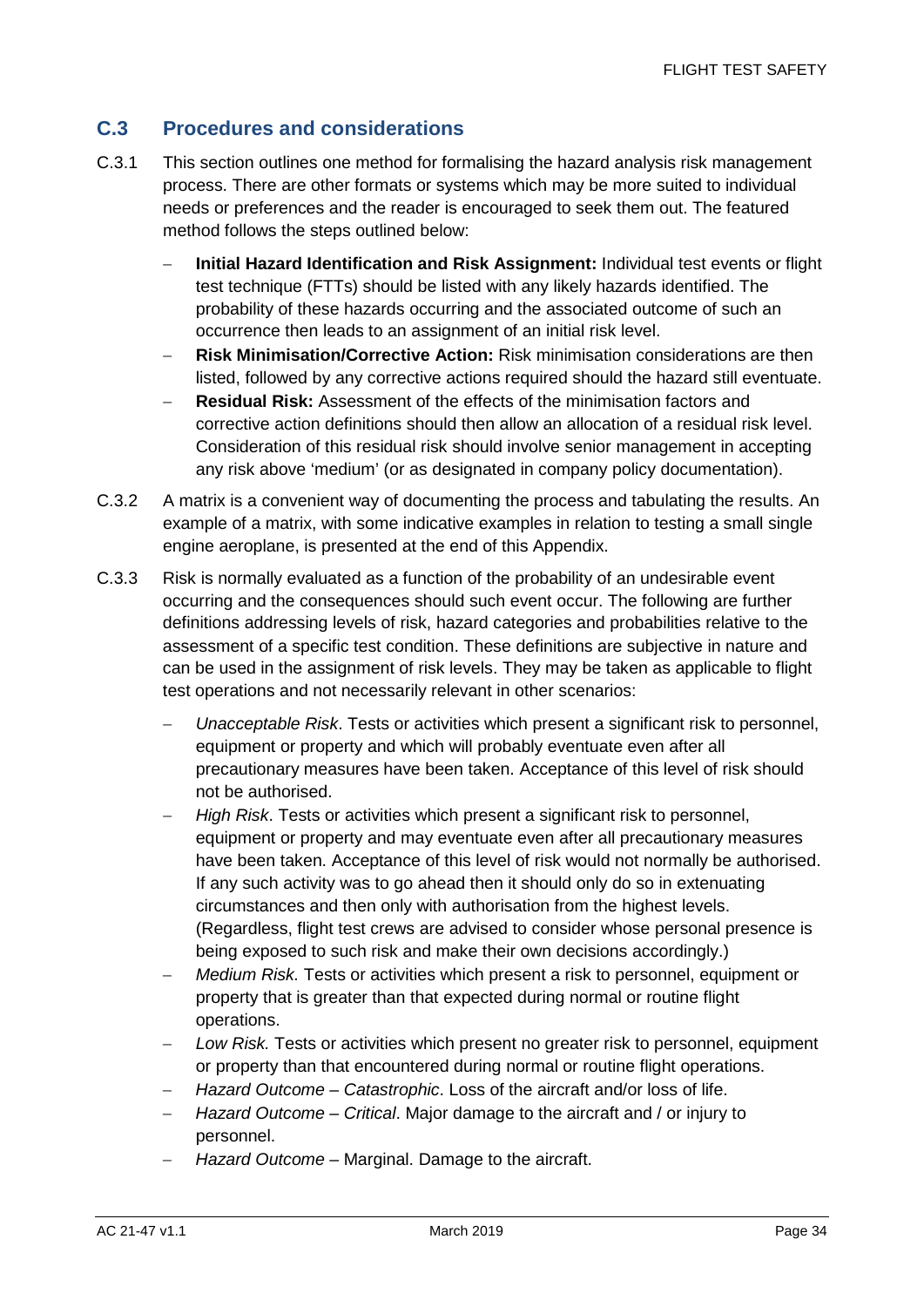- − *Hazard Outcome – Acceptable*. Unserviceabilities or wear and tear common to normal operations.
- − *Subjective Probability – Probable*. This hazard has better than a 50 percent chance of occurring and should be expected.
- − *Subjective Probability – Possible*. This hazard could occur under some conditions but is not expected.
- − *Subjective Probability – Unlikely*. This hazard is unlikely to occur or there is uncertainty as to whether the hazard is possible.
- − *Subjective Probability – Remote*. This hazard is extremely unlikely, the probability of occurrence being similar to that of a catastrophic event during normal operations.
- C.3.4 These probability and consequence parameters can be arranged in a table which then provides a tool for assigning risk levels:

| <b>Hazard Outcome</b> | <b>Subjective Probability of Occurrence</b> |               |          |        |  |  |
|-----------------------|---------------------------------------------|---------------|----------|--------|--|--|
| Category              | Probable                                    | Possible      | Unlikely | Remote |  |  |
| Catastrophic          | <b>UNACCEPTABLE</b>                         | <b>HIGH</b>   | Medium   | Low    |  |  |
| Critical              | <b>HIGH</b>                                 | <b>HIGH</b>   | Medium   | Low    |  |  |
| Marginal              | <b>Medium</b>                               | <b>Medium</b> | Medium   | Low    |  |  |
| Acceptable            | Low                                         | Low           | Low      | Low    |  |  |

- C.3.5 **Factors Affecting Flight Test Risk Ratings:** Some factors which may be worth taking into consideration when assigning flight test risk ratings are as follows:
	- − The test team's proficiency with, currency on and familiarity with the test aircraft and the type of tests being conducted.
	- − The existence of any previous test program, the thoroughness thereof and the relevant results.
	- Test techniques and workloads.
	- − Altitude and airspeed in relation to terrain and/or aircraft recovery systems.
	- − Gross weight and centre of gravity.
	- − Environment (weather, air traffic control, airfield conditions, darkness, turbulence etc.).
	- − Aircraft internal environment (temperature, pressurisation level etc.).
	- − Design maturity.
	- Test condition sequencing.
	- − Adverse system or software effects.
	- − Specific aircraft limitations.
	- − Consequence of failure in technique, system or structure.
	- − Intentional multiple failure conditions.
- C.3.6 **Risk Alleviation:** Risk alleviation procedures are actions taken, or factors assessed, in order to understand, respond to and minimise identified risks. They should be conditions over which the test team has control or events that the crew can confirm have occurred (e.g. simulator evaluations). Some considerations and examples, by no means all inclusive, are: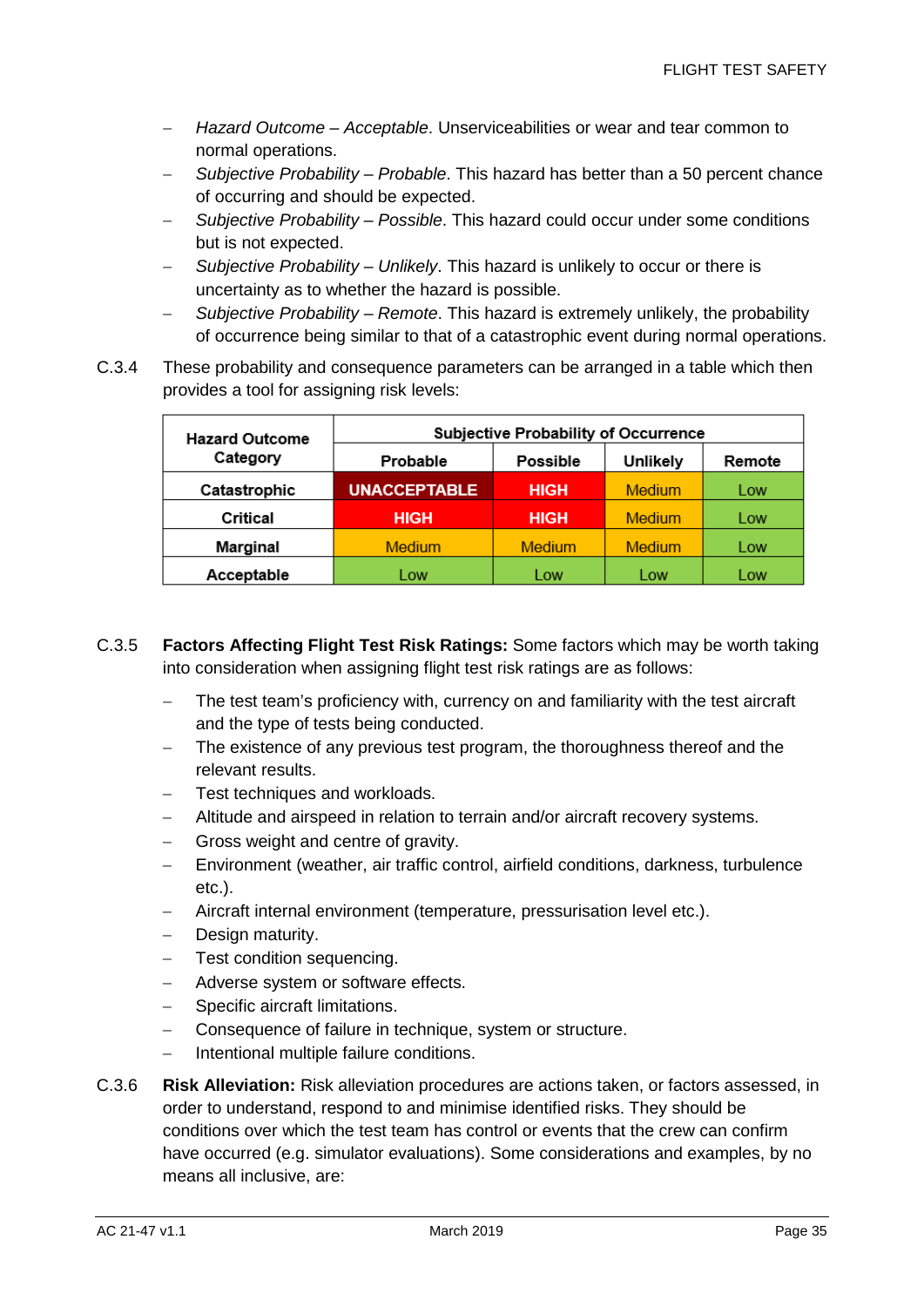- − Is the test condition in its present form really needed? Can results be determined or compliance recommendations made based on other testing or information?
- How long has it been since the conformity on the test aircraft configuration was conducted? Has anything changed since the design was reviewed?
- − Review test techniques and specify steps to reduce risks.
- Design the test sequence with a conservative build-up of speed and manoeuvre.
- − Design the test sequence with a conservative build-up of weight/CG. Review weight and balance computations. Weigh the loaded aircraft if possible. This is particularly important for critical handling qualities tests at the extremes of the weight/CG envelope and on weight altitude temperature (WAT) limited performance tests.
- − Review the test environment and specify steps to reduce risks (e.g. Specify limits with respect to temperature, wind, visibility etc.).
- − Specify minimum test altitudes to allow for anti-spin chute deployment, then aircraft abandonment if necessary.
- − Provide predictions and expectations to prepare participants. Update performance predictions with flight test data when possible.
- − Run test sequences in simulators.
- − Provide special training and consultation.
- Specific training with equipment (helmets, goggles, masks, oxygen, escape provisions, parachutes, fire extinguishers etc.). All personnel should be briefed on egress procedures. For high altitude tests all crewmembers must be briefed on oxygen use and equipment location. For overwater flights all crewmembers must be briefed on survival equipment use and location.
- − Use of chase aircraft to provide visual data and safety support.
- − Use of photo/video recording.
- − Use of telemetry to monitor tests in 'real time'.
- Use of ground support monitoring test comms frequencies.
- − Install hardware to protect structure and personnel (e.g. Anti-spin chute, door/canopy jettison, VMU tailskid).
- Limit personnel onboard to the absolute minimum required to safely conduct the test (do not arbitrarily set a limit on the number of personnel, take the right number to safely conduct the test).
- − For build-up tests utilise the right personnel to evaluate the data and plan for subsequent tests. Allow adequate time to evaluate the build-up test points.
- − Request a thorough briefing on previous testing, techniques and results. On tests that are highly dependent on pilot technique, allow the practised pilot to conduct the initial tests and observe his/her performance before conducting independent tests.
- − On potentially hazardous ground tests (e.g. high energy rejected take-offs (RTO)) experienced ground crews should be briefed during the pre-flight briefing and be immediately available to support the tests if necessary (e.g. cooling fans, fire trucks, aircraft-jacks, tow-motors etc.). The ground crews should be advised as to who is in charge regarding their participation.
- Minimise the number of actual engine cuts during runway performance testing if spool-down thrust can be properly accounted for by analysis and related systems failures can be simulated accurately.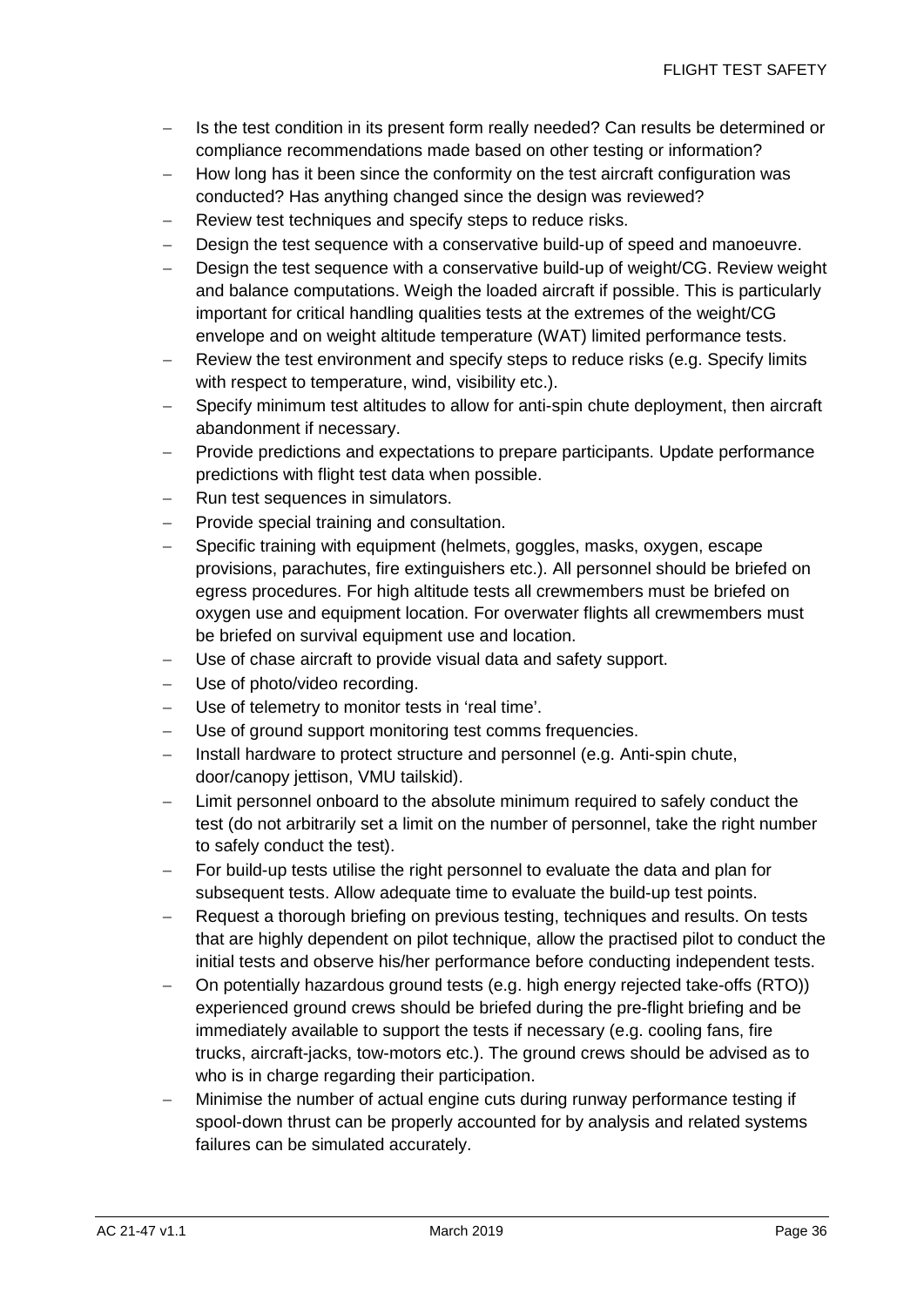- − Test personnel involved with hot/cold weather testing should be briefed on appropriate survival skills and be properly equipped to endure the anticipated environment.
- C.3.7 **Risk Level Examples:** Examples of tests which could be considered to carry different risk levels, initially and unmitigated, are grouped below. These are typical examples only and are provided for general guidance. The actual risk category for each test condition must be evaluated on a case-by-case basis.
	- **High Risk:** Tests that could be considered to involve high risk factors are as follows:
		- o Aft CG accelerated stalls with rapidly changing dynamic conditions.
		- o On aeroplanes equipped with unproved pusher systems that are masking potential deep stalls.
		- o High altitude stalls on aeroplanes with potential engine flameout problems.
		- o Stalls with critical ice shapes.
		- o High speed tests above  $V_{\text{NE}}/V_{\text{MO}}/M_{\text{MO}}$ .
		- o  $V_{MCA}$  tests at low altitude, particularly dynamic  $V_{MCA}$ .
		- o Flight control malfunction testing during take-off and landing phases of flight, and asymmetric deployment of roll controls at high speeds.
		- o Ice shape testing, especially during the take-off phase where special procedures are required.
		- o Icing tests flown behind a tanker (formation flying with potentially restricted field of view).
		- o Maximum energy RTOs where wheel brake fires are a possibility.
		- o Autopilot malfunction tests at low altitudes.
		- o WAT limited take-offs with actual engine cuts.
		- o  $V_{MU}$  tests at low thrust to weight ratios.
		- o V<sub>MCG</sub> testing.
		- o Nosewheel steering malfunction tests.
		- o Spin testing.
		- o Lateral-directional testing on aircraft that can achieve large sideslip angles.
		- o Dynamic lateral-directional testing (Dutch rolls) on aeroplanes that are unstable under certain conditions.
		- o Inflight thrust reverser deployments.
		- o Stall characteristics on Restricted Category aeroplanes with asymmetric wing store configurations.
		- o Helicopter H/V envelope determination.
		- o Helicopter low speed testing.
		- o Autorotation testing.
		- o Pilot Induced Oscillations (PIO) testing.
		- o Flight tests in which the test pilot is the sole occupant because of the nature of the test and/or configuration and pilot proficiency is in question.
	- − **Medium Risk:** Tests that could be considered to involve medium risk factors are as follows:
		- o Any tests involving low altitude operations (e.g. ground course pressure error correction (PEC) testing).
		- o Tests involving formation flying.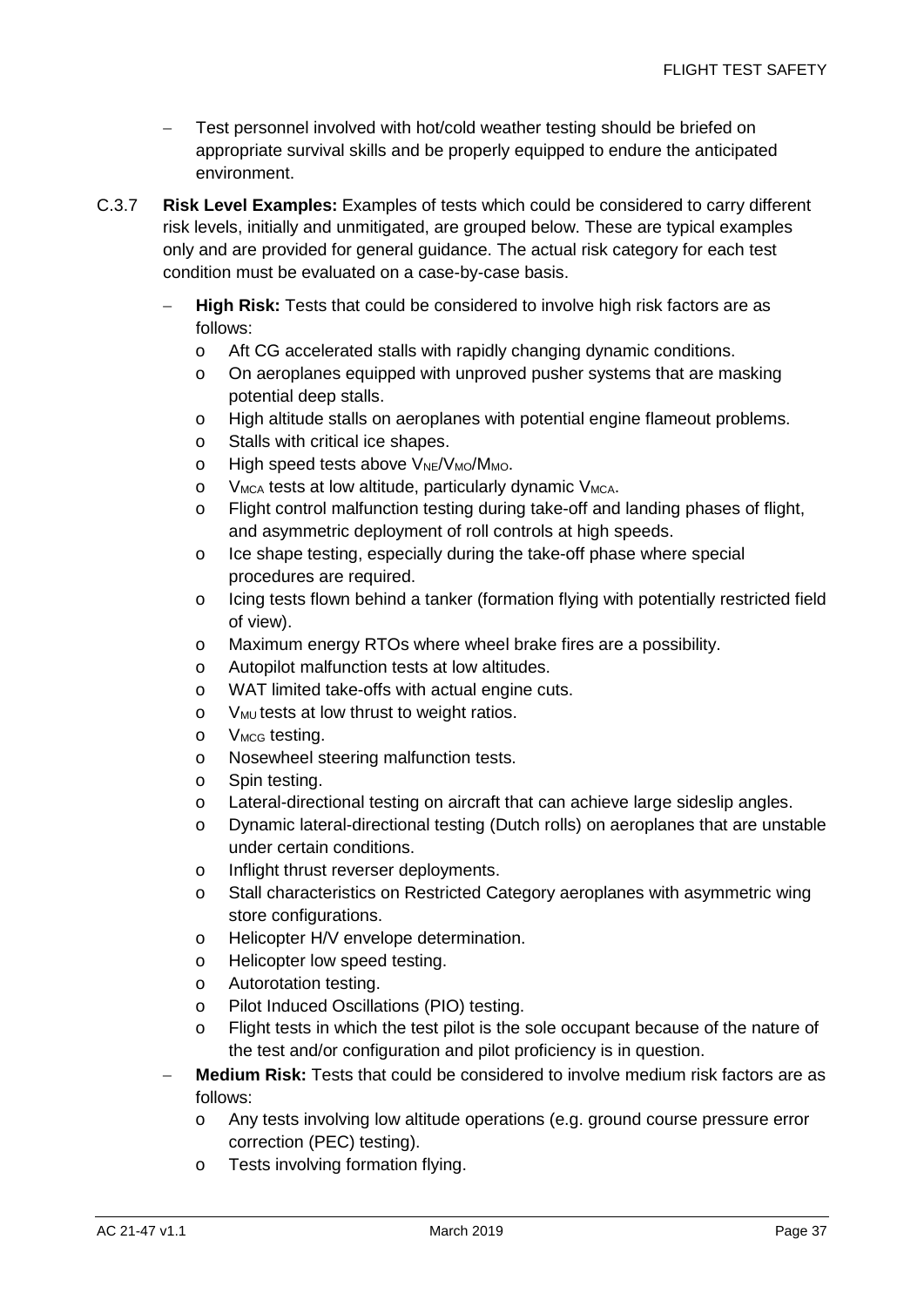- o Aerobatic manoeuvres.
- o Actual V1 fuel cuts for take-off performance.
- o Inflight unusable fuel tests that result in engine flameout.
- o Stall speed, or glide performance, measurement with the engine actually inoperative.
- o Low speed and high speed stability and control tests.
- o Emergency electrical power landings at night using standby instruments and/or reduced lighting (both external and internal).
- o Emergency descents to demonstrate high altitude special conditions (possible physiological effects).
- o Abnormal flight control configuration testing. Includes pitch and roll disconnects or manual reversion for hydraulic systems.
- o Natural ice flights with large shapes on unprotected surfaces.
- o Cockpit and cargo smoke evacuation testing.
- o Engine water ingestion testing.
- o Asymmetric thrust reverser testing on the ground.
- o Abnormal operation of onboard systems.
- o Flights involving Full Authority Digital Engine Control (FADEC) testing (Electromagnetic Interference (EMI), software, etc.).
- o Terrain Awareness Warning Systems (TAWS) ground proximity warning systems (GPWS/EGPWS).
- **Low Risk:** Examples of low risk testing could be as follows:
	- o Basic system function tests (electrical, hydraulic, fuel, environmental, anti-ice, avionics etc.) not involving abnormal or emergency conditions.
	- o High altitude airspeed calibrations (e.g. GPS, trailing cone).
	- o Climb performance/speed power etc.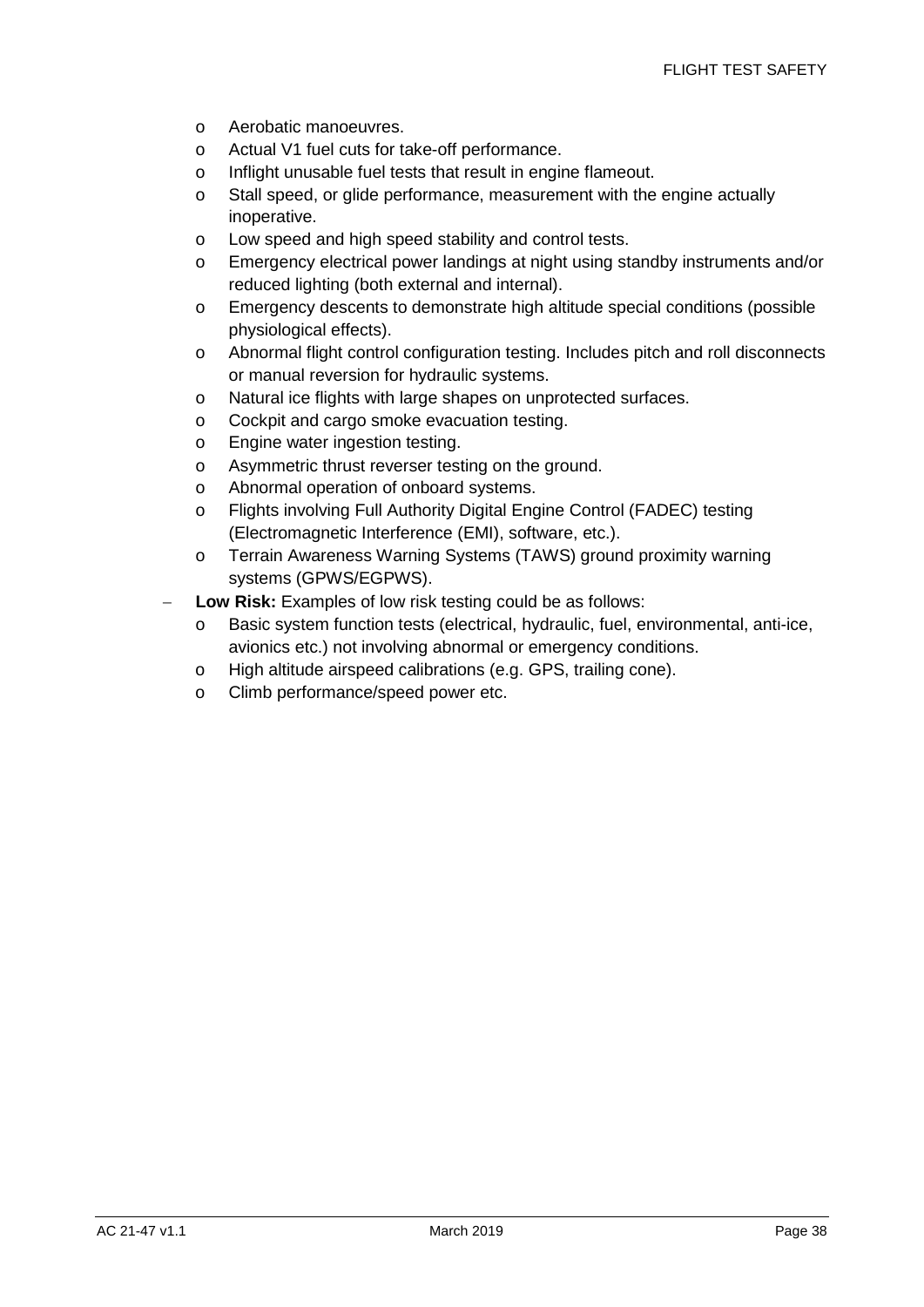#### **C.4 Example hazard analysis risk management matrix**

#### **C.4.1 Hazard Analysis Risk Management Method**

C.4.2 Table C1 gives an example of a hazard analysis risk management matrix developed using the process outlined above. It shows some indicative deliberations in relation to certification testing for a small single engine aeroplane. The 'Events' included, and their associated assessment sequences, are meant as typical examples only and the table does not necessarily include all testing considerations that would apply to such a program.

| Ser. | <b>Event</b>     | <b>Hazard</b>                                                | <b>Worst Effect/</b><br><b>Probability</b> | <b>Initial Risk</b><br><b>Level</b> | <b>Minimisation Procedures</b>                                                                                                                                                                                             | <b>Corrective Action</b>                                                                                                                                                                                       | <b>Minimisation /</b><br><b>Corrective Effect</b>       | <b>Residual</b><br><b>Risk</b><br>Level |
|------|------------------|--------------------------------------------------------------|--------------------------------------------|-------------------------------------|----------------------------------------------------------------------------------------------------------------------------------------------------------------------------------------------------------------------------|----------------------------------------------------------------------------------------------------------------------------------------------------------------------------------------------------------------|---------------------------------------------------------|-----------------------------------------|
| (a)  | (b)              | (c)                                                          | (d)                                        | (e)                                 | (f)                                                                                                                                                                                                                        | (g)                                                                                                                                                                                                            | (h)                                                     | (i)                                     |
|      | <b>SHSS</b>      | Structural<br>failure due to<br>excessive<br>sideslip loads. | Catastrophic/<br><b>Unlikely</b>           | Medium                              | Confirm aircraft $\beta$ limit with<br>applicant and observe this<br>limit during tests.<br>Apply and remove pedal<br>deflection in slow, smooth<br>manner.                                                                | If $\beta$ limit exceeded<br>statically, release pedal<br>slowly and smoothly.                                                                                                                                 | Probability reduced<br>to remote.                       | Low                                     |
| 2    | <b>Roll Rate</b> | Structural<br>failure after<br>exceeding<br>aircraft limits. | Catastrophic/<br><b>Unlikely</b>           | Medium                              | Discuss roll characteristics<br>with applicant test pilot prior<br>to tests.<br>Centralise skid ball during<br>testing.<br>Knock-it-off (KIO) if control<br>reversal or significant stick<br>force lightening experienced. | Loss of Control (LOC)<br>recovery technique.<br>Simultaneously:<br>• Select engine to Idle<br>• Centralise controls<br>• Maintain neutral<br>aileron until Vs+5kts<br>• Retract flaps at pilot's<br>discretion | Probability of aircraft<br>damage reduced to<br>remote. | Low                                     |

#### **Table C1 – Hazard Analysis Risk Management Matrix**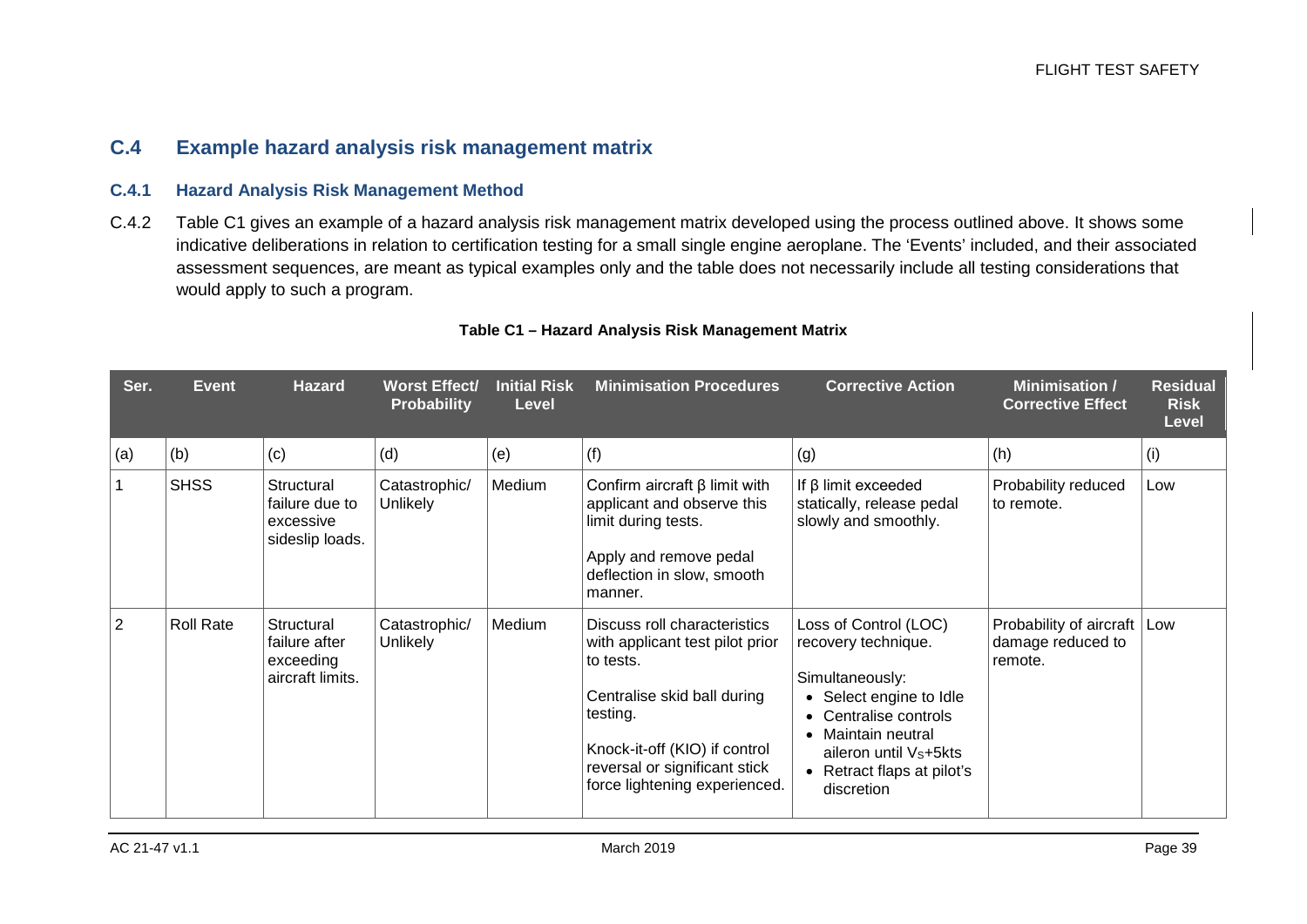| Ser.           | <b>Event</b>                                                             | <b>Hazard</b>                                                          | <b>Worst Effect/</b><br><b>Probability</b> | <b>Initial Risk</b><br><b>Level</b> | <b>Minimisation Procedures</b>                                                                                                                                                                                                                                                 | <b>Corrective Action</b>                                                                                                                                                                                                                                                                      | <b>Minimisation /</b><br><b>Corrective Effect</b>                                                                                         | <b>Residual</b><br><b>Risk</b><br><b>Level</b> |
|----------------|--------------------------------------------------------------------------|------------------------------------------------------------------------|--------------------------------------------|-------------------------------------|--------------------------------------------------------------------------------------------------------------------------------------------------------------------------------------------------------------------------------------------------------------------------------|-----------------------------------------------------------------------------------------------------------------------------------------------------------------------------------------------------------------------------------------------------------------------------------------------|-------------------------------------------------------------------------------------------------------------------------------------------|------------------------------------------------|
|                |                                                                          |                                                                        |                                            |                                     | Build up by Half then Full<br>Aileron<br>Clean then Takeoff then<br>Landing configuration.<br>$V_A$ or $V_{FE}$ – 20% Minimum                                                                                                                                                  | • Recover from dive.                                                                                                                                                                                                                                                                          |                                                                                                                                           |                                                |
|                |                                                                          |                                                                        |                                            |                                     | altitude during roll testing<br>2000 ft AO.                                                                                                                                                                                                                                    |                                                                                                                                                                                                                                                                                               |                                                                                                                                           |                                                |
| 3              | <b>Static</b><br>Stability and<br><b>Flight Path</b><br><b>Stability</b> | Airframe<br>damage after<br>exceeding<br>aircraft limits               | Marginal/<br>Unlikely                      | Medium                              | All appropriate airspeeds will<br>be briefed/reviewed by<br>crewmembers and adhered<br>to.<br>High and low speed data<br>points will be reviewed and<br>correlated to the appropriate<br>high or low speed aircraft<br>limits.                                                 | Decelerate to below V <sub>NE</sub> or<br>V <sub>NO</sub> in 1-g flight.<br>Accelerate to Vs+5kts.                                                                                                                                                                                            | Probability of aircraft   Low<br>damage reduced to<br>remote.                                                                             |                                                |
| $\overline{4}$ | 1G Wings<br><b>Level Stalls</b>                                          | Stall<br>departure, loss<br>of control<br>leading to<br>ground impact. | Catastrophic/<br>Uncertain                 | Medium                              | <b>Discuss stall characteristics</b><br>with applicant test pilot prior<br>to tests.<br>Centralise skid ball during<br>approach to stall.<br>Target speed bleed rate 1<br>kt/sec.<br>Knock-it-off if control reversal<br>or significant stick force<br>lightening experienced. | Loss of Control (LOC)<br>recovery technique:<br>• Simultaneously<br>• Select engine to Idle<br>• Oppose yaw/roll with<br>rudder<br>• Lower pitch attitude to<br>accelerate<br>• Maintain neutral<br>aileron until Vs+5kts<br>• Retract flaps at pilot's<br>discretion<br>• Recover from dive. | Probability of violent<br>loss of control<br>reduced to remote.<br>Probability of<br>inability to regain<br>control reduced to<br>remote. | Low                                            |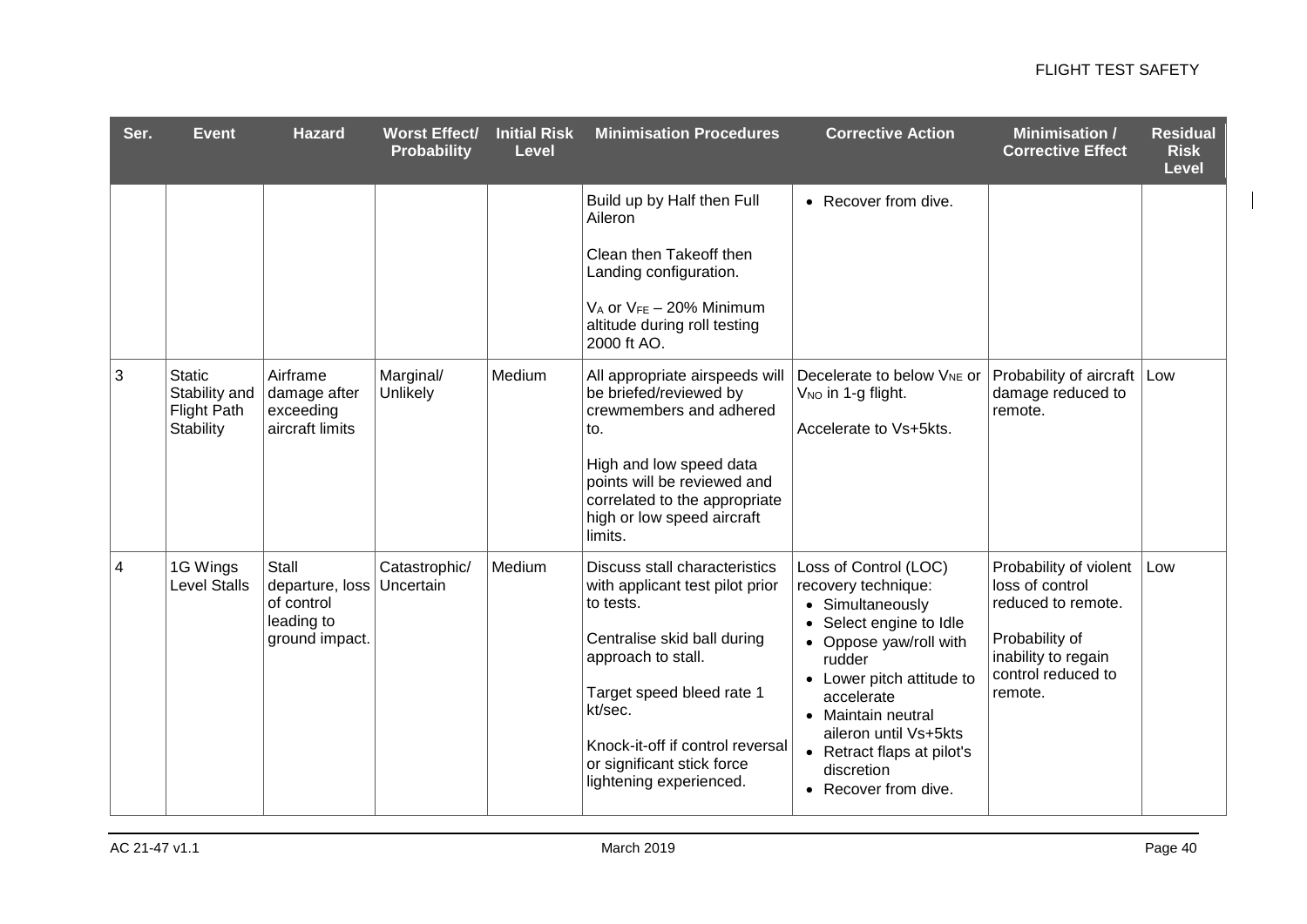| Ser. | <b>Event</b>                | <b>Hazard</b>                                                       | <b>Worst Effect/</b><br><b>Probability</b> | <b>Initial Risk</b><br><b>Level</b> | <b>Minimisation Procedures</b>                                                                                                                                                                                                                                                                                                                                                                                                 | <b>Corrective Action</b>                                                                               | <b>Minimisation /</b><br><b>Corrective Effect</b>                          | <b>Residual</b><br><b>Risk</b><br><b>Level</b> |
|------|-----------------------------|---------------------------------------------------------------------|--------------------------------------------|-------------------------------------|--------------------------------------------------------------------------------------------------------------------------------------------------------------------------------------------------------------------------------------------------------------------------------------------------------------------------------------------------------------------------------------------------------------------------------|--------------------------------------------------------------------------------------------------------|----------------------------------------------------------------------------|------------------------------------------------|
|      |                             |                                                                     |                                            |                                     | Build up by Heavy to light<br>weight, Forward to Aft C.G.,<br>and Clean then Takeoff then<br>Landing configuration.                                                                                                                                                                                                                                                                                                            |                                                                                                        |                                                                            |                                                |
|      |                             |                                                                     |                                            |                                     | Minimum altitude during stall<br>testing 4000 ft AO.                                                                                                                                                                                                                                                                                                                                                                           |                                                                                                        |                                                                            |                                                |
|      |                             | Aircraft<br>overstress or<br>overspeed<br>during stall<br>recovery. | Critical/<br>Uncertain                     | Medium                              | Brief aircraft limits for test<br>configuration prior to test<br>conduct.                                                                                                                                                                                                                                                                                                                                                      | Crew to monitor speed and Probability reduced<br>G during recovery.                                    | to remote.                                                                 | Low                                            |
| 5    | Engine Off<br><b>Stalls</b> | Engine fails to<br>restart leading<br>to forced<br>landing.         | Catastrophic/<br>Uncertain                 | Medium                              | Discuss glide / PFL<br>characteristics with applicant<br>test pilot prior to tests.<br>Practise PFL profiles before<br>engine off sorties.<br>Study AFM and practise<br>engine restart procedures.<br>Crew to wear helmet / flying<br>suits / gloves.<br>Minimum altitude during stall<br>testing 4000 ft AO.<br>Minimum altitude for engine<br>off 3000 ft AO.<br>Testing to be conducted only<br>within gliding range of the | Do not conduct tests if<br>discussions/review/<br>practice suggest<br>unacceptable<br>characteristics. | Probability of<br>inability to recover<br>aircraft reduced to<br>unlikely. | Low                                            |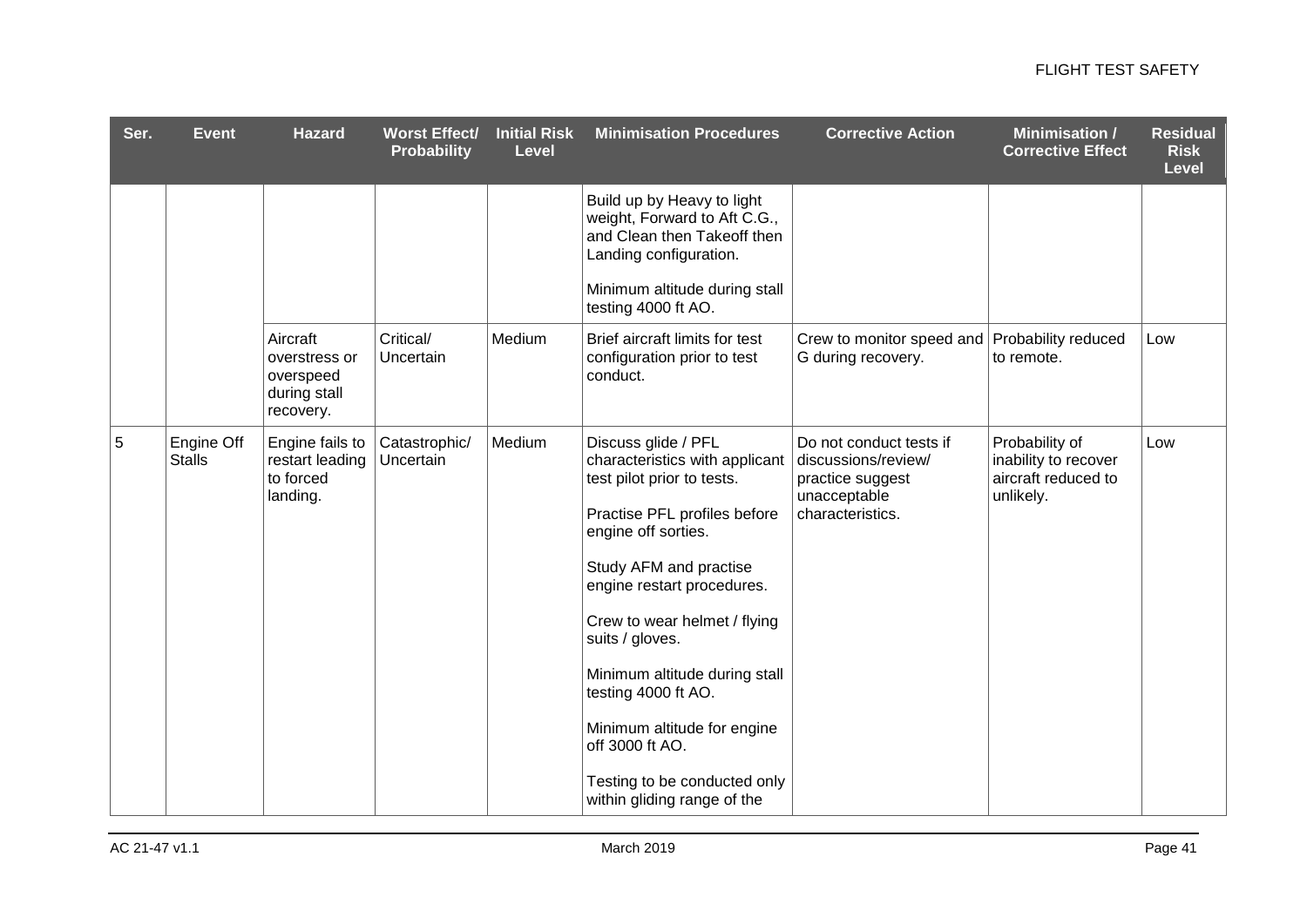| Ser.           | <b>Event</b>                 | <b>Hazard</b>                                  | <b>Worst Effect/</b><br><b>Probability</b> | <b>Initial Risk</b><br><b>Level</b> | <b>Minimisation Procedures</b>                                                                                                                                                                                                                                                                                                                                                                                                          | <b>Corrective Action</b>                                                                                                                                                                                                  | <b>Minimisation /</b><br><b>Corrective Effect</b>                                                                                                                 | <b>Residual</b><br><b>Risk</b><br><b>Level</b> |
|----------------|------------------------------|------------------------------------------------|--------------------------------------------|-------------------------------------|-----------------------------------------------------------------------------------------------------------------------------------------------------------------------------------------------------------------------------------------------------------------------------------------------------------------------------------------------------------------------------------------------------------------------------------------|---------------------------------------------------------------------------------------------------------------------------------------------------------------------------------------------------------------------------|-------------------------------------------------------------------------------------------------------------------------------------------------------------------|------------------------------------------------|
|                |                              |                                                |                                            |                                     | airfield.                                                                                                                                                                                                                                                                                                                                                                                                                               |                                                                                                                                                                                                                           |                                                                                                                                                                   |                                                |
| 6              | Accelerated<br><b>Stalls</b> | As per Serial<br>4.                            | Catastrophic/<br>Uncertain                 | Medium                              | <b>Discuss stall characteristics</b><br>with applicant test pilot prior<br>to tests.<br>Review 1G stall<br>characteristics prior to<br>accelerated stall tests.<br>Enter stall from balanced<br>turn.<br>Knock-it-off if control reversal<br>or significant stick force<br>lightening experienced.<br>Brief aircraft limits for test<br>configuration prior to test<br>conduct.<br>Minimum altitude during stall<br>testing 4000 ft AO. | Do not conduct tests if<br>discussions/review<br>suggest unacceptable<br>characteristics.<br>Release G at point of<br>departure then employ<br>LOC recovery technique.<br>Crew to monitor speed and<br>G during recovery. | Probability of violent<br>loss of control<br>reduced to remote.<br>Probability of<br>inability to regain<br>control reduced to<br>remote                          | Low                                            |
| $\overline{7}$ | Spin<br>Preparation          | Malfunction<br>during antispin<br>chute check. | Catastrophic /<br>Uncertain                | Medium                              | Discuss spin chute<br>mechanism and<br>characteristics with applicant<br>test pilot and review<br>applicant test report prior to<br>tests.<br>Ensure fail safe facilities in<br>place.<br>Check deployment and                                                                                                                                                                                                                          | Do not conduct tests if<br>discussions/review<br>suggest unacceptable<br>characteristics.<br>If chute does not deploy<br>properly jettison<br>immediately.<br>If chute does not jettison<br>conduct slow speed            | Probability of<br>inability to regain<br>control reduced to<br>unlikely.<br>Probability of<br>inability to recover<br>aircraft and/or pilot<br>reduced to remote. | Medium                                         |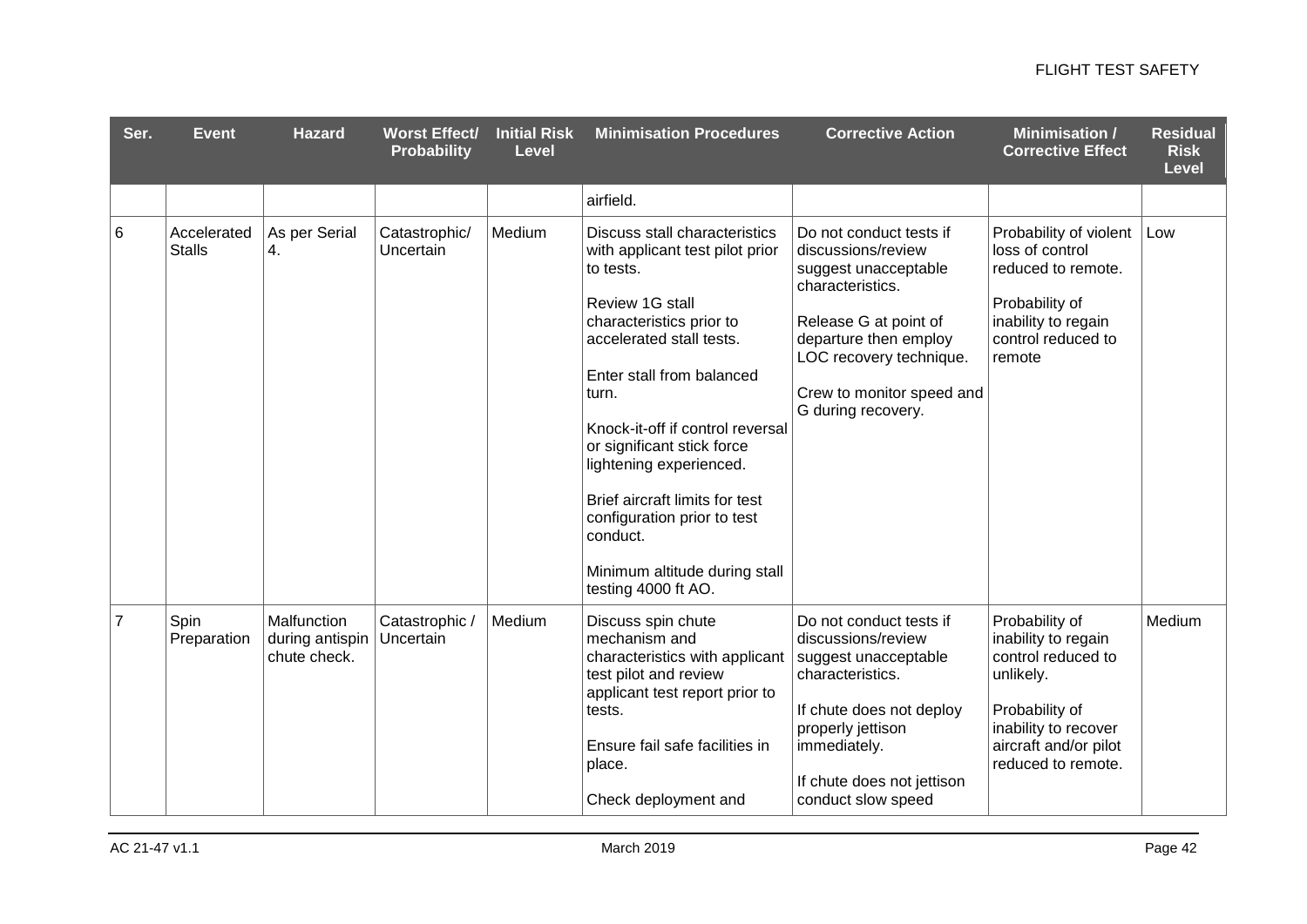| Ser. | <b>Event</b> | <b>Hazard</b>                                                                                 | <b>Worst Effect/</b><br><b>Probability</b> | <b>Initial Risk</b><br><b>Level</b> | <b>Minimisation Procedures</b>                                                                                                                                                                                                                                                                                                                                                                                                                 | <b>Corrective Action</b>                                                                                                                                     | <b>Minimisation /</b><br><b>Corrective Effect</b>                                                                                           | <b>Residual</b><br><b>Risk</b><br><b>Level</b> |
|------|--------------|-----------------------------------------------------------------------------------------------|--------------------------------------------|-------------------------------------|------------------------------------------------------------------------------------------------------------------------------------------------------------------------------------------------------------------------------------------------------------------------------------------------------------------------------------------------------------------------------------------------------------------------------------------------|--------------------------------------------------------------------------------------------------------------------------------------------------------------|---------------------------------------------------------------------------------------------------------------------------------------------|------------------------------------------------|
|      |              |                                                                                               |                                            |                                     | jettison on ground.<br>Independent pre-flight check<br>by knowledgeable LAME.<br>Minimum crew (TP only).<br>Pilot to wear parachute.<br>Critical heights to be<br>employed.<br>Deploy not below 3000 ft AO<br>Abandon not below 1500 ft<br>AO.<br>Flight following to be<br>provided by FTE and<br>applicant with binoculars on<br>ground and safety chase<br>(also for chute recovery<br>tracking).<br>Emergency services to be<br>available. | handling check, consider<br>recovery options - if any<br>doubt, abandon aircraft<br>preferably from height and<br>over clear area.                           |                                                                                                                                             |                                                |
| 8    | Spins        | Development<br>of<br>unrecoverable<br>spin<br>characteristics<br>leading to<br>ground impact. | Catastrophic/<br>Uncertain                 | Medium                              | Discuss spin characteristics<br>with applicant test pilot and<br>review applicant test report<br>prior to tests.<br>Review stall characteristics<br>prior to spin tests.                                                                                                                                                                                                                                                                       | Do not conduct tests if<br>discussions/review<br>suggest unacceptable<br>characteristics.<br>Standard spin recovery<br>technique:<br>• Select engine to Idle | Probability of<br>inability to regain<br>control reduced to<br>unlikely.<br>Probability of<br>inability to recover<br>aircraft and/or pilot | Medium                                         |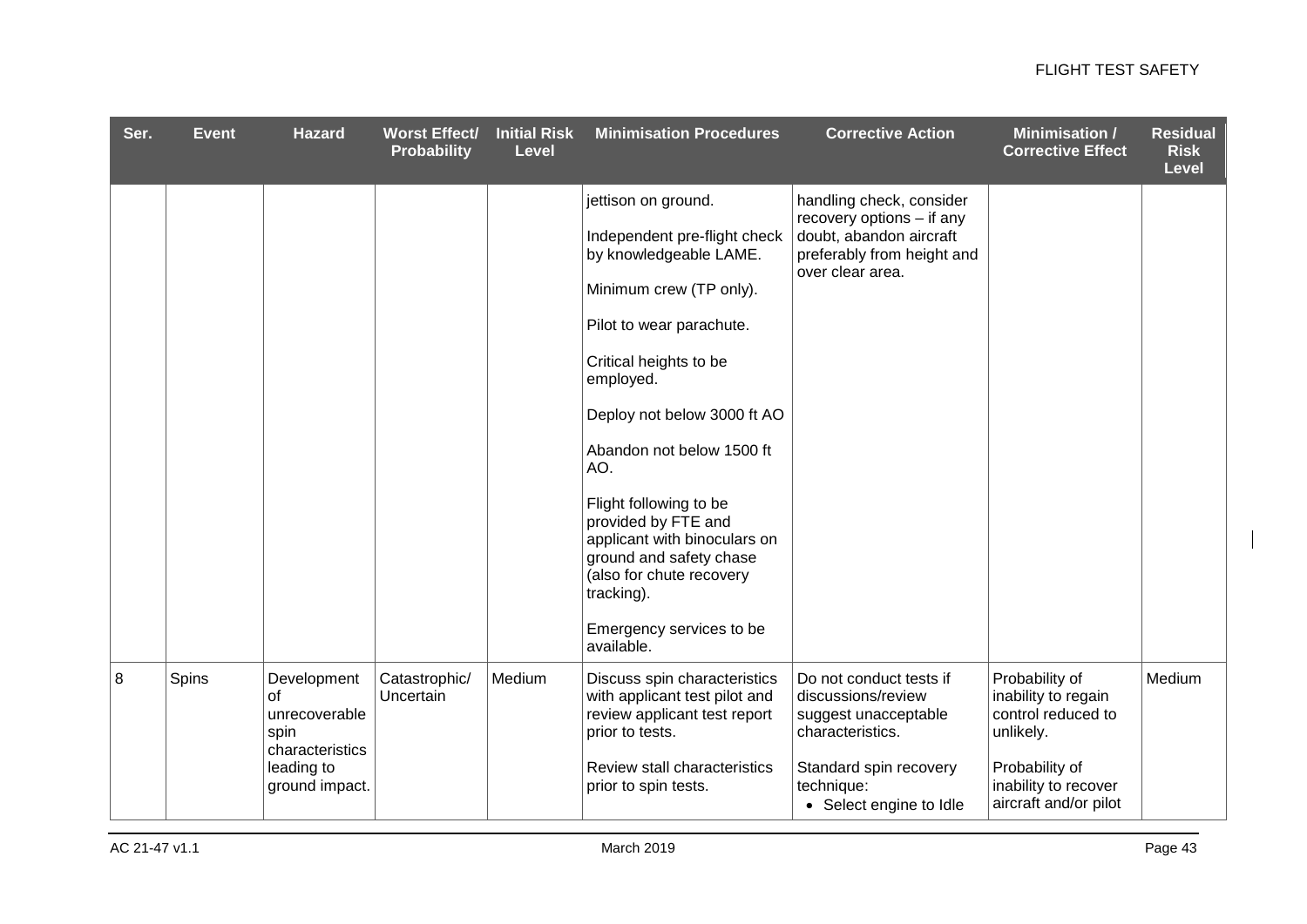| Ser. | Event | <b>Hazard</b> | <b>Worst Effect/</b><br><b>Probability</b> | <b>Initial Risk</b><br><b>Level</b> | <b>Minimisation Procedures</b>                                                                                                                                                                                                                                                                                                                                                                                                                                                                                                                                                                          | <b>Corrective Action</b>                                                                                                                                                                                                                                  | <b>Minimisation /</b><br><b>Corrective Effect</b> | <b>Residual</b><br><b>Risk</b><br><b>Level</b> |
|------|-------|---------------|--------------------------------------------|-------------------------------------|---------------------------------------------------------------------------------------------------------------------------------------------------------------------------------------------------------------------------------------------------------------------------------------------------------------------------------------------------------------------------------------------------------------------------------------------------------------------------------------------------------------------------------------------------------------------------------------------------------|-----------------------------------------------------------------------------------------------------------------------------------------------------------------------------------------------------------------------------------------------------------|---------------------------------------------------|------------------------------------------------|
|      |       |               |                                            |                                     | Standard spin recovery<br>techniques to be used.<br>Antispin chute to be installed<br>for all spin testing.<br>Minimum crew (TP only) for<br>spin sorties.<br>Pilot to wear parachute.<br>Build up by:<br>• Light to heavy weight<br>• Forward to Aft C.G<br>• Clean then Flap and<br>Power configurations.<br>Critical heights to be<br>employed:<br>• Entry not below 8000 ft<br>AO<br>• Antispin chute at 6000 ft<br>AO<br>• Abandon not below 4000<br>ft AO.<br>Flight following to be<br>provided by FTE and<br>applicant on ground and<br>safety chase.<br>Emergency services to be<br>available. | • Ailerons neutralised<br>• Full opposite rudder<br>• Forward elevator<br>control as required to<br>unstall wing<br>• Retract flaps as briefed<br>but not until rotation<br>ceased<br>• Maintain neutral<br>aileron until Vs+5kts<br>• Recover from dive. | reduced to remote.                                |                                                |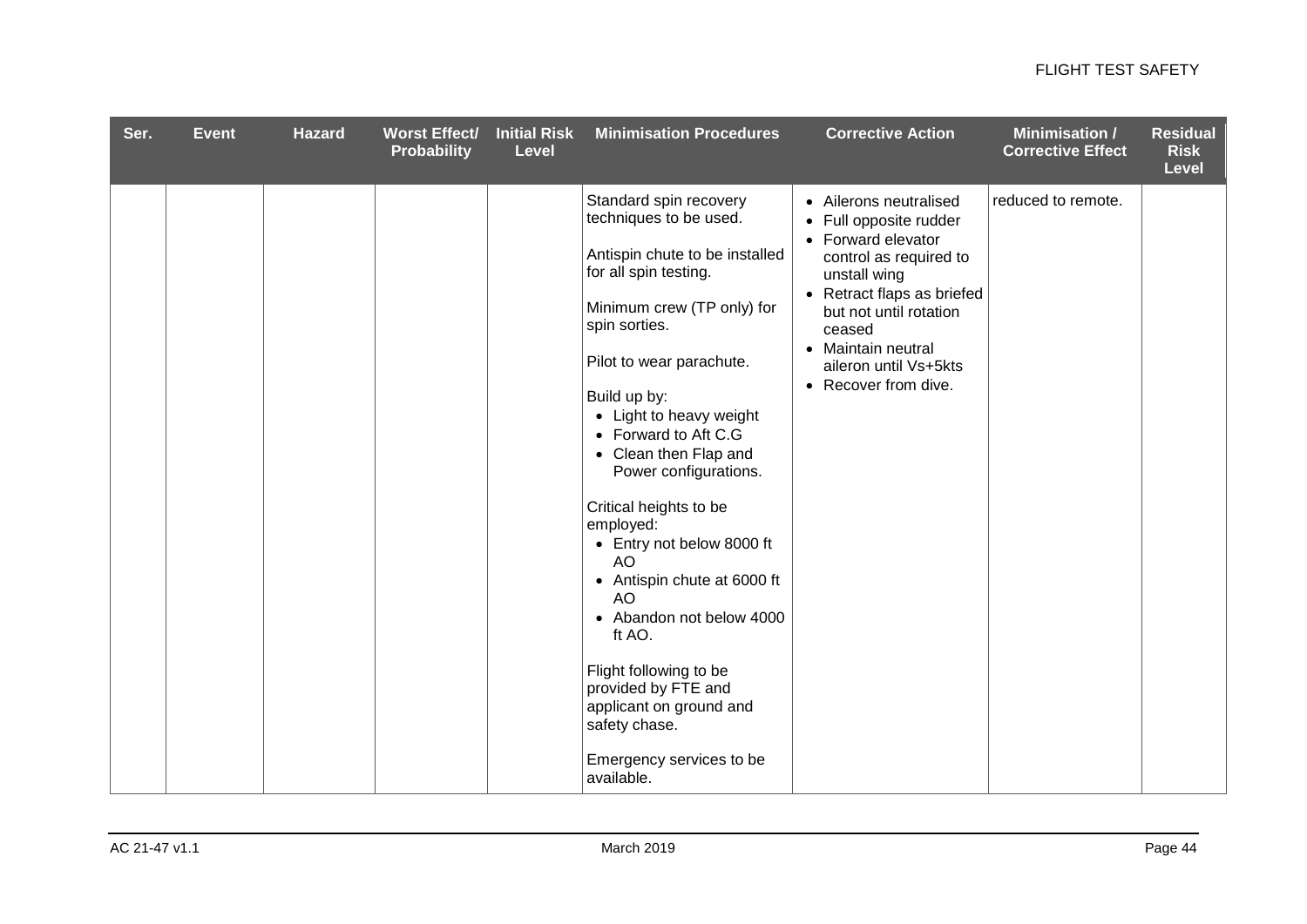| Ser. | <b>Event</b>                         | <b>Hazard</b>                                                      | <b>Worst Effect/</b><br><b>Probability</b> | <b>Initial Risk</b><br><b>Level</b> | <b>Minimisation Procedures</b>                                                                                                                                                                                                                                                                                                                                     | <b>Corrective Action</b>                                                                                                                                     | <b>Minimisation /</b><br><b>Corrective Effect</b>               | <b>Residual</b><br><b>Risk</b><br><b>Level</b> |
|------|--------------------------------------|--------------------------------------------------------------------|--------------------------------------------|-------------------------------------|--------------------------------------------------------------------------------------------------------------------------------------------------------------------------------------------------------------------------------------------------------------------------------------------------------------------------------------------------------------------|--------------------------------------------------------------------------------------------------------------------------------------------------------------|-----------------------------------------------------------------|------------------------------------------------|
| 9    |                                      | Aircraft<br>overstress or<br>overspeed<br>during spin<br>recovery. | Critical/<br>Uncertain                     | Medium                              | Brief aircraft limits for test<br>configuration prior to test<br>conduct.                                                                                                                                                                                                                                                                                          | Crew to monitor speed and Probability reduced<br>G during recovery.                                                                                          | to remote.                                                      | Low                                            |
| 10   | Vibration<br>and<br><b>Buffeting</b> | Structural<br>failure due to<br>violent<br>vibration build<br>up.  | Catastrophic/<br>Uncertain                 | Medium                              | Discuss vibration<br>characteristics with applicant<br>test pilot and review<br>applicant test report prior to<br>tests.<br>Build up progressively from<br>low speed to high speed.<br>Minimum altitude during high<br>speed testing 2000 ft AO.<br>No attempts will be made to<br>excite flutter and flutter<br>requirements are already to<br>have been checked. | If abnormal vibration or<br>buffet levels are<br>encountered recovery<br>technique will consist of:<br>• Power reduced<br>• Reduce speed using<br>minimal G. | Probability of violent<br>loss of control<br>reduced to remote. | Low                                            |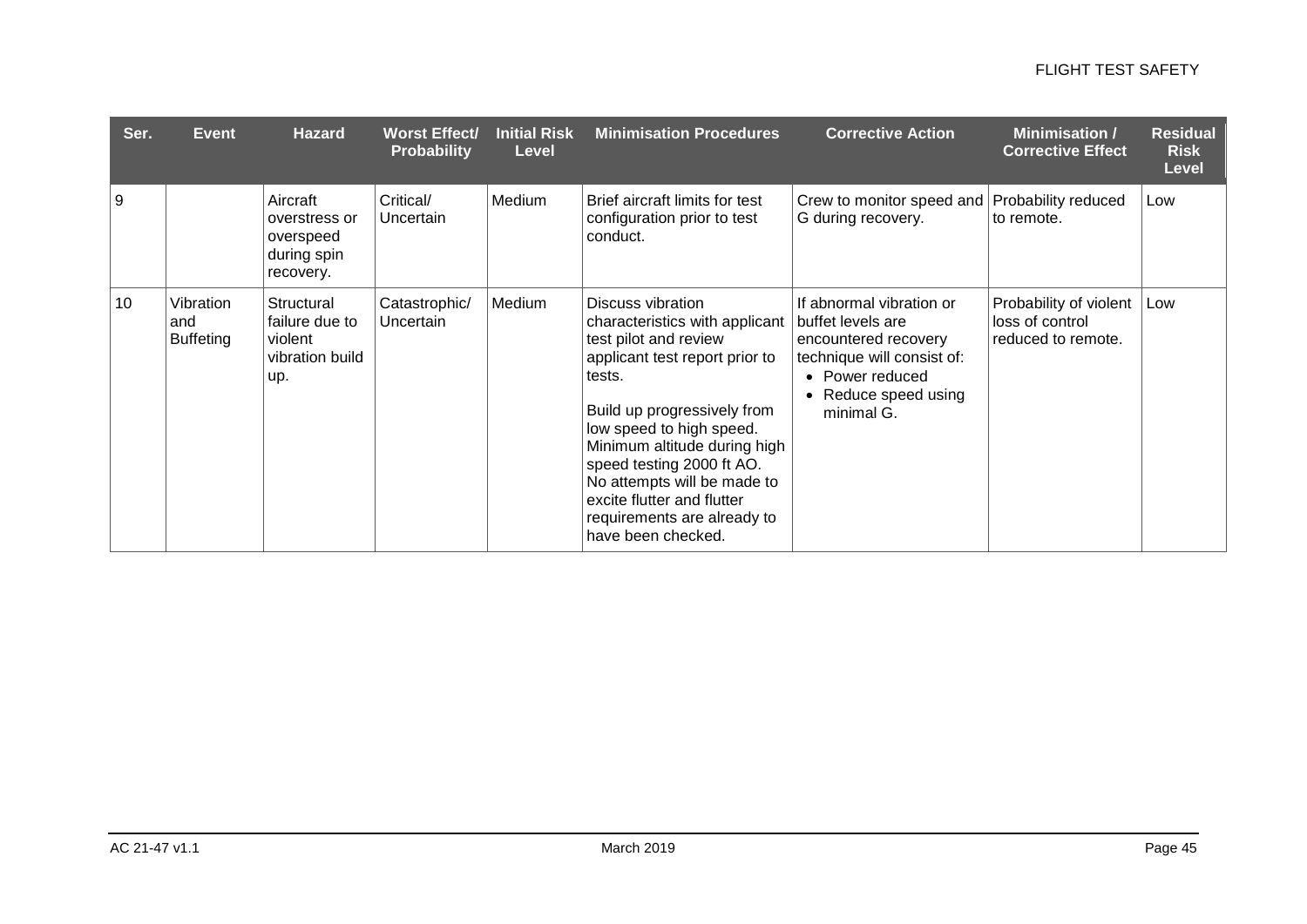# **Appendix D**

# **Experimental certificate - flight test - risk assessment**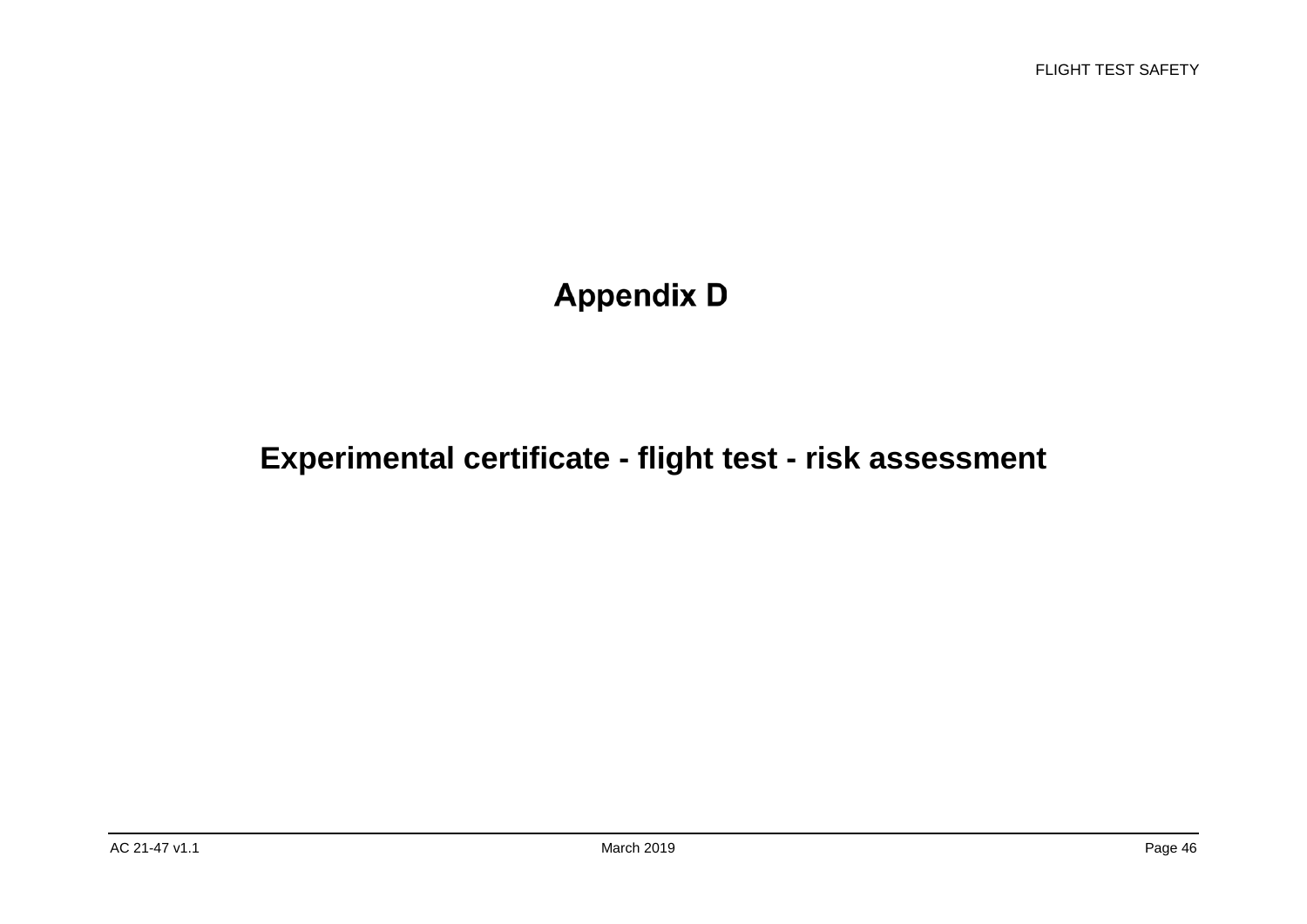#### **D.1 Experimental certificate risk assessment**

Tables 1 and 2 below are reproduced from AC 21-10. They are available for use, and are preferred, when presenting risk assessment information to CASA in relation to applications for experimental certificates. The risk factor matrix and worksheet provided at Table 1 offers a list of organisational, testing and safety elements, with associated evaluation information, that should normally be considered with respect to a flight test program. Aggregation of the individual Table 1 assessments gives an idea of the overall program risk level which can then be used in conjunction with Table 2, the risk assessment summation, by CASA or the authorised person in deciding what operating conditions and limitations should be applied to the experimental certificate. Additional considerations when using Tables 1 and 2 are as follows:

- The tables are intended as a general guide only and to assist in the application of judgement and common-sense. The listed risk factors may or may not be relevant to the specific flight test program under consideration. If one or more of the listed factors is not applicable mark N/A in the appropriate box of the Table 1 Assessment column. Alternatively, if there are considerations not covered by the listed factors, additional information should be appended onto the table.
- Table 1 offers a broad aggregate of general risk factors and does not necessarily provide for an accurate assessment in individual cases. For example, if an established and professional engineering organisation, with good flight test capabilities and conservative safety practices in place, was proposing to fly a radically new powerplant concept, the risk level would probably be elevated even though the Table 1 Assessment column indicated a low risk level. On the other hand, an amateur builder or inexperienced organisation, acting in good faith, heeding all available advice and operating well away from populated areas, should not be unduly penalised if the Table 1 Assessment column indicates a medium or high-risk level.

It is important to understand that, regardless of whether the completed Table 1 indicates the flight test program involves low, medium or high levels of risk, as long as the assessment has been conducted conscientiously and the information presented to CASA or an authorised person is valid, an experimental certificate must be issued. Therefore, while the completion of Table 1 can and should be used in trying to mitigate identified risks as much as possible, it is more important that the information provided gives an accurate assessment of the levels of residual risk involved in the flight-testing program. Declarations that risk levels are artificially 'low' are of no use or benefit.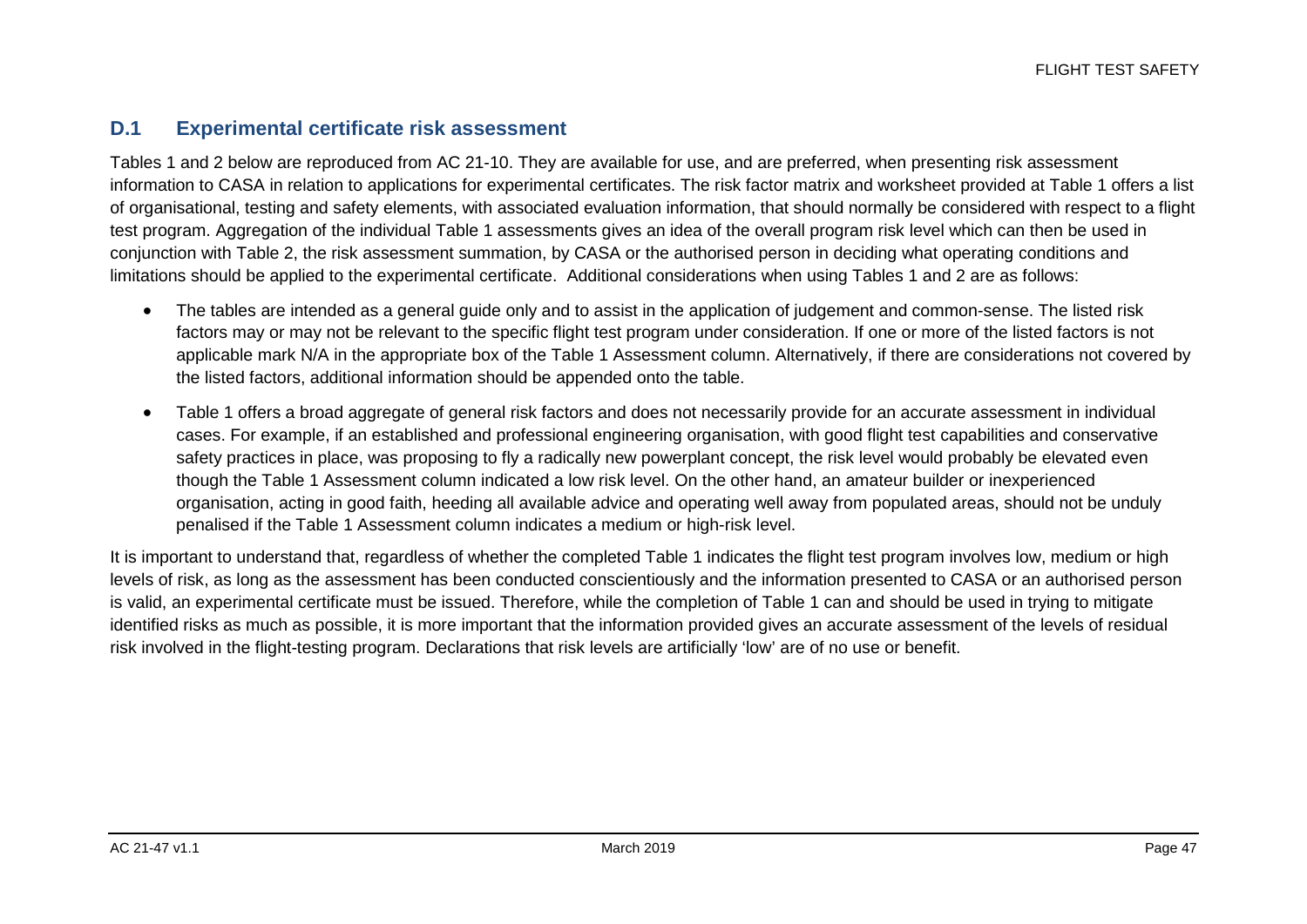#### **Table 1 – Risk Factor Worksheet**

| <b>FACTOR</b>    |                                                                                                                                                                                                             |                                                                                                                                                                                                             | <b>RATING</b>                                                                                                                                                                                                                                  |                                                           |                   |
|------------------|-------------------------------------------------------------------------------------------------------------------------------------------------------------------------------------------------------------|-------------------------------------------------------------------------------------------------------------------------------------------------------------------------------------------------------------|------------------------------------------------------------------------------------------------------------------------------------------------------------------------------------------------------------------------------------------------|-----------------------------------------------------------|-------------------|
|                  | <b>LOW</b>                                                                                                                                                                                                  | <b>MEDIUM</b>                                                                                                                                                                                               | <b>ELEVATED or HIGH</b>                                                                                                                                                                                                                        | <b>Mitigating or Amplifying Comments</b><br>(If Required) | <b>Assessment</b> |
| <b>Applicant</b> | Established aeronautical<br>engineering organisation<br>employing experienced<br>design office and flight test<br>staff involved in<br>modifications requiring<br>flight test within the last 12<br>months. | Established engineering<br>and/or aviation<br>organisation but with<br>limited flight test<br>experience/recency<br>Flight analyst capability<br>but only every few<br>years.                               | Organisation or individual<br>with no flight test<br>experience or no<br>involvement for many<br>years.                                                                                                                                        |                                                           |                   |
| Program          | Conventional modification<br>or developmental program.<br>Predictable outcomes are<br>expected.                                                                                                             | Developmental program<br>with some<br>unconventional<br>challenges. Particularly<br>unusual or untried<br>features may affect<br>outcomes.                                                                  | Development of<br>completely new or<br>substantially modified<br>aircraft or major<br>subsystem. Novel or<br>untested experimental<br>features or concepts may<br>be involved.                                                                 |                                                           |                   |
|                  | No commercial or external<br>imperatives. Delays<br>acceptable.                                                                                                                                             | Some commercial or<br>external imperatives.<br>Delays create pressure.                                                                                                                                      | Significant commercial or<br>external imperatives.<br>Delays create substantial<br>pressure.                                                                                                                                                   |                                                           |                   |
|                  | Testing involves simple<br>performance and handling<br>assessment, usually<br>comparative.                                                                                                                  | Testing involves<br>manoeuvres and<br>operations at the limit of<br>the normal flight<br>envelope, e.g. stalls,<br>flight up to $V_{NE}$ , etc. or<br>developing new flight<br>manual normal<br>procedures. | <b>Testing involves</b><br>manoeuvres and<br>operations outside the<br>flight envelope, e.g. flight<br>above V <sub>NE</sub> , spinning,<br>flight outside weight and<br>c.g. limits, etc., or<br>involving emergency<br>operations, e.g. OEI, |                                                           |                   |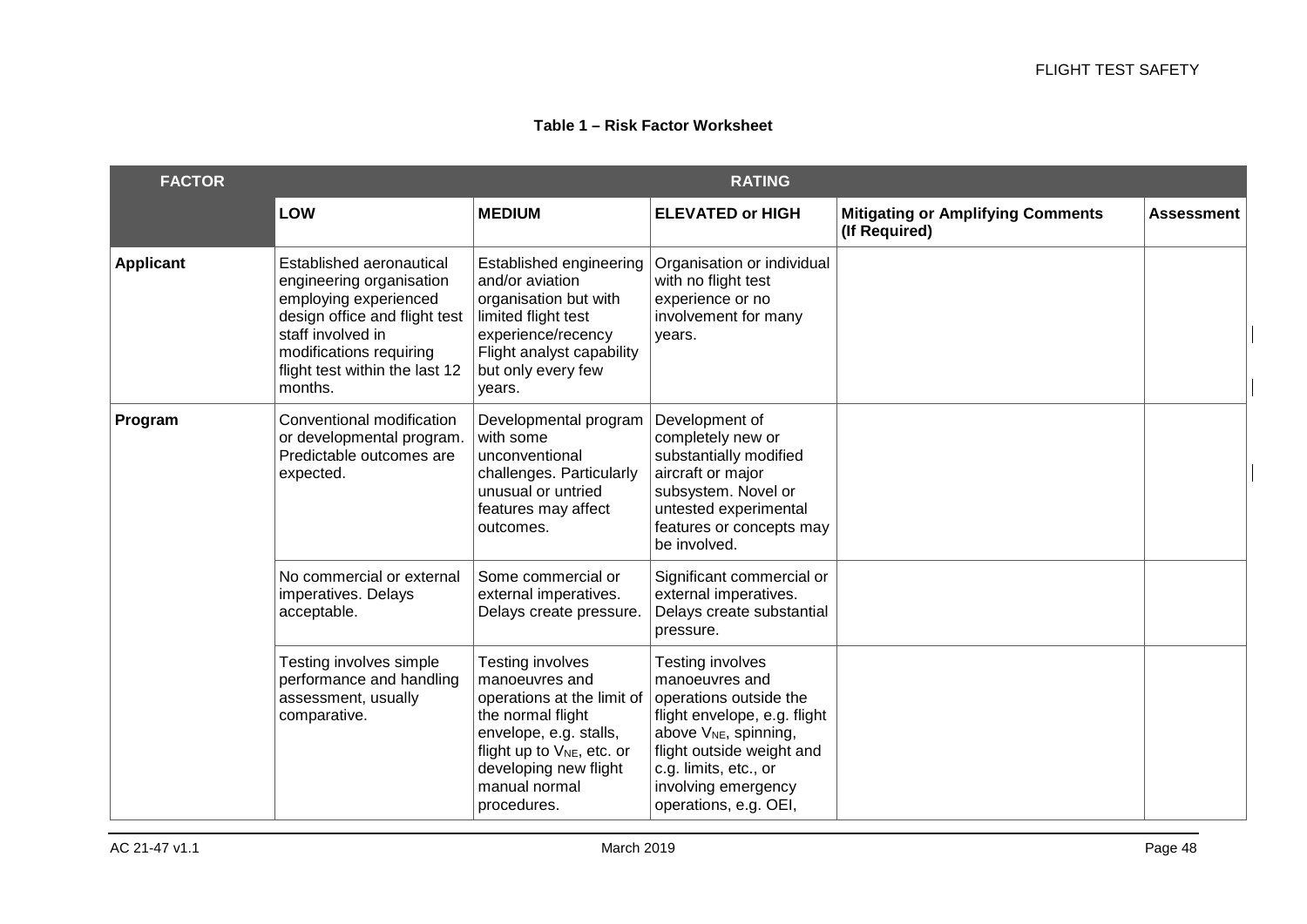| <b>FACTOR</b>      |                                                                                                                                     |                                                                                                                                                                                          | <b>RATING</b>                                                                                                  |                                                           |                   |
|--------------------|-------------------------------------------------------------------------------------------------------------------------------------|------------------------------------------------------------------------------------------------------------------------------------------------------------------------------------------|----------------------------------------------------------------------------------------------------------------|-----------------------------------------------------------|-------------------|
|                    | LOW                                                                                                                                 | <b>MEDIUM</b>                                                                                                                                                                            | <b>ELEVATED or HIGH</b>                                                                                        | <b>Mitigating or Amplifying Comments</b><br>(If Required) | <b>Assessment</b> |
|                    |                                                                                                                                     |                                                                                                                                                                                          | engine out glide, inflight<br>restart.                                                                         |                                                           |                   |
| Aircraft           | Certificated type involving<br>minor modifications or<br>modifications not expected<br>to affect flight performance<br>or handling. | Certificated type<br>involving major systems<br>modifications or<br>modifications expected<br>to affect flight<br>performance or<br>handling.                                            | Non-certificated<br>developmental or<br>experimental aircraft.                                                 |                                                           |                   |
|                    | Normal (or transport)<br>category aircraft of<br>conventional configuration.                                                        | Normal (or transport)<br>category aircraft with<br>some 'non-conventional'<br>configuration features<br>(e.g. tailwheel, float or<br>ski landing gear;<br>unmatched powerplant,<br>etc). | Acrobatic (or limited)<br>category aircraft with<br>novel or 'non-<br>conventional'<br>configuration features. |                                                           |                   |
| <b>Flight Crew</b> | <b>Test Pilot and Flight Test</b><br>Engineer - qualified and<br>experienced.                                                       | Some crew qualified<br>and experienced in<br>flight testing, e.g. pilot<br>with solid general<br>experience under the<br>direction of a qualified<br>Flight Test Engineer.               | No crew experienced in<br>flight test operations.                                                              |                                                           |                   |
|                    | Pilot/s current and<br>experienced on type.                                                                                         | Pilot/s current and<br>experienced on similar<br>types.                                                                                                                                  | Pilot/s not current or<br>experienced on type or<br>similar types.                                             |                                                           |                   |
|                    | Flight crew practised at<br>specific test techniques<br>and sortie profiles.                                                        | Flight crew practised at<br>general test techniques<br>but not at specific sortie                                                                                                        | Flight crew unpractised at<br>test techniques and<br>unexposed to sortie                                       |                                                           |                   |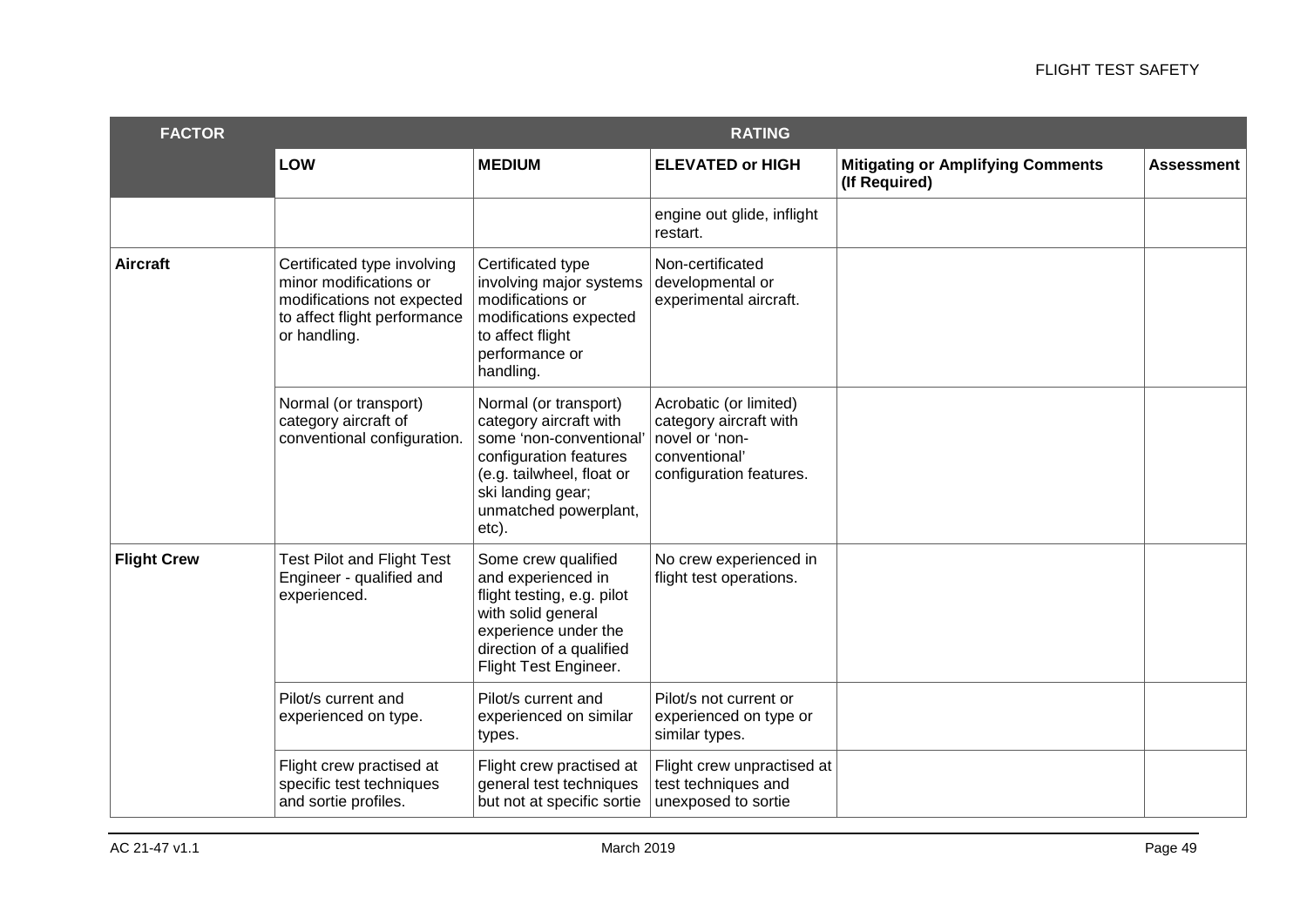| <b>FACTOR</b>                            |                                                                                                                                                                                                   |                                                                                                                                                  | <b>RATING</b>                                                                                        |                                                           |                   |
|------------------------------------------|---------------------------------------------------------------------------------------------------------------------------------------------------------------------------------------------------|--------------------------------------------------------------------------------------------------------------------------------------------------|------------------------------------------------------------------------------------------------------|-----------------------------------------------------------|-------------------|
|                                          | LOW                                                                                                                                                                                               | <b>MEDIUM</b>                                                                                                                                    | <b>ELEVATED or HIGH</b>                                                                              | <b>Mitigating or Amplifying Comments</b><br>(If Required) | <b>Assessment</b> |
|                                          |                                                                                                                                                                                                   | profiles.                                                                                                                                        | profiles.                                                                                            |                                                           |                   |
| <b>Safety Equipment</b>                  | Relevant, complete and<br>tested suite of safety<br>equipment provided (e.g.<br>anti-spin chute or recovery<br>and escape features,<br>personal protective<br>equipment for test<br>crewmembers). | Incomplete suite of<br>relevant safety<br>equipment provided or<br>some items untested.                                                          | No relevant safety<br>equipment provided.                                                            |                                                           |                   |
| Airfield / Airspace /<br><b>Altitude</b> | Certified, Registered, or<br>equivalent, airfield with<br>appropriate runways,<br>facilities and operating<br>environment.                                                                        | Airfield with appropriate<br>runways but with limited<br>facilities or obstructed<br>operating environment.                                      | Remote or poorly<br>maintained airfield/ALA<br>with inappropriate<br>operating environment.          |                                                           |                   |
|                                          | Minimal or no air-traffic<br>problems. Few or no other<br>airspace users.                                                                                                                         | Some air-traffic<br>problems or other<br>airspace users.                                                                                         | Significant air-traffic<br>problems or busy<br>airspace environment.                                 |                                                           |                   |
|                                          | No built-up or significantly<br>populated areas near<br>airfield or under designated<br>flight test area.                                                                                         | Some built-up or<br>populated areas near<br>airfield or under<br>designated flight test<br>area.                                                 | Substantially built-up or<br>populated areas near<br>airfield or under intended<br>flight test area. |                                                           |                   |
|                                          | Clear approach and<br>departure lanes between<br>airfield and flight test area.                                                                                                                   | Limited approach and<br>departure lanes or<br>approach and departure<br>lanes require<br>complicated<br>navigational procedures<br>to negotiate. | No clear approach and<br>departure lanes between<br>airfield and flight test<br>area.                |                                                           |                   |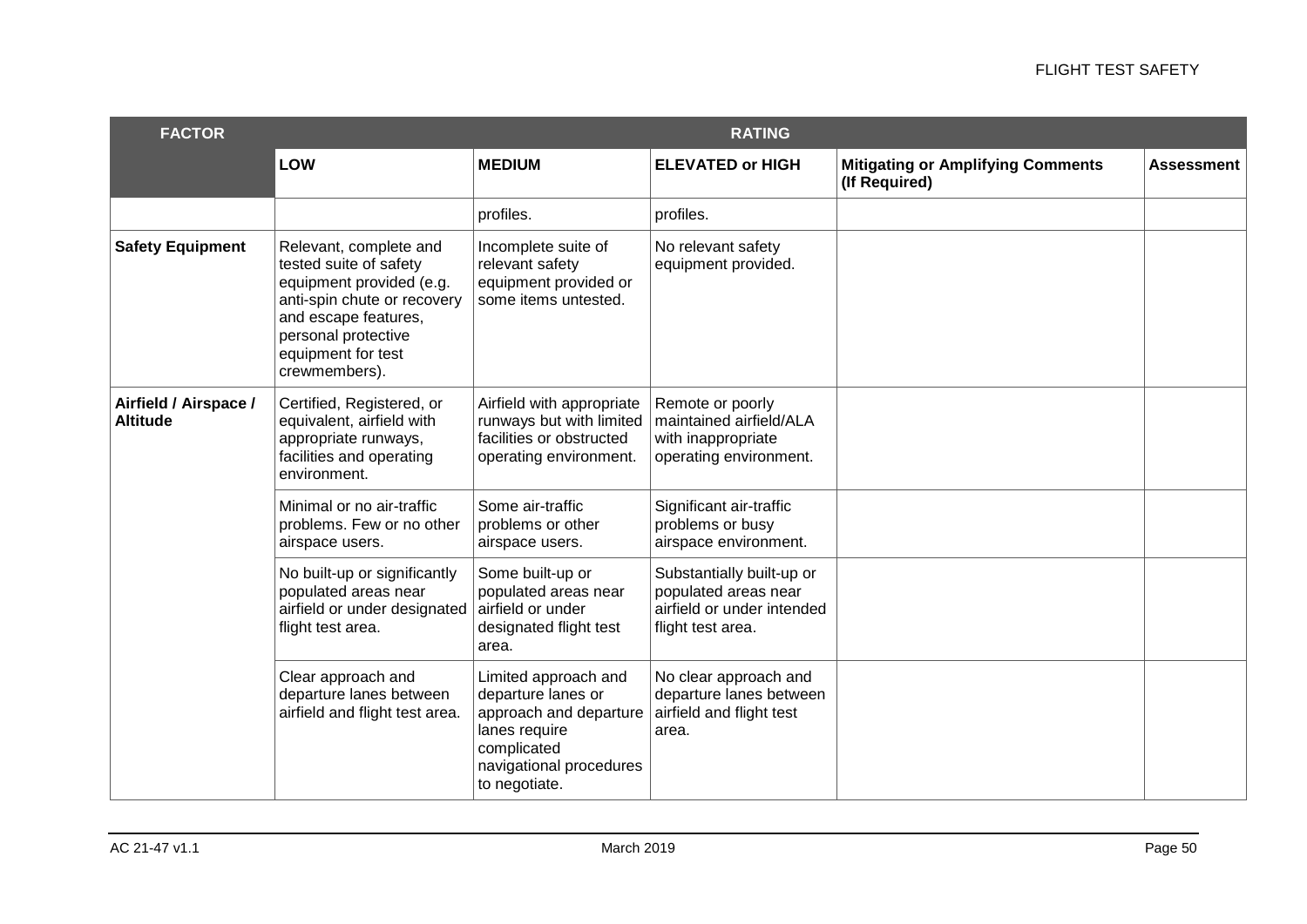| <b>FACTOR</b>            | <b>RATING</b>                                                                                                                                                      |                                                                                                                                                                                    |                                                                                                                                                                         |                                                           |                   |
|--------------------------|--------------------------------------------------------------------------------------------------------------------------------------------------------------------|------------------------------------------------------------------------------------------------------------------------------------------------------------------------------------|-------------------------------------------------------------------------------------------------------------------------------------------------------------------------|-----------------------------------------------------------|-------------------|
|                          | <b>LOW</b>                                                                                                                                                         | <b>MEDIUM</b>                                                                                                                                                                      | <b>ELEVATED or HIGH</b>                                                                                                                                                 | <b>Mitigating or Amplifying Comments</b><br>(If Required) | <b>Assessment</b> |
|                          | Requires flight testing at<br>high altitude only.<br>Normal category aeroplane<br>/Rotorcraft >5,000ft AGL<br><b>Transport category</b><br>aeroplane >10,000ft AGL | Requires flight testing at<br>medium altitudes.<br>Normal category<br>aeroplane / Rotorcraft<br>2,000-5,000ft AGL<br><b>Transport category</b><br>aeroplane 5,000-<br>10,000ft AGL | Requires some or all<br>flight testing at low<br>altitude.<br>Normal category<br>aeroplane / Rotorcraft<br><2,000ft AGL<br>Transport category<br>aeroplane <5,000ft AGL |                                                           |                   |
| <b>Ground Support</b>    | Flight test support facilities<br>(e.g. telemetry) and flight<br>following in place.                                                                               | Some flight test support<br>or flight following<br>available.                                                                                                                      | No flight test support or<br>flight following available.                                                                                                                |                                                           |                   |
|                          | Emergency, crash<br>recovery, firefighting and<br>medical services available<br>and on stand-by.                                                                   | Some or limited<br>emergency, crash<br>recovery, firefighting<br>and medical services<br>available.                                                                                | No emergency, crash<br>recovery, firefighting and<br>medical services<br>available.                                                                                     |                                                           |                   |
| <b>Any Other Aspects</b> |                                                                                                                                                                    |                                                                                                                                                                                    |                                                                                                                                                                         |                                                           |                   |
|                          |                                                                                                                                                                    | <b>OVERALL ASSESSMENT</b>                                                                                                                                                          |                                                                                                                                                                         |                                                           |                   |